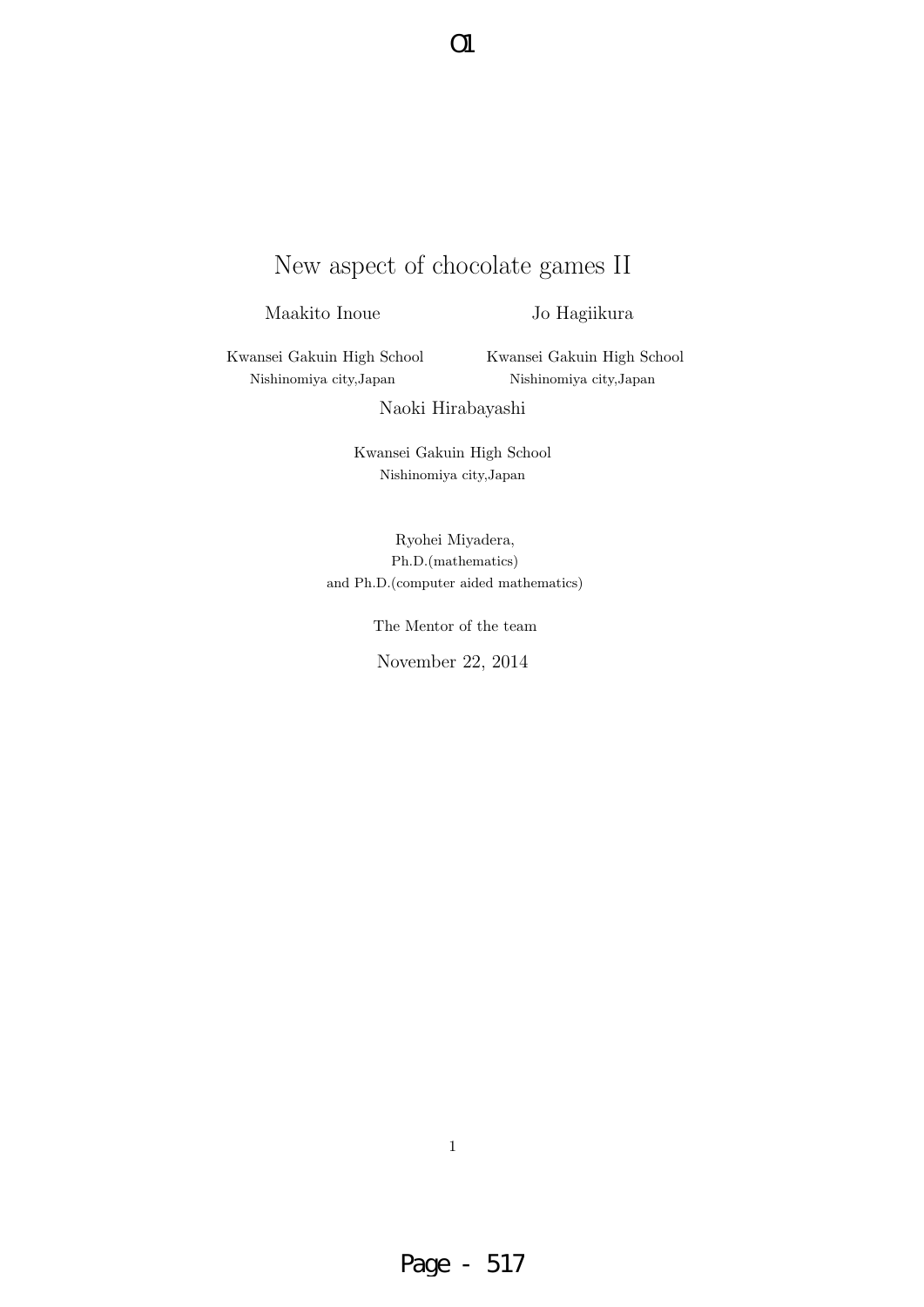# **1 New aspect of chocolate games**

In this paper we study Chocolate Bar game. The definition of Chocolate Bar game is very simple, but this game is very rich in its contents. The most well known example of mathematical structure that has a simple definition and very rich contents is the theory of integers. The definition of integers is very simple, but its theory is very beautiful and full of unsolved problems.

 $\Omega$ 

The world of Chocolate Bar game may be smaller than that of integers in the scale and richness of its contents, but it is also a world that is worth exploring.

The team of students and a teacher in Kwansei Gakuin Highs school has been doing mathematics research for 20 years, and have published papers on probability theory and discrete mathematics. They began to study combinatorial game theory about 10 years ago. Since then they have studied Chocolate Bar game. As for the paper published by this team of students and the teacher see [7], [8],[10],[11], [12],[13], [14], [15], [16], [18], [9] and [17]. They discovered that certain types of Chocolate Bar games have Grundy numbers that are expressed by Nim-sum, and after that they have been trying hard to find all Chocolate Bar games that have Grundy numbers expressed by Nim-sum, i.e.,the necessary and sufficient conditions for Chocolate Bar to have Grundy numbers expressed by nim-sum.

In this paper the authors present a very general condition for Chocolate Bar to have Grundy numbers expressed by Nim-sum. Unfortunately these are still sufficient conditions for Chocolate Bars to have such a Grundy number, but this condition is general enough to include the resulf ot the research on chocolates games that are in previous research of the team (Yau Award paper 2012,[10] and [17]) and completely new chocolate games that have not been discovered before. The member of Yau Award 2012 submitted their paper to a math journal. Please see the comment of the referee in Section 6, since this shows the importance of this year's research.

In this paper the authors also present formulas for Grundy number of the Chocolate Bar that satisfies the inequality  $y \leq z$ . The members of the research team have been studying this type of Chocolate Bar for more than eight years, and at last they discovered these formulas and could prove them.

The author have also discovered that these formulas can be applied to many types of Chocolate Bar, and to find all the chocolate that have these kind of formulas became a new topic of research.

In this way a new discovery leads to new unsolved problems, and this shows the richness of the world of Chocolate Bar problem.

There is another similarity between Chocolate Bar game and the theory of integers. Chocolate Bar game is a natural generalization of the game of Nim, and hence it can be a corner stone of the combinatorial game theory in general. A very simple but deep theory can be a corner stone of a big branch of mathematics.

In this way the authors are not only studying interesting problems called Chocolate Bar game, but also creating a new field of research called Chocolate Bar game.

The original Chocolate Bar game, see Robin [2], had a rectangular bar of chocolate with one corner poisoned. Each player in turn breaks the bar in a straight line along the grooves and eats the piece he breaks off. The player who eats the poisoned square loses. Since the horizontal and vertical grooves are independent, a  $m \times n$  bar (of squares) is equivalent to a game of NIM with up to four heaps of sizes equal to the number of grooves above, below, to the left and to the right of the poisoned square. For example, please try playing with the bar in Figure 1.1. In this paper we consider other shaped bars as in Figures 1.2 through 1.4 where the gray blocks are sweet chocolate that can be eaten, and the black block is the poisoned square. In these cases, a vertical break can reduce the number of horizontal breaks. We can still think of the game as being played with heaps but now a move may change more than one heap.

There are other types of chocolate games, and one of the most well known is CHOMP. Although many people have studied CHOMP, the winning strategy has not been discovered. As to a good result of the research of CHOMP, see Zeilberger [3].

Chocolate Bar game is more promising theme of research than CHOMP, since there are a lot of games that have formulas for Grundy numbers and there are a lot of unsolved problems.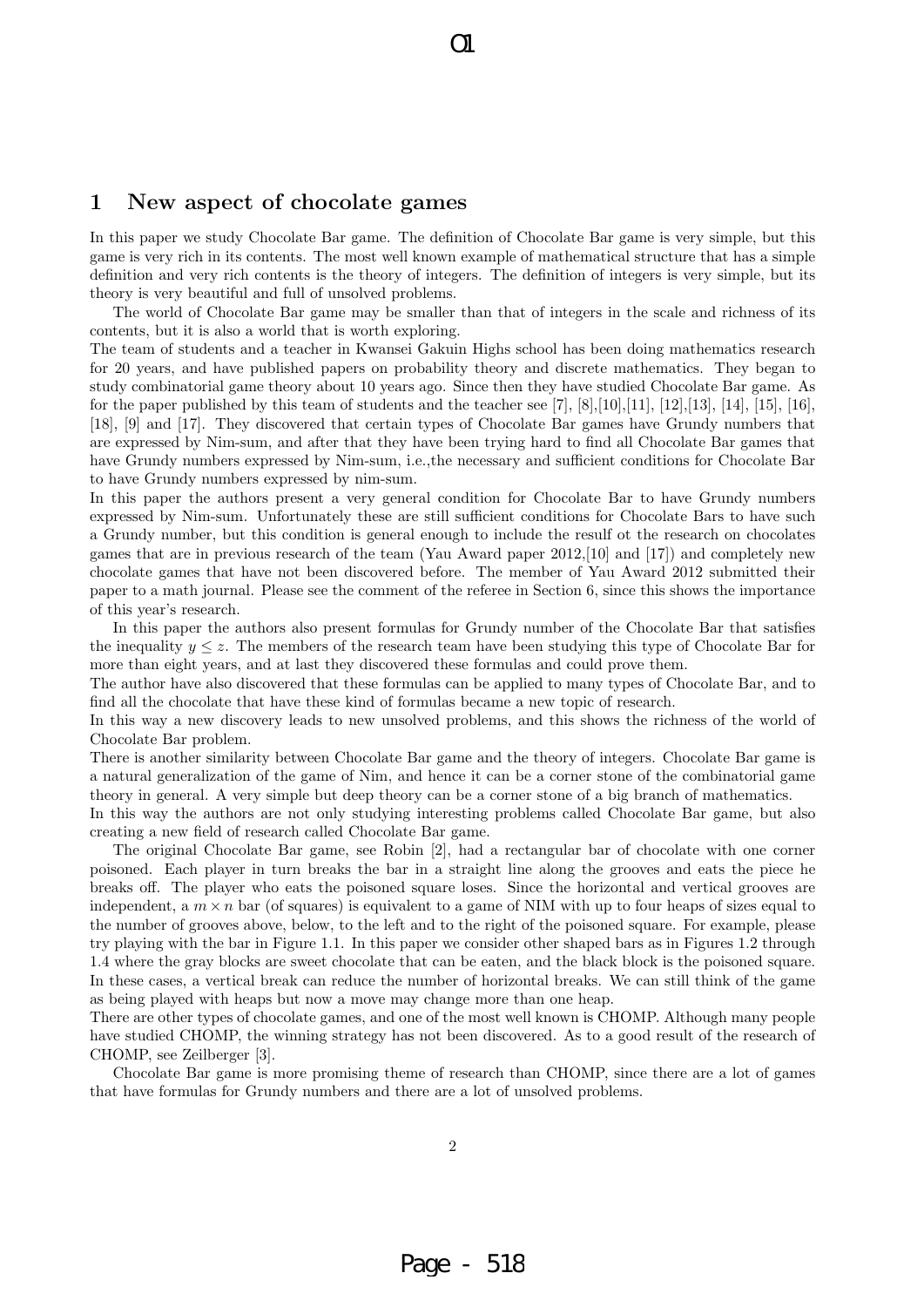**Figure 1.1. Figure 1.2.** 

**Example 1.1.** *Examples of Chocolate Bar games.*



**Figure 1.3. Figure 1.4.**

a da ba

For completeness, we give a quick review of the necessary game theory concepts, see [4] for more details.

**Definition 1.1.** *We define the nim-sum*  $x \oplus y$  *by* 

$$
x \oplus y = \sum_{i=0}^{n} w_i 2^i,
$$
\n
$$
(1.1)
$$

*where*  $w_i = x_i + y_i \pmod{2}$ .

Since Chocolate Bar games are impartial games without draws there will only be two outcome classes.

**Definition 1.2.** (*a*) *N -positions, from which the next player can force a win, as long as he plays correctly at every stage.*

(*b*) *P-positions, from which the previous player (the player who will play after the next player) can force a win, as long as he plays correctly at every stage.*

**Definition 1.3.** *The disjunctive sum of two games, denoted* **G** + **H** *is a super-game where a player may move either in* **G** *or in* **H** *but not both.*

In Figures 1.2 through 1.4, each game is the disjunctive sum of the single strip of chocolate to the left and the Chocolate Bar to the right of the poisoned square.

Here the height of each column of the Chocolate Bar to the left is 1.

**Definition 1.4.** *For any position* **p** *of a game* **G***, there is a set of positions that can be reached by making precisely one move in* **G***, which we will denote by move*(**p**)*.*

**Remark 1.1.** *As to the examples of move please see Example 1.5.*

**Definition 1.5.** (1) *The minimum excluded value (mex) of a set, S, of non-negative integers is the least non-negative integer which is not in S.*

(2) Each position **p** of a impartial game has an associated Grundy number, and we denoted it by  $G(\mathbf{p})$ . *Grundy number is found recursively:*  $G(\mathbf{p}) = \max\{G(\mathbf{h}) : \mathbf{h} \in \text{move}(\mathbf{p})\}$ .

The power of the Sprague-Grundy theory for impartial games is contained in the next result.

**Theorem 1.1.** *Let* **G** *and* **H** *be impartial games.*

[1] *Then for any position* **g** *we have*  $G(\mathbf{g}) = 0$  *if and only if* **g** *is a P-position.* 

[2] *The Grundy number of a position*  $\{g, h\}$  *in the game*  $G + H$  *is*  $G(G) \oplus G(H)$ *.* 

 $\Omega$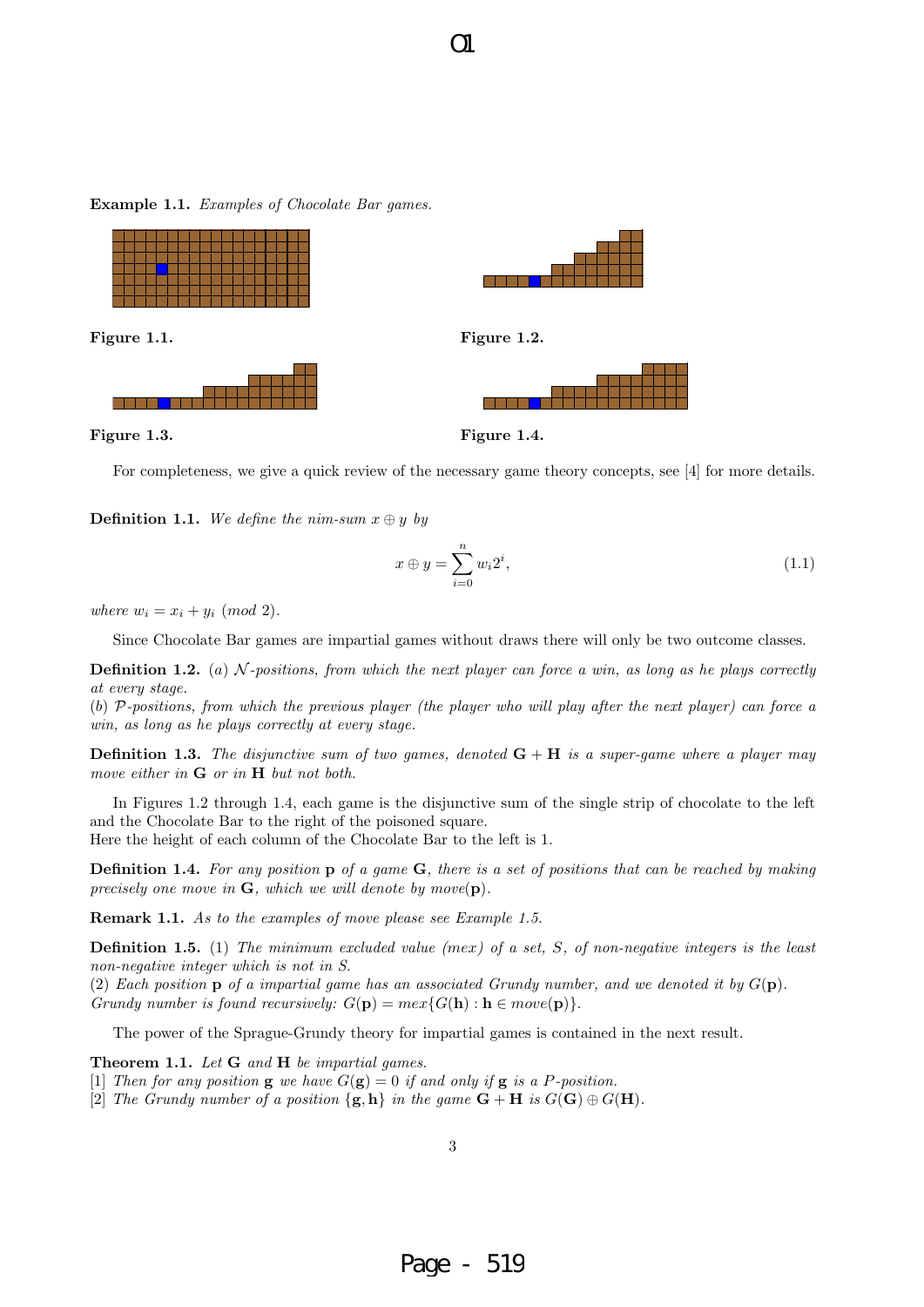For a proof of this theorem see [4].

**Definition 1.6.** *Let x be a non-negative integer, and write it in base* 2, so  $x = \sum^{n}$  $\sum_{i=0} x_i 2^i$  *with*  $x_i \in \{0, 1\}$ *. We denote*  $\sum_{n=1}^{\infty}$ *i*=*n−k*  $x_i 2^{i-n+k}$  *by*  $\{x_n, x_{n-1}, x_{n-2}, ..., x_{n-k}\}.$ 

 $\Omega$ 

Note that the expression used in Definition 1.6 is new, and this is introduced in this paper by the authors to make proofs more simple. Although proofs in this paper are still complicated, they become a lot more complicated if we do not use these expressions.

When we use this expression  $\{x_n, x_{n-1}, x_{n-2}, ..., x_{n-k}\}$ , we assume that  $x = \sum_{i=1}^n$  $\sum_{i=0} x_i 2^i$ .

**Example 1.2.** Let  $x = 45$ , and write it in base 2, so  $45 = x = 1 \times 2^5 + 0 \times 2^4 + 1 \times 2^3 + 1 \times 2^2 + 0 \times 2^1 + 1 \times 2^0$ . *Then by Definition 1.6*  $\{x_5, x_4, x_3, x_2, x_1, x_0\} = \{1, 0, 1, 1, 0, 1\} = x = 45$ .  ${x<sub>5</sub>} = {1} = {x<sub>5</sub> × 2<sup>5-5</sup> = 1 × 1 = 1.$  ${x_5, x_4, x_3} = {1, 0, 1} = x_5 \times 2^{5-3} + x_4 \times 2^{4-3} + x_3 \times 5^{3-3} = 1 \times 2^2 + 0 \times 2^1 + 1 \times 2^0 = 5.$ *Similarly Let*  $y = 26$ *, and write it in base* 2*, so*  $y = 26 = 1 \times 2^4 + 1 \times 2^3 + 0 \times 2^2 + 1 \times 2^1 + 0 \times 2^0$ *.* Then by Definition 1.6  $\{y_4, y_3, y_2\} = \{1, 1, 0\} = y_4 \times 2^{4-2} + y_3 \times 2^{3-2} + y_2 \times 2^{2-2} = 1 \times 2^2 + 1 \times 2^1 + 0 \times 2^0 = 6$ .  ${y_4, y_3} = {1, 1} = y_4 \times 2^{4-3} + y_3 \times 2^{3-3} = 1 \times 2^1 + 1 \times 2^0 = 3.$ 

In this paper the authors present Grundy number of Chocolate Bar. For a general bar, the strategies seem complicated. We focus on bars that grow regularly in height.

**Definition 1.7.** *Let f be a function that satisfies the following conditions.*  $f(1) f(0) = f(1) = 0$  *and*  $f(t) \in Z_{\geq 0}$  *for*  $t \in Z_{\geq 0}$ *.* (2) *f is monotonically increasing,i.e., we have*  $f(u) \leq f(v)$  *for*  $u, v \in Z_{\geq 0}$  *with*  $u \leq v$ *.* (3) If  $s = f(t)$ , then we have (3.1) or (3.2).  $(3.1)$   $2s = f(2t) = f(2t + 1)$ .  $(3.2)$   $2s + 1 = f(2t) = f(2t + 1)$ .

**Remark 1.2.** *Throughout this paper we assume that the function f satisfies the conditions in Definition 1.7.*

*The condition* (3) *of Definition 1.7 is the same as the following condition* (*a*)*.* Note that  $2s = \{y_n, y_{n-1}, ..., y_{n-k}, 0\}$  and  $2s + 1 = \{y_n, y_{n-1}, ..., y_{n-k}, 1\}$  for  $s = \{y_n, y_{n-1}, ..., y_{n-k}\}$ , and  $2t = \{z_n, z_{n-1}, ..., z_{n-k}, 0\}$  and  $2t + 1 = \{z_n, z_{n-1}, ..., z_{n-k}, 1\}$  for  $t = \{z_n, z_{n-1}, ..., z_{n-k}\}.$ (a) If  $\{y_n, y_{n-1}, y_{n-2}, ..., y_{n-k}\} = f(\{z_n, z_{n-1}, z_{n-2}, ..., z_{n-k}\}),$  then we have  $(a.1)$  or  $(a.2)$ (a.1)  $\{y_n, y_{n-1}, y_{n-2}, ..., y_{n-k}, 0\} = f(\{z_n, z_{n-1}, z_{n-2}, ..., z_{n-k}, 0\}) = f(\{z_n, z_{n-1}, z_{n-2}, ..., z_{n-k}, 1\})$  $(a.2) \{y_n, y_{n-1}, y_{n-2}, ..., y_{n-k}, 1\} = f(\{z_n, z_{n-1}, z_{n-2}, ..., z_{n-k}, 0\}) = f(\{z_n, z_{n-1}, z_{n-2}, ..., z_{n-k}, 1\})$ 

In Lemma 1.1, Lemma 1.2 and Lemma 1.3 we present examples of functions that satisfy (1),(2) and (3) of Definition 1.7.

Note that these are only examples, and there are a lot of functions that satisfy the conditions of Definition 1.7.

**Lemma 1.1.** Let  $f(t) = \lfloor \frac{t}{k} \rfloor$  for an even number k. Then  $f(t)$  satisfies the conditions (1), (2) and (3) of *Definition 1.7.*

*Proof.* It is clear that *f*(*t*) satisfies (1) and (2). We prove (3). If  $s = f(t) = \lfloor \frac{t}{k} \rfloor$ , then  $sk \le t < (s+1)k$ , and hence we have the following (3.1) and (3.2). (3.1) If  $sk \le t < (s + \frac{1}{2})k$ , then  $2sk \le 2t < (2s + 1)k$ . Since k is even, we also have  $2sk \le 2t + 1 < (2s + 1)k$ .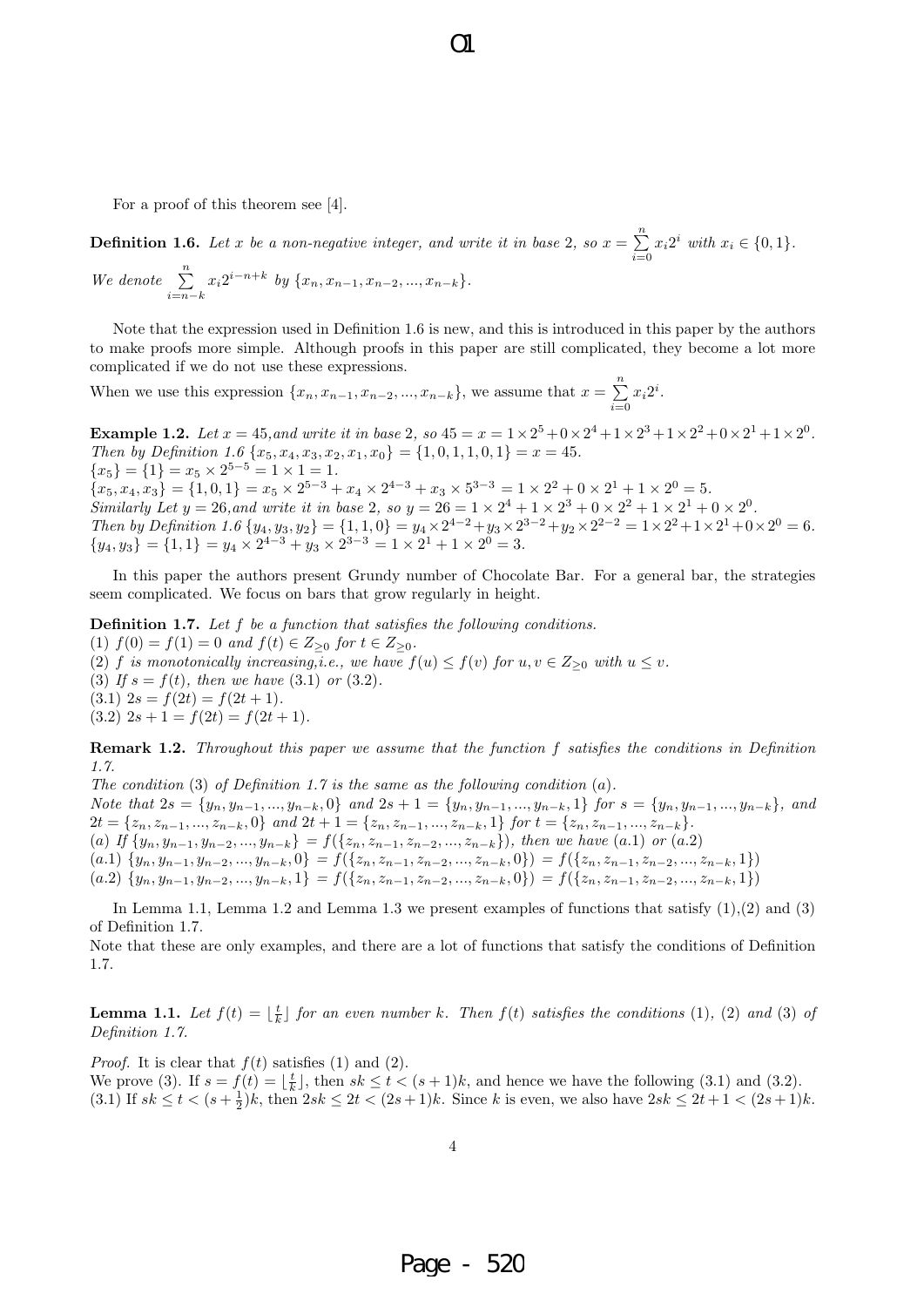Therefore we have  $2s \leq \frac{2t}{k}$ ,  $\frac{2t+1}{k} < 2s+1$ , which implies that  $f(2t) = \lfloor \frac{2t}{k} \rfloor = 2s$  and  $f(2t+1) = \lfloor \frac{2t+1}{k} \rfloor = 2s$ . (3.2) If  $(s + \frac{1}{2})k \le t < (s + 1)k$ , then  $(2s + 1)k \le 2t < (2s + 2)k$ . Since  $(2s + 2)k$  is even, we also have  $(2s+1)k \leq 2t+1 < (2s+2)k$ . Therefore we have  $2s+1 \leq \frac{2t}{k}, \frac{2t+1}{k} < 2s+2$  which implies that  $f(2t)$  $= \lfloor \frac{2t}{k} \rfloor = 2s + 1$  and  $f(2t + 1) = \lfloor \frac{2t+1}{k} \rfloor = 2s + 1$ .  $\Box$ 

**Lemma 1.2.** Let n be a natural number and Let  $f(0) = f(1) = ... = f(2^{n} - 1) = 0$  and  $f(t) = 2^{\lfloor log_2 t \rfloor - n}$ *for*  $t \geq 2^n$ *. Then*  $f(t)$  *satisfies the conditions* (1)*,* (2) *and* (3) *of Definition 1.7.* 

*Proof.* It is clear that  $f(t)$  satisfies (1) and (2).

Let  $s = 0 = f(t)$ . Then we have two cases (*a*) and (*b*).

 $(a)$  If  $t < 2^{n-1}$ , then  $2t$ ,  $2t + 1 < 2^n$  and  $f(2t) = f(2t + 1) = 0 = 2s$ . (b) If  $2^{n-1} \le t < 2^n$ , then  $2^n \le 2t, 2t + 1 < 2^{n+1}$  and  $f(2t) = 2^{\lfloor \log_2 2t \rfloor - n} = 2^0 = 1 = 2s + 1$ . Similarly  $f(2t+1) = 2^{\lfloor log_2(2t+1) \rfloor - n} = 2^0 = 1 = 2s + 1.$ 

(c) Next we suppose that  $t \geq 2^n$  and  $s = f(t) = 2^{\lfloor log_2 t \rfloor - n}$ . Then  $f(2t) = 2^{\lfloor log_2 2t \rfloor - n} = 2^{\lfloor log_2 t \rfloor - n + 1} = 2s$ . Let  $a = \lfloor log_2 2t \rfloor$ , then  $2^a \leq 2t < 2^{a+1}$  which also implies that  $2^a \leq 2t+1 < 2^{a+1}$ . Therefore  $a = \lfloor log_2(2t+1) \rfloor$ and  $f(2t+1) = 2^{\lfloor log_2(2t+1)\rfloor - n} = 2s$ .  $\Box$ 

**Lemma 1.3.** *We define a function f by the following way.* Let  $f(0) = 0$  and for a positive integer *t* let  $f(t)$ 

> =  $\int \frac{2^{\lfloor \log_2 t \rfloor + 1} - 1}{3}$  *when*  $2^n \le t \le 2^{n+1}$  *for an odd number n.* (1.2)

$$
\frac{2^{\lfloor \log_2 t \rfloor + 1} - 2}{3} \quad \text{when when } 2^n \le t \le 2^{n+1} \text{ for an even number } n. \tag{1.3}
$$

*Then f*(*t*) *satisfies the conditions* (1)*,* (2) *and* (3) *of Definition 1.7.*

*Proof.* First we assume that  $2^n \le t < 2^{n+1}$  and *n* is odd. Then by (1.2) we have  $f(t) = \frac{2^{n+1}-1}{3}$ . Then  $2^{n+1} \le 2t, 2t+1 < 2^{n+2}$  and  $n+1$  is even, and hence  $f(2t) = f(2t+1) = \frac{2^{n+2}-2}{3} = 2 \times \frac{2^{n+1}-1}{3} = 2f(t)$ . Next we assume that  $2^n \le t < 2^{n+1}$  and *n* is even. Then by (1.3) we have  $f(t) = \frac{2^{n+1}-2}{3}$ . Then  $2^{n+1} \le 2t$ ,  $2t + 1 < 2^{n+2}$  and  $n+1$  is odd, and hence  $f(2t) = f(2t + 1) = \frac{2^{n+2}-1}{3} = 2 \times \frac{2^{n+1}-2}{3} + 1 =$  $2f(t) + 1.$ 

**Definition 1.8.** *Let f be the function that satisfies the conditions in Definition 1.7. For*  $y, z \in Z_{\geq 0}$  *the Chocolate Bar will consist of*  $z + 1$  *columns where the 0th column is the poison square and the height of the i-th column is*  $t(i) = \min(f(i), y) + 1$  *for*  $i = 0, 1, \ldots, z$ . We will denote this by  $CB(f, y, z)$ . *Thus the width of the chocolate is determined by the value of z, and the height of the i-th column is determined by the value of* min( $f(i)$ *, y*) + 1 *that is determined by f and y.* 

**Remark 1.3.** *In Reference* [1] chocolate bars that satisfy the inequality  $y \leq \lfloor \frac{z}{k} \rfloor$  is treated, and by Lemma *1.1 it is a special case of the bar defined in Definition 1.8.*

**Example 1.3.** *Examples of Chocolate Bar games CB*(*f, y, z*)*.*



**Figure 1.5.**





 $\Omega$ 

5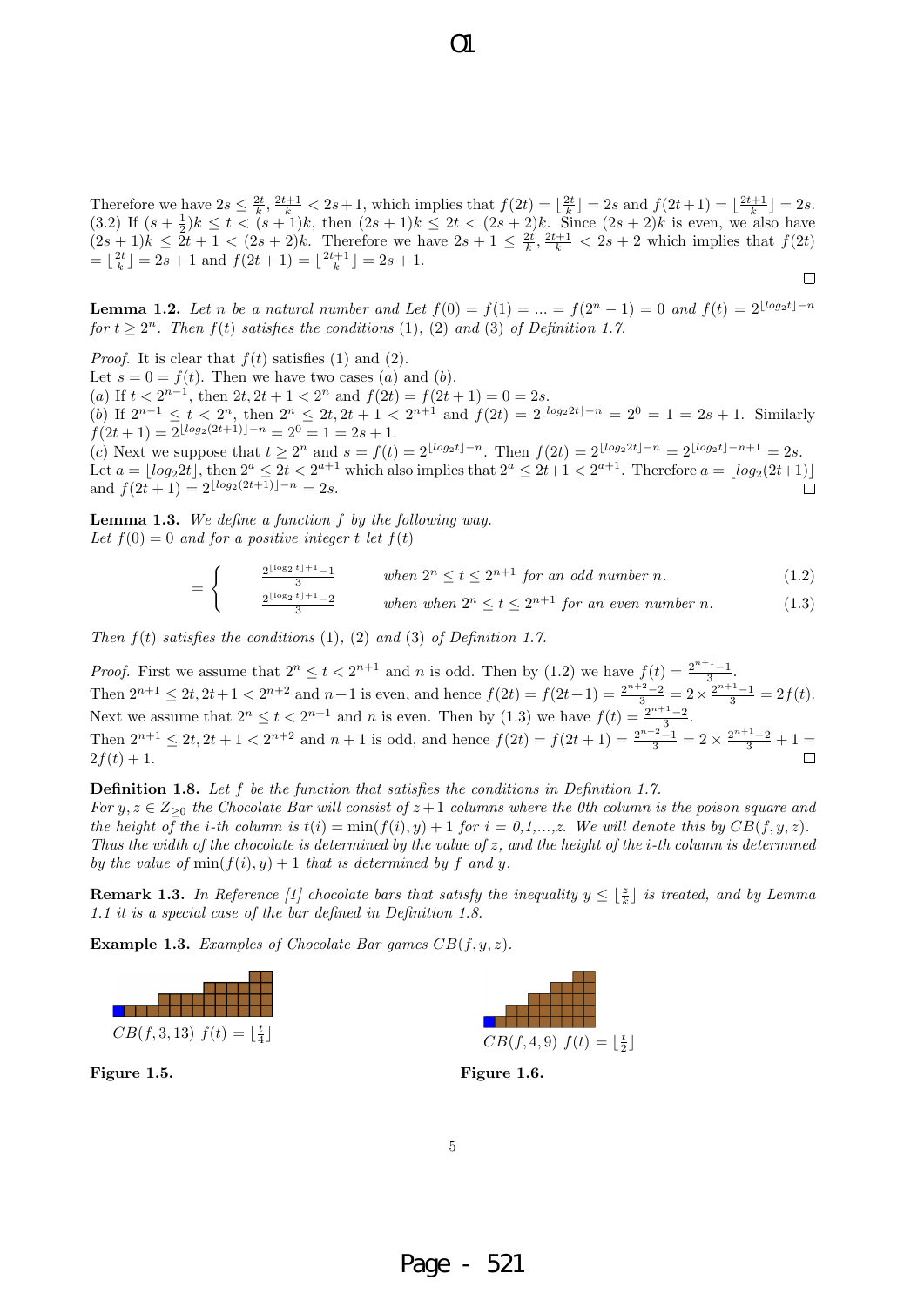

#### **Figure 1.7.**

**Example 1.4.** *Here we have four examples of positions of chocolates that appear when we play the chocolate game of Fig. 1.8. These chocolates are*  $CB(f, y, z)$ *, where*  $f(t) = \lfloor \frac{t}{2} \rfloor$ .

 $\Omega$ 



**Example 1.5.** Here we fix a function f that satisfies the conditions of Definition 1.7, and denote  $CB(f, y, z)$ *by {y, z}.*

*We study the function*  $move({y, z})$  *using examples of positions in Example 1.4. If we start with the position*  $\{y, z\} = \{2, 5\}$  *and reduce*  $z = 5$  *to*  $w = 3$ *, then the y-coordinate (the first coordinate) will be* min $(2, |3/2|)$  $\min(2, 1) = 1.$ 

*Therefore we have*  $\{1,3\} \in move(\{2,5\})$ *. It is easy to see that*  $\{0,5\} \in move(\{2,5\})$ *.* 

In our proofs, it will be useful to have the disjunctive sum of a Chocolate bar to the right of the poisoned square and a single strip of chocolate to the left, as in Figures 1.2, 1.3 and 1.4. We will denote such a position by  $\{x, y, z\}$  where *x* is the maximum number moves in the strip on the left, *y* is the maximum number of vertical moves in the bar and *z* the maximum number of horizontal moves. See Figures 1.2, 1.3 and 1.4 for examples.

As for the disjunctive sum of the chocolate game with  $CB(f, y, z)$  to the right of the poisoned square and a single strip of chocolate to the left, we will show that the *P*-positions are when  $x \oplus y \oplus z = 0$  so that Grundy number of the Chocolate Bar  $CB(f, y, z)$  to the right is  $x = y \oplus z$ .

**Lemma 1.4.** *Let*  $w \in Z_{\geq 0}$ *, and write it in base* 2*, so*  $w = \sum_{i=1}^{n}$  $\sum_{i=0}^{n} w_i 2^i$  *with*  $w_i \in \{0, 1\}$ *. Then there exists*  $v \in Z_{\geq 0}$  *such that*  $v = \sum_{i=0}^{n}$  $\sum_{i=0}^{n} v_i 2^i$  *with*  $v_i \in \{0, 1\}$  *and for*  $i = n, n - 1, n - 2, ..., 2, 1, 0$ *{vn, v<sup>n</sup>−*<sup>1</sup>*, v<sup>n</sup>−*<sup>2</sup>*, ..., vi} = f*(*{wn, w<sup>n</sup>−*<sup>1</sup>*, w<sup>n</sup>−*<sup>2</sup>*, ..., wi}*)*. In particular*  $v = f(w)$ *.* 

*Proof.* We construct *v* recursively. By Definition 1.7  $f(0) = f(1) = 0$ , and hence we let  $v_n = 0 = f(w_n) =$  $f(\lbrace w_n \rbrace)$ , where  $w_n = 0$  or 1.

Suppose that there exist  $v_{n-1}, v_{n-2}, ..., v_{n-k}$  such that for  $i = n, n-1, ..., n-k$   $\{v_n, v_{n-1}, v_{n-2}, ..., v_i\}$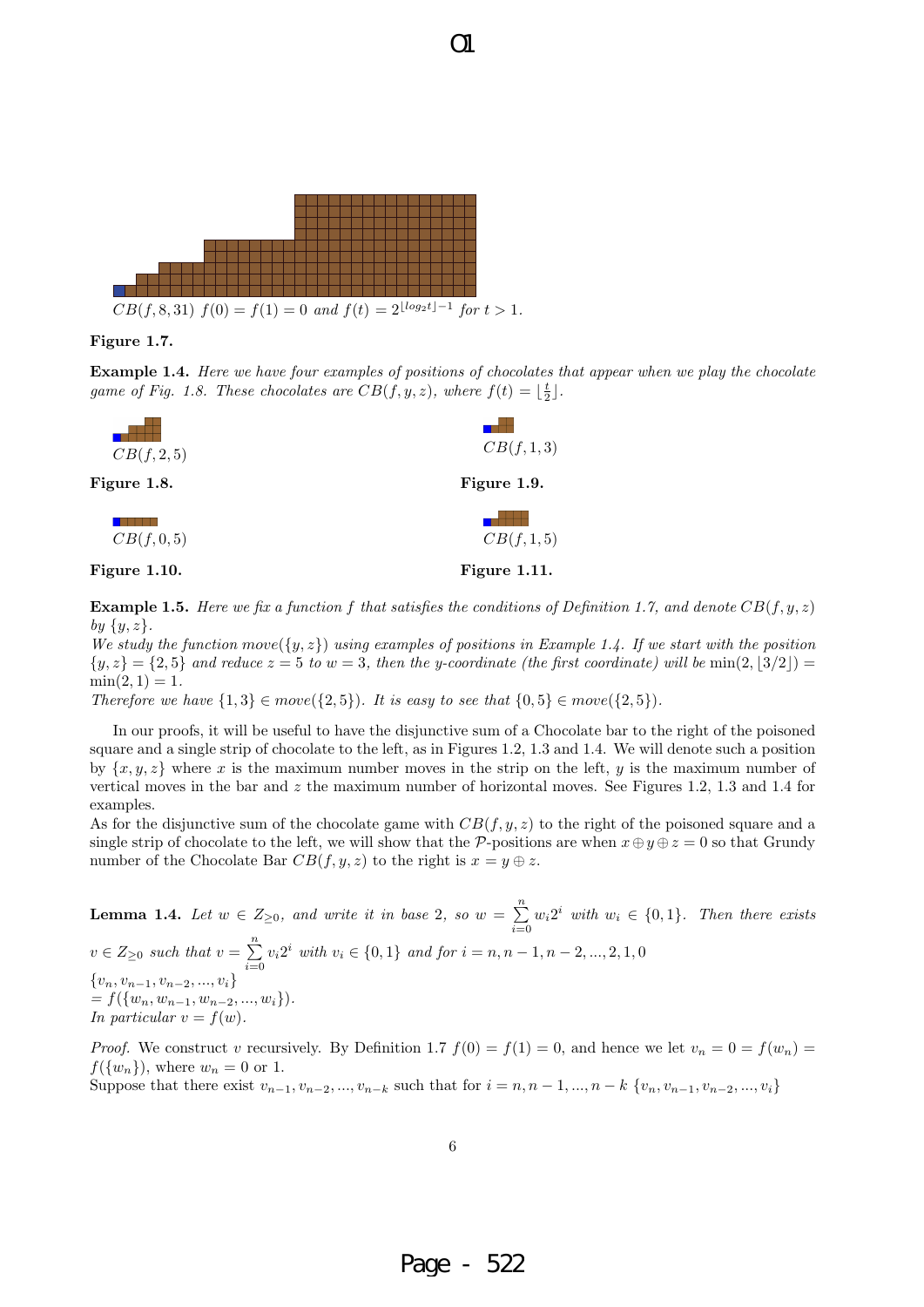$= f({w_n, w_{n-1}, w_{n-2}, ..., w_i}).$ 

By Definition 1.7 and Remark 1.2

we have two equations  $(1.4)$  and  $(1.5)$  or two equations  $(1.6)$  and  $(1.7)$ .

$$
\{v_n, v_{n-1}, v_{n-2}, ..., v_{n-k}, 0\}
$$

$$
= f({wn, wn-1, wn-2, ..., wn-k, 0})
$$
\n(1.4)

$$
= f({wn, wn-1, wn-2, ..., wn-k, 1}).
$$
\n(1.5)

$$
\{v_n, v_{n-1}, v_{n-2}, \dots, v_{n-k}, 1\}
$$
\n
$$
= f(\{w_n, w_{n-1}, w_{n-2}, \dots, w_{n-k}, 0\})
$$
\n
$$
= f(\{w_n, w_{n-1}, w_{n-2}, \dots, w_{n-k}, 1\}).
$$
\n(1.6)

Since  $w_{n-k-1} = 0$  or 1, by equations (1.4), (1.5), (1.6) and (1.7) we have the following (1.8) or (1.7).

 $\overline{O}1$ 

$$
\{v_n, v_{n-1}, v_{n-2}, \dots, v_{n-k}, 0\}
$$
  
=  $f(\{w_n, w_{n-1}, w_{n-2}, \dots, w_{n-k}, w_{n-k-1}\}).$  (1.8)

$$
\{v_n, v_{n-1}, v_{n-2}, \dots, v_{n-k}, 1\}
$$

$$
= f(\{w_n, w_{n-1}, w_{n-2}, \dots, w_{n-k}, w_{n-k-1}\}).
$$
(1.9)

If we have equations (1.8), then we let  $v_{n-k-1} = 0$ . If we have equations (1.7), then we let  $v_{n-k-1} = 1$ . Therefore we have

$$
\{v_n, v_{n-1}, v_{n-2}, \ldots, v_{n-k}, v_{n-k-1}\} = f(\{w_n, w_{n-1}, w_{n-2}, \ldots, w_{n-k}, w_{n-k-1}\}).
$$

In this way we define  $v_i$  such that  $\{v_n, v_{n-1}, v_{n-2}, ..., v_i\}$ = *f*(*{wn, w<sup>n</sup>−*<sup>1</sup>*, w<sup>n</sup>−*<sup>2</sup>*, ..., wi}*) for *i* = *n, n −* 1*, n −* 2*, ...,* 2*,* 1*,* 0. When  $i = 0$ , we have  $v = f(w)$ .

**Lemma 1.5.** (*a*)

$$
y = f(z) \tag{1.10}
$$

 $\Box$ 

*if and only if*

$$
\{y_n, y_{n-1}, ..., y_i\} = f(\{z_n, z_{n-1}, ..., z_i\}) \text{ for } i = n, n-1, ..., 0. \tag{1.11}
$$

(*b*)

$$
y > f(z) \tag{1.12}
$$

*if and only if there exists k such that*

$$
\{y_n, y_{n-1}, ..., y_i\} = f(\{z_n, z_{n-1}, ..., z_i\}) \text{ for } i = n, n-1, ..., n-k
$$
 (1.13)

*and*

$$
\{y_n, y_{n-1}, \dots, y_{n-k}, 0\} = f(\{z_n, z_{n-1}, \dots, z_{n-k}, z_{n-k-1}\}) \text{ and } y_{n-k-1} = 1. \tag{1.14}
$$

(*c*)

$$
y < f(z) \tag{1.15}
$$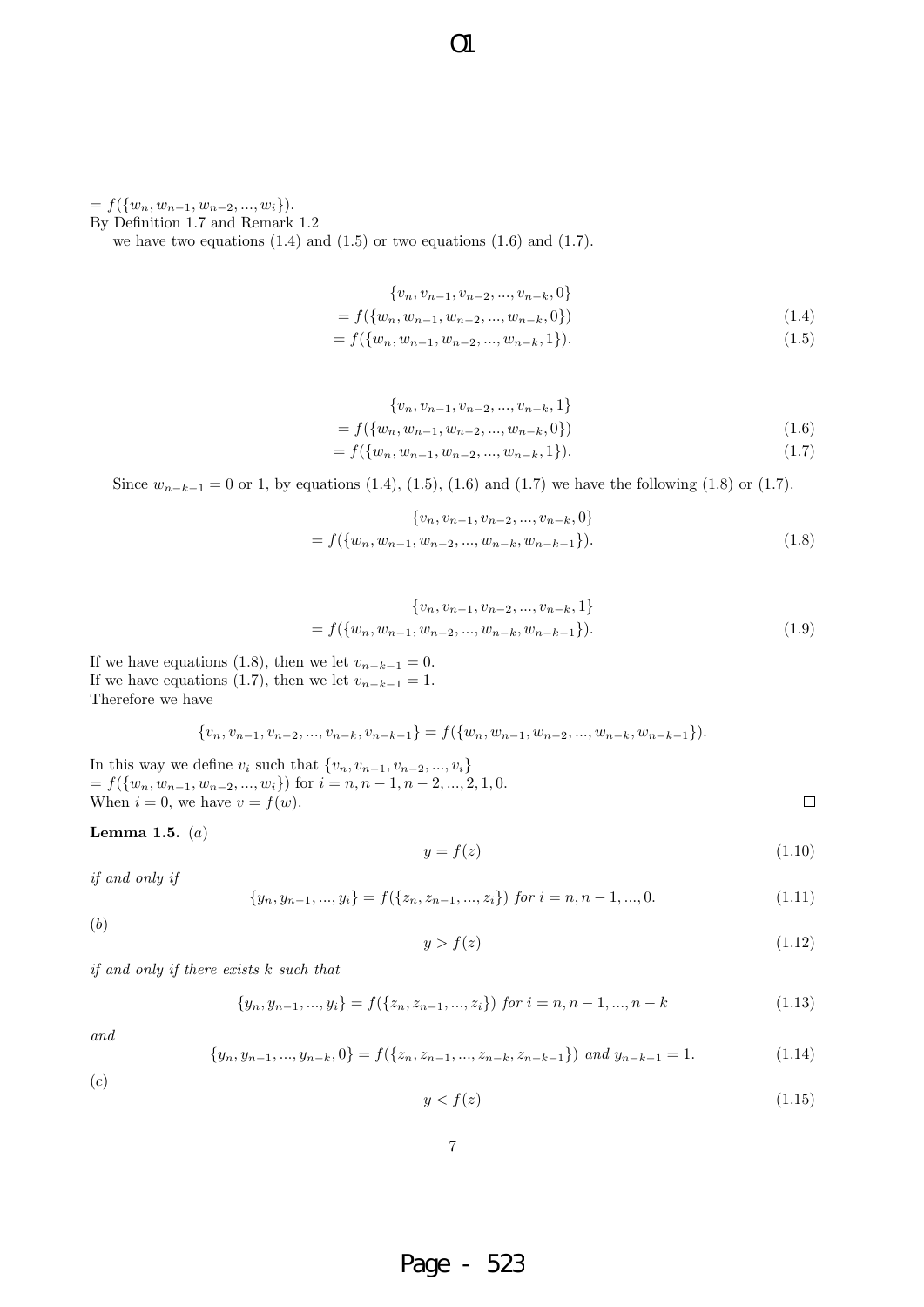*if and only if there exists k such that*

$$
\{y_n, y_{n-1}, ..., y_i\} = f(\{z_n, z_{n-1}, ..., z_i\}) \text{ for } i = n, n-1, ..., n-k
$$
 (1.16)

*and*

$$
\{y_n, y_{n-1}, ..., y_{n-k}, 1\} = f(\{z_n, z_{n-1}, ..., z_{n-k}, z_{n-k-1}\}) \text{ and } y_{n-k-1} = 0. \tag{1.17}
$$

 $\Omega$ 

*Proof.* [*I.a*] We prove that  $(1.11)$  implies  $(1.10)$ .

We suppose (1.11). Let  $i = 0$ , then  $y = \{y_n, y_{n-1}, y_{n-2}, ..., y_0\}$ 

 $= f(\{z_n, z_{n-1}, z_{n-2}, ..., z_0\}) = f(z).$ 

[*I.b*] We prove that (1.13) and (1.14) imply (1.12).

We suppose (1.13) and (1.14). Let  $v = f(z)$ . Then by Lemma 1.4 we have

$$
\{v_n, v_{n-1}, v_{n-2}, ..., v_i\}
$$
  
=  $f(\{z_n, z_{n-1}, z_{n-2}, ..., z_i\})$  (1.18)

for  $i = n, n - 1, ..., 1, 0$ .

By (1.13), (1.14) and (1.18)  $y_i = v_i$  for  $i = n, n - 1, ..., n - k$  and  $v_{n-k-1} = 0 < 1 = y_{n-k-1}$ . Clearly we have  $y > v = f(z)$ .

[*I.c*] We prove that (1.16) and (1.17) imply (1.15).

We suppose (1.16) and (1.17).

Let  $v = f(z)$ . Then by Lemma 1.4 we have

$$
\{v_n, v_{n-1}, v_{n-2}, \dots, v_i\}
$$
  
=  $f(\{z_n, z_{n-1}, z_{n-2}, \dots, z_i\})$  (1.19)

for  $i = n, n - 1, ..., 1, 0$ .

By (1.16), (1.17) and (1.19)  $y_i = v_i$  for  $i = n, n - 1, ..., n - k$  and  $v_{n-k-1} = 1 > 0 = y_{n-k-1}$ , and hence we have  $y < v = f(z)$ .

[*II*] Next we prove three propositions.

The first one is that  $(1.10)$  implies  $(1.11)$ . The second one is that  $(1.12)$  implies  $(1.13)$  and  $(1.14)$ .

The third one is that  $(1.15)$  implies  $(1.16)$  and  $(1.17)$ .

If (1.11) is not true, then there exists *k* such that  $\{y_n, y_{n-1}, y_{n-2}, ..., y_i\}$ = *f*(*{zn, z<sup>n</sup>−*<sup>1</sup>*, z<sup>n</sup>−*<sup>2</sup>*, ..., zi}*) for *i* = *n, n −* 1*, ..., n − k* and

$$
\{y_n, y_{n-1}, y_{n-2}, ..., y_{n-k}, y_{n-k-1}\} \neq f(\{z_n, z_{n-1}, z_{n-2}, ..., z_{n-k}, z_{n-k-1}\}).
$$
\n(1.20)

By Definition 1.7 and Remark 1.2 we have

$$
\{y_n, y_{n-1}, y_{n-2}, ..., y_{n-k}, 0\} = f(\{z_n, z_{n-1}, z_{n-2}, ..., z_{n-k}, z_{n-k-1}\})
$$
\n(1.21)

or

$$
\{y_n, y_{n-1}, y_{n-2}, \dots, y_{n-k}, 1\} = f(\{z_n, z_{n-1}, z_{n-2}, \dots, z_{n-k}, z_{n-k-1}\}).
$$
\n(1.22)

If we have (1.21), then by (1.20) we have  $y_{n-k-1} = 1$ . This is the case of (1.13) and (1.14).

If we have (1.22), then by (1.20) we have  $y_{n-k-1} = 0$ . This is the case of (1.16) and (1.17).

Therefore we have proved that there are mutually exclusive three cases, and at least one of them is true in any case.

The first case is (1.11), and by [1.a] we have  $y = f(z)$ .

The second case is (1.13) and (1.14), and by [1.b] we have  $y > f(z)$ .

The third case is (1.16) and (1.17), and by [1.c] we have  $y < f(z)$ .

If (1.11) is not true, then we have the second or the third case, and hence we have  $y \neq f(z)$ .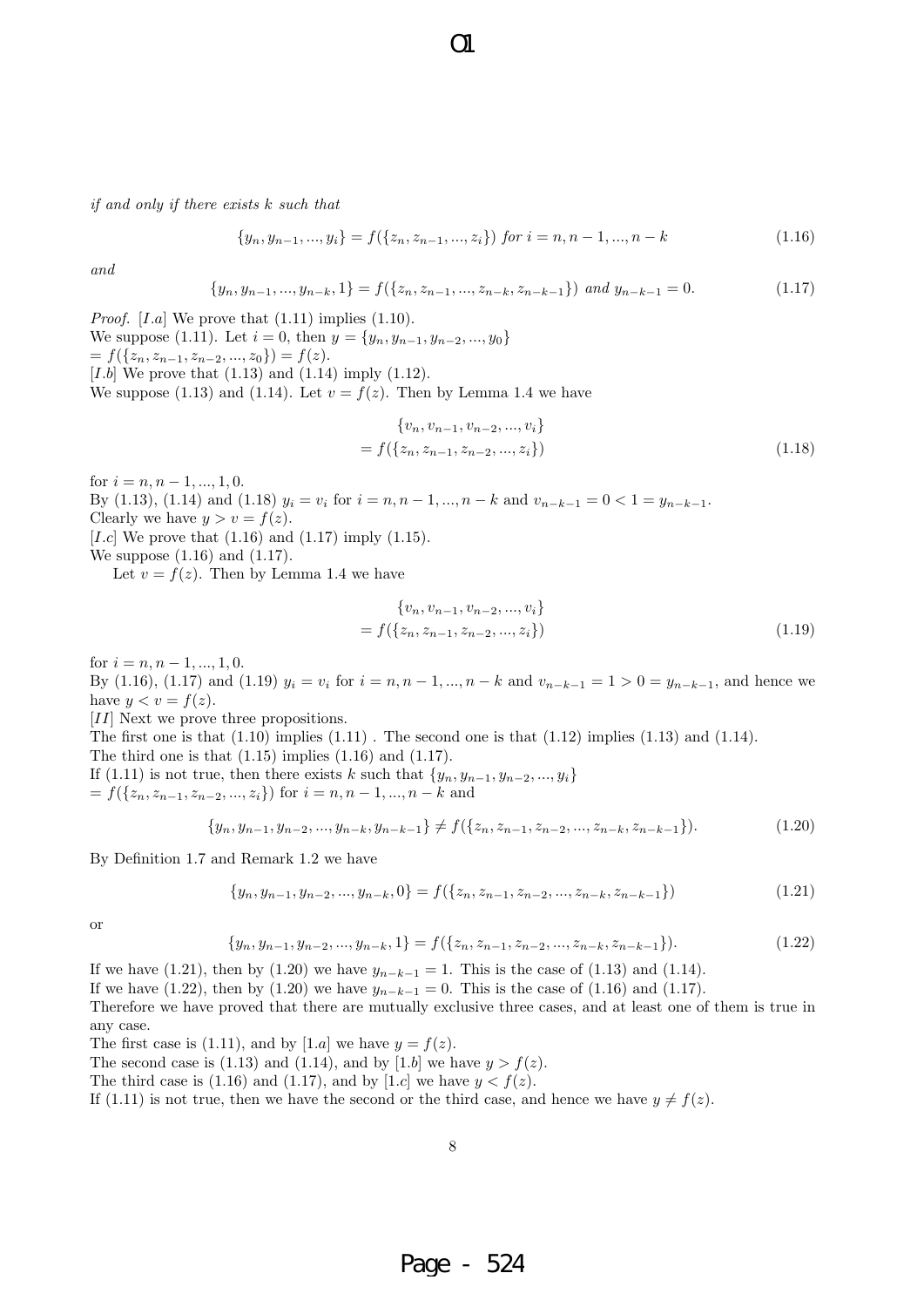Therefore  $(1.10)$  implies  $(1.11)$ .

If the condition  $(1.13)$  and  $(1.14)$ " is not true, we have the first or the third case, and hence we have  $y \leq f(z)$ .

Therefore (1.12) implies (1.13) and (1.14).

If the condition  $(1.16)$  and  $(1.17)$ " is not true, then we have the first or the second case, and hence we have  $y \geq f(z)$ .  $\Box$ 

Therefore (1.15) implies (1.16) and (1.17).

**Lemma 1.6.** [*I*] *Suppose that*

$$
x \oplus y \oplus z = 0 \tag{1.23}
$$

*for*  $x, y, z \in Z_{\geq 0}$  *and* 

$$
y < f(z),\tag{1.24}
$$

*then there exists*  $j \leq n$  *such that for*  $i = n, n - 1, ..., n - j$ 

$$
\{y_n, y_{n-1}, y_{n-2}, ..., y_i\} = f(\{z_n, z_{n-1}, z_{n-2}, ..., z_i\})
$$
\n(1.25)

*and*

$$
\{y_n, y_{n-1}, \dots, y_{n-j-1}\} < \{y_n, y_{n-1}, \dots, y_{n-j}, 1\} = f(\{z_n, z_{n-1}, \dots, z_{n-j-1}\}),\tag{1.26}
$$

*where*  $y_{n-j-1} = 0$ *.* 

Here for  $i = n, n-1, ..., n-j$   $y_i$  and  $z_i$  are uniquely determined by f and  $x_n, x_{n-1}, ..., x_{n-j}$ . [*II*] *Suppose that*

$$
x \oplus v \oplus w = 0 \tag{1.27}
$$

*for*  $x, v, w \in Z_{\geq 0}$  *and* 

$$
v = f(w),\tag{1.28}
$$

*then we have*

$$
\{v_n, v_{n-1}, v_{n-2}, ..., v_i\} = f(\{w_n, w_{n-1}, w_{n-2}, ..., w_i\})
$$
\n(1.29)

for  $i = n, n-1, ..., 0$ . Here for  $i = n, n-1, ..., 0$   $v_i$  and  $w_i$  are uniquely determined by f and  $x_n, x_{n-1}, ..., x_1, x_0$ . [*III*] *We assume*  $(1.23)$ *,* $(1.24)$ *,* $(1.28)$  *and*  $(1.27)$ *, then we have*  $v > y$ *.* 

*Proof.* Let  $x = \sum_{n=1}^{\infty}$  $\sum_{i=0}^{n} x_i 2^i, y = \sum_{i=0}^{n}$  $\sum_{i=0}^{n} y_i 2^i$  and  $z = \sum_{i=0}^{n}$  $\sum_{i=0}^{n} z_i 2^i$ , where  $x_i, y_i, z_i \in \{0, 1\}$  and  $x_n = 1$ . [*I*] If  $y < f(z)$ , then Equation (1.25) and Inequality (1.26) are direct from Lemma 1.5. By Definition 1.7  $0 = f(1)$ , and hence by Inequality (1.24) and Equation (1.23) we have  $y_n = 0$  and  $z_n = 1$ . Here  $y_n, z_n$  are uniquely determined by *x<sup>n</sup>* and *f*.

By (3) of Definition 1.7 we have

$$
\{y_n, 0\} = f(\{z_n, 0\}) = f(\{z_n, 1\})
$$
\n(1.30)

or

$$
\{y_n, 1\} = f(\{z_n, 0\}) = f(\{z_n, 1\}).\tag{1.31}
$$

Since  $x_{n-1} + y_{n-1} + z_{n-1} = 0 \pmod{2}$ ,  $y_{n-1}, z_{n-1}$  are determined by the following ways.

If the function *f* satisfies Equation (1.30), then we let  $y_{n-1} = 0$  and  $z_{n-1} = x_{n-1} + y_{n-1} = x_{n-1}$ .

If the function *f* satisfies Equation (1.31), then we let  $y_{n-1} = 1$  and  $z_{n-1} = x_{n-1} + y_{n-1} = x_{n-1} + 1 =$ 1 −  $x_{n-1}$  (*mod* 2). In both cases  $y_{n-1}, z_{n-1}$  are uniquely determined by  $x_{n-1}$  and  $f$ .

Therefore we have  $\{y_n, y_{n-1}\} = f(\{z_n, z_{n-1}\}).$ 

Note that by using (3) of Definition 1.7 we determine the value of *y<sup>n</sup>−*<sup>1</sup>, and after that we determine the value of  $z_{n-1}$  by the value of  $x_{n-1}$  and the fact that  $x_{n-1} + y_{n-1} + z_{n-1} = 0 \pmod{2}$ .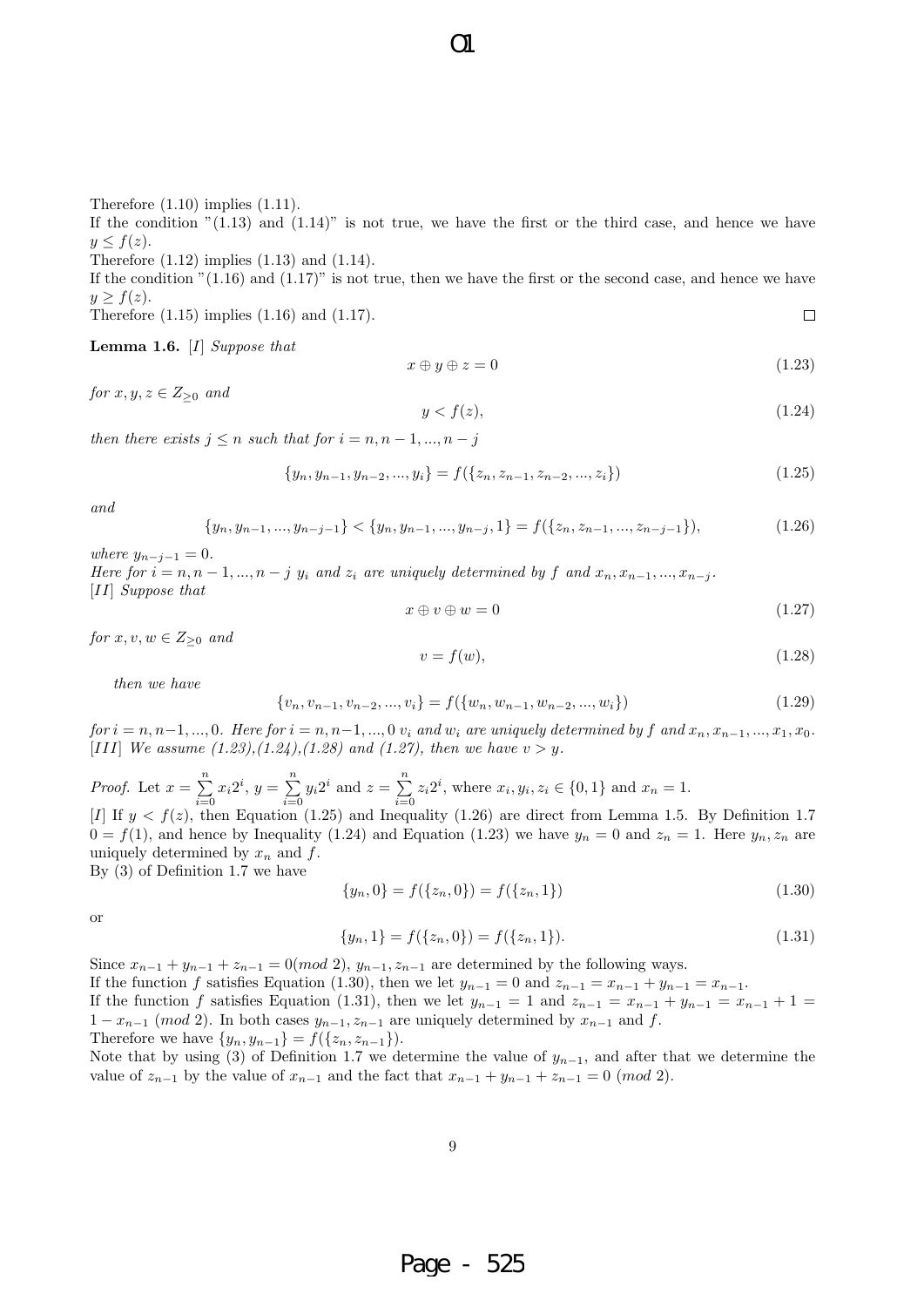Suppose that  $y_n, y_{n-1}, ..., y_{n-i}, z_n, z_{n-1}, ..., z_{n-i}$  are uniquely determined by  $x_n, z_{n-1}, ..., x_{n-i}$  and we have  $\{y_n, y_{n-1}, y_{n-2}, ..., y_{n-i}\} = f(\{z_n, z_{n-1}, z_{n-2}, ..., z_{n-i}\}),$  then by (3) of Definition 1.7 we have

 $\Omega$ 

$$
\{y_n, y_{n-1}, y_{n-2}, ..., y_{n-i}, 0\} = f(\{z_n, z_{n-1}, z_{n-2}, ..., z_{n-i}, 0\}) = f(\{z_n, z_{n-1}, z_{n-2}, ..., z_{n-i}, 1\})
$$
(1.32)

$$
\alpha
$$

$$
\{y_n, y_{n-1}, y_{n-2}, ..., y_{n-i}, 1\} = f(\{z_n, z_{n-1}, z_{n-2}, ..., z_{n-i}, 0\}) = f(\{z_n, z_{n-1}, z_{n-2}, ..., z_{n-i}, 1\}).
$$
 (1.33)

Since  $x_{n-i-1} + y_{n-i-1} + z_{n-i-1} = 0 \pmod{2}$   $y_{n-i-1}, z_{n-i-1}$  are determined by the following ways. If the function f satisfies Equation (1.32), then  $y_{n-j-1} = 0$  and  $z_{n-j-1} = x_{n-j-1} + y_{n-j-1} = x_{n-j-1}$ . If the function f satisfies Equation (1.33), then  $y_{n-j-1} = 1$  and  $z_{n-j-1} = x_{n-j-1} + y_{n-j-1} = x_{n-j-1} + 1 =$ 1 *− x<sup>n</sup>−j−*<sup>1</sup> (*mod* 2). Therefore we have  $\{y_n, y_{n-1}, y_{n-2}, ..., y_{n-i-1}\} = f(\{z_n, z_{n-1}, z_{n-2}, ..., z_{n-i-1}\}).$ 

Note that by using (3) of Definition 1.7 we determine the value of  $y_{n-i-1}$ , and after that we determine the value of  $z_{n-i-1}$  by the value of  $x_{n-i-1}$  and the fact that  $x_{n-i-1} + y_{n-i-1} + z_{n-i-1} = 0$ .

In this way  $y_i, z_i$  are uniquely determined for  $i = n, n - 1, ..., n - j$  by  $x_n, x_{n-1}, ..., x_{n-j}$ .

[*II*] If  $v = f(w)$ , by the method similar to the one used in [*I*] we prove that we have Equation (1.29) for  $i = n, n-1, \dots, 0$ . Here for  $i = n, n-1, \dots, 0$   $v_i$  and  $w_i$  are uniquely determined by f and  $x_n, x_{n-1}, \dots, x_1, x_0$ . [*III*] We assume (1.23),(1.24), (1.27), (1.28). Then there exists  $j \leq n$  such that for  $i = n, n - 1, ..., n - j$  we have (1.25), (1.26) and  $y_{n-j-1} = 0$ .

Here for  $i = n, n-1, ..., n-j$   $y_i$  and  $z_i$  are uniquely determined by f and  $x_n, x_{n-1}, ..., x_{n-j}$ .

We have (1.29) for  $i = n, n-1, \ldots, 0$ . Here for  $i = n, n-1, \ldots, 0$   $v_i$  and  $w_i$  are uniquely determined by *xn, x<sup>n</sup>−*<sup>1</sup>*, ..., x*1*, x*0.

, and hence for  $i = n, n - 1, ..., n - j$ .

$$
v_i = y_i \quad \text{and} \quad w_i = z_i \tag{1.34}
$$

By (1.26), Definition 1.7 and Remark 1.2

$$
\{y_n, ..., y_{n-j-1}\} < \{y_n, ..., y_{n-j}, 1\} = f(\{z_n, ..., z_{n-j}, z_{n-j-1}\})
$$
  
=  $f(\{z_n, ..., z_{n-j}, 0\}) = f(\{z_n, ..., z_{n-j}, 1\}),$  (1.35)

where  $y_{n-j-1} = 0$ .

By using (1.29) for  $i = n - j - 1$  we have

$$
\{v_n, \ldots, v_{n-j}, v_{n-j-1}\} = f(\{w_n, \ldots, w_{n-j}, w_{n-j-1}\}). \tag{1.36}
$$

By (1.34), (1.35), (1.36) and the fact that  $w_{n-j-1} = 0$  or 1 we have

$$
\{v_n, ..., v_{n-j}, v_{n-j-1}\} = f(\{w_n, ..., w_{n-j}, w_{n-j-1}\})
$$

$$
= f(\{z_n, ..., z_{n-j}, w_{n-j-1}\})
$$

$$
= \{y_n, ..., y_{n-j}, 1\} = \{v_n, ..., v_{n-j}, 1\},
$$
(1.37)

 $\Box$ and hence we have  $y_{n-j-1} = 0 < 1 = v_{n-j-1}$ . Therefore by (1.34) we have  $v > y$ .

**Lemma 1.7.** *Suppose that*  $x \oplus y \oplus z \neq 0$  *and*  $y \leq f(z)$ *. Then at least one of the following* (1)*,*(2)*,*(3) *and* (4) *is true.* (1)  $u \oplus y \oplus z = 0$  *for some*  $u \in Z_{\geq 0}$  *such that*  $u < x$ *.*  $(2)$   $x \oplus v \oplus z = 0$  *for some*  $v \in Z_{\geq 0}$  *such that*  $v < y$ *.* (3)  $x \oplus y \oplus w = 0$  *for some*  $w \in Z_{\geq 0}$  *such that*  $w < z$  *and*  $y \leq f(w)$ *.* (4)  $x \oplus v \oplus w' = 0$  for some  $v, w' \in Z_{\geq 0}$  such that  $v < y, w' < z$  and  $v = f(w')$ .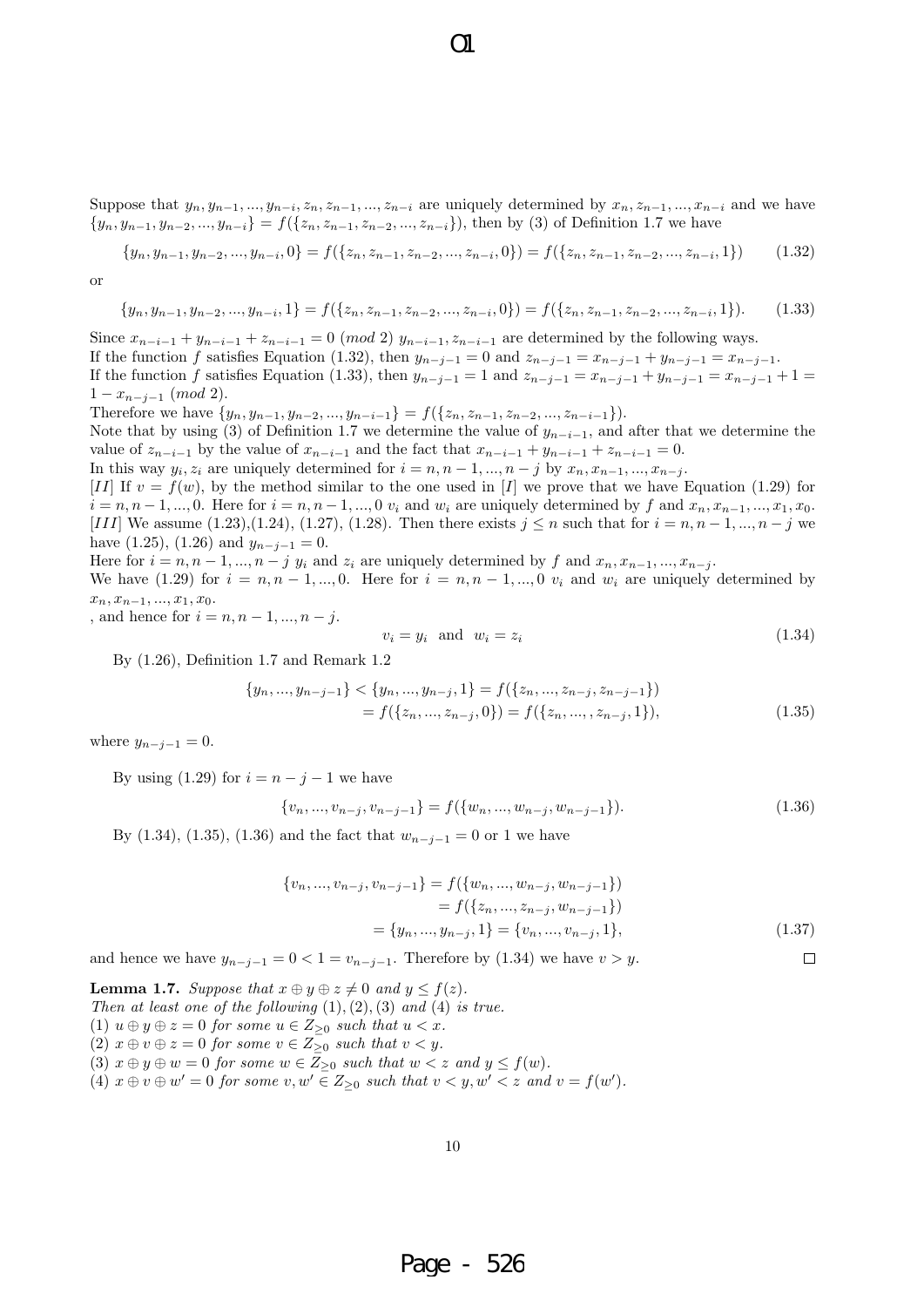*Proof.* Suppose that  $x_i + y_i + z_i = 0$  (mod 2) for  $i = n, n - 1, ..., n - k$  and  $x_{n-k-1} + y_{n-k-1} + z_{n-k-1} \neq 0$ 0 (*mod* 2).

(i) If  $x_{n-k-1} = 1$ , we define  $u = \sum_{i=1}^{n} u_i 2^i$  by  $u_i = x_i$  for  $i = n, n-1, ..., n-k$ ,  $u_{n-k-1} = 0 < x_{n-k-1}$  and  $u_i = y_i + z_i$  for  $i = n - k - 2, n - k - 3, ..., 0$ . Then we have  $u \oplus y \oplus z = 0$  and  $u < x$ . Therefore we have (1) of this lemma.

(*ii*) If  $y_{n-k-1} = 1$ , then by the method that is similar to the one used in (*i*) we prove that  $x \oplus v \oplus z = 0$  for some  $v \in Z_{\geq 0}$  such that  $v \lt y$ . Therefore we have (2) of this lemma.

(*iii*). We suppose that

$$
x_{n-k-1} = y_{n-k-1} = 0 \text{ and } z_{n-k-1} = 1.
$$
 (1.38)

For  $i = n, n - 1, ..., n - k$  let

$$
w_i = z_i \tag{1.39}
$$

and  $w_i = x_i + y_i \pmod{2}$  for  $i = n - k - 1, ..., 0$ . Note that

$$
w_{n-k-1} = 0 < 1 = z_{n-k-1},\tag{1.40}
$$

since  $w_{n-k-1} = x_{n-k-1} + y_{n-k-1} = 0$  (*mod* 2). (*iii.*1) If  $y \le f(w)$ , then we have (3) of this lemma... (*iii.*2) If  $y > f(w)$ , then there exists *s* such that for  $i = n, n - 1, ..., n - s$ 

$$
\{y_n, y_{n-1}, y_{n-2}, ..., y_i\} = f(\{w_n, w_{n-1}, w_{n-2}, ..., w_i\})
$$
\n(1.41)

and

$$
\{y_n, y_{n-1}, \dots, y_{n-s-1}\} > \{y_n, y_{n-1}, \dots, y_{n-s}, 0\} = f(\{w_n, w_{n-1}, \dots, w_{n-s-1}\}),
$$
\n(1.42)

where  $y_{n-s-1} = 1$ . If  $n - k \le n - s - 1$ , then by (1.39) and (1.42)

$$
\{y_n, y_{n-1}, y_{n-2}, \dots, y_{n-s-1}\} > f(\{z_n, z_{n-1}, z_{n-2}, \dots, z_{n-s}, z_{n-s-1}\}).
$$
\n(1.43)

By (1.39) and (1.41) we have for  $i = n, n - 1, ..., n - s$ 

$$
\{y_n, y_{n-1}, y_{n-2}, ..., y_i\} = f(\{z_n, z_{n-1}, z_{n-2}, ..., z_i\}).
$$
\n(1.44)

By (1.43), (1.44) and (*b*) of Lemma 1.5 we have  $y > f(z)$ . This contradicts the fact that  $y \le f(z)$ . Therefore we assume that  $n - k > n - s - 1$ . For  $i = n, n - 1, ..., n - s$  let

$$
v_i = y_i \quad \text{and} \quad w'_i = w_i \tag{1.45}
$$

Let  $v_{n-s-1} = 0 < 1 = y_{n-s-1}$ , then by (1.42) and (1.45) we have

$$
v < y \tag{1.46}
$$

and

$$
\{v_n, ..., v_{n-s}, v_{n-s-1}\} = \{y_n, ..., y_{n-s}, 0\} = f(\{w_n, w_{n-1}, ..., w_{n-s-1}\})
$$

$$
= f(\{w_n, ..., w_{n-s}, 0\}) = f(\{w_n, ..., w_{n-s}, 1\}).
$$
(1.47)

Let

$$
v'_{n-s-1} = x_{n-s-1} + v_{n-s-1} = x_{n-s-1}.
$$
\n(1.48)

Then by (1.45), (1.47) and the fact that  $w'_{n-s-1} = 0$  or 1 we have we have

*w*

$$
\{v_n, ..., v_{n-s-1}\} = f(\{w_n, ..., w_{n-s}, w'_{n-s-1}\})
$$
  
=  $f(\{w'_n, ..., w'_{n-s}, w'_{n-s-1}\}).$  (1.49)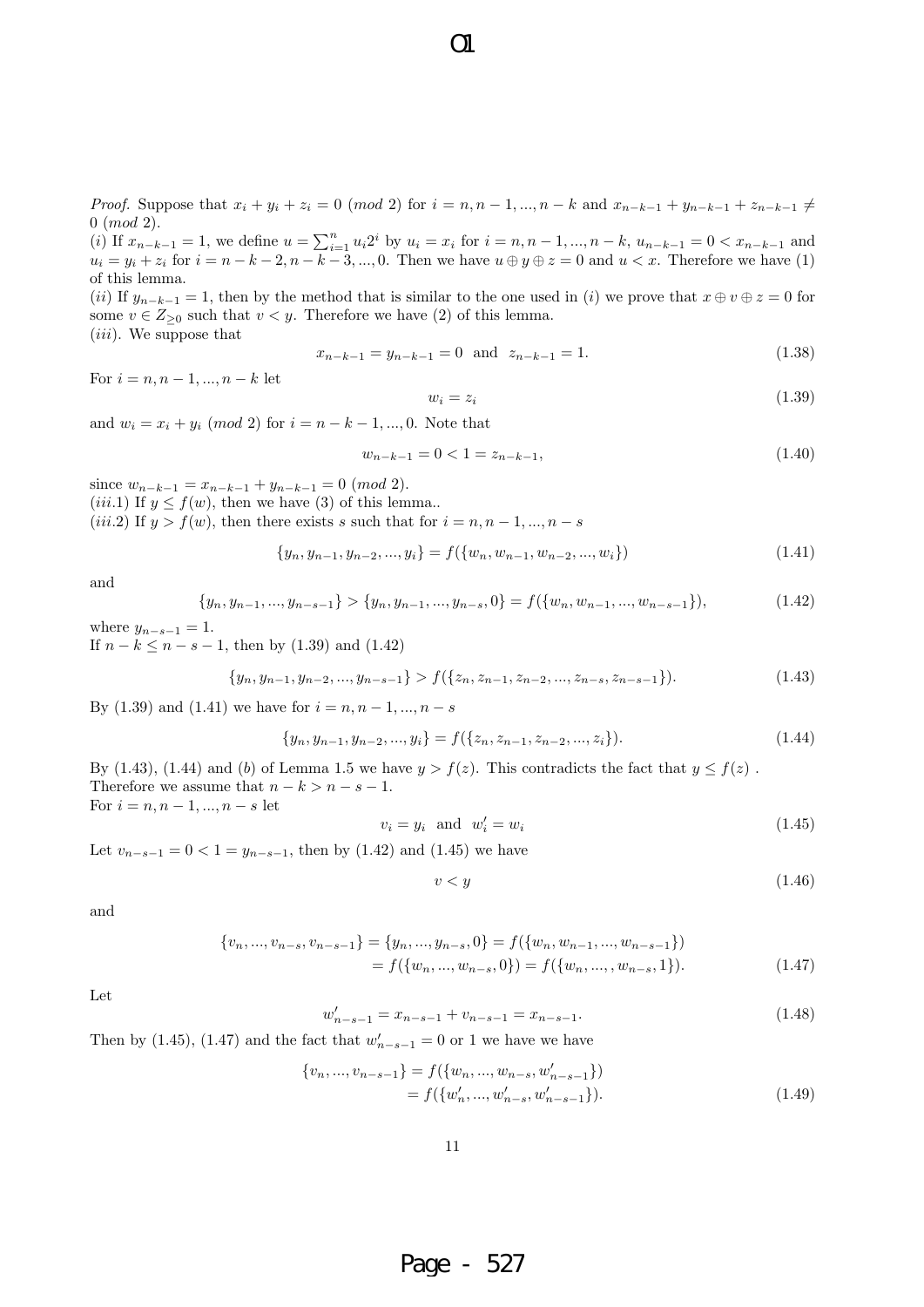Next by a method that is similar to the one used in [1] of Lemma 1.6 we define  $v_i$  and  $w'_i$  for  $i = n - s - 2, ..., 0$ recursively.

We suppose that  $x_i + v_i + w'_i = 0 \pmod{2}$  and  $\{v_n, ..., v_i\} = f(\{w'_n, ..., w'_i\})$  for  $i = n, n - 1, ..., n - j$ . Then by Definition 1.7 and Remark 1.2 we have

$$
\{v_n, ..., v_{n-j}, 0\} = f(\{w'_n, ..., w'_{n-j}, 0\})
$$
  
=  $f(\{w'_n, ..., w'_{n-j}, 1\})$  (1.50)

or

$$
\{v_n, ..., v_{n-j}, 1\} = f(\{w'_n, ..., w'_{n-j}, 0\})
$$

$$
= f(\{w'_n, ..., w'_{n-j}, 1\}).
$$
\n(1.51)

If we have (1.50), then we let  $v_{n-j-1} = 0$  and let  $w'_{n-j-1} = x_{n-j-1} + v_{n-j-1} = x_{n-j-1} (mod 2)$ . If we have (1.51), then we let  $v_{n-j-1} = 1$  and let  $w'_{n-j-1} = x_{n-j-1} + 1 = 1 - x_{n-j-1} (mod 2)$ . In this way we define  $v_i$  and  $w'_i$  for  $i = n - s - 2, ..., 0$  recursively, and we let  $v = \{v_n, ..., v_0\}$  and  $w' =$  $\{w'_n, ..., w'_0\}$ . Then

$$
v = f(w'). \tag{1.52}
$$

 $\Box$ 

Since  $n-k > n-s-1$ , we have  $n-k-1 \ge n-s-1$ , and hence we have  $n-k-1 \ge n-s$  or  $n-k-1 = n-s-1$ . If  $n - k - 1 \ge n - s$ , then by (1.39), (1.40) and (1.45) we have  $w'_{i} = w_{i} = z_{i}$  for  $i = n, ..., n - k$  and  $w'_{n-k-1} = w_{n-k-1} = 0 < 1 = z_{n-k-1}$ . Therefore  $w' < z$ . If  $n - k - 1 = n - s - 1$ , then by (1.38) and (1.48)

$$
w'_{n-k-1} = x_{n-k-1} = 0 \pmod{2} \text{ and } z_{n-k-1} = 1.
$$
 (1.53)

By (1.39), (1.40) and (1.45) we have  $w'_i = w_i = z_i$  for  $i = n, n - 1, ..., n - k$ , and hence by (1.53)  $w' < z$ . By  $(1.46)$   $v < y$ .

Therefore by  $(1.52)$  we have  $v < y, w' < z$  and  $v = f(w')$ , and we have  $(4)$  of this lemma.

**Lemma 1.8.** *If*  $x \oplus y \oplus z = 0$  *and*  $y \le f(z)$ *, then*  $(1)$   $u \oplus y \oplus z \neq 0$  *for any*  $u \in Z_{\geq 0}$  *such that*  $u < x$ *.* 

 $(2)$   $x \oplus v \oplus z \neq 0$  *for any*  $v \in Z_{\geq 0}$  *such that*  $v < y$ *.* 

 $(3)$   $x \oplus y \oplus w \neq 0$  *for any*  $w \in Z_{\geq 0}$  *such that*  $w < z$ *.* 

(4)  $x \oplus v \oplus w \neq 0$  *for any*  $v, w \in Z_{\geq 0}$  *such that*  $v < y, w < z$  *and*  $v = f(w)$ *.* 

*Proof.* (1), (2) and (3) are direct from the definition of nim-sum.

We prove (4). We suppose that  $x \oplus v \oplus w = 0$  and  $v = f(w)$  for some  $w \in Z_{\geq 0}$  such that  $v < y, w < z$ . If  $y < f(z)$ , then by Lemma 1.5 we have  $y < v$ , and this contradicts the fact  $v < y$ . If  $y = f(z)$ , then by Lemma 1.5 we have  $y = v$ , and this contradicts the fact  $v < y$ . Therefore  $x \oplus v \oplus w \neq 0$ . П

**Definition 1.9.** Let  $A_k = \{ \{x, y, z\}; x, y, z \in Z_{\geq 0}, y \leq f(z) \text{ and } x \oplus y \oplus z = 0 \}, B_k = \{ \{x, y, z\}; x, y, z \in Z_{\geq 0}, y \in Z_{\geq 0}, y \in Z_{\geq 0}, y \in Z_{\geq 0}, y \in Z_{\geq 0}, y \in Z_{\geq 0}, y \in Z_{\geq 0}, y \in Z_{\geq 0}, y \in Z_{\geq 0}, y \in Z_{\geq 0}, y \in Z_{\geq 0}, y \in Z$  $Z_{\geq 0}, y \leq f(z)$  *and*  $x \oplus y \oplus z \neq 0$ .

**Theorem 1.2.** Let  $A_k$  and  $B_k$  be the sets defined in Definition 1.9.  $A_k$  is the set of P-positions and  $B_k$ *is the set of N-positions of the disjunctive sum of the chocolate game with*  $CB(f, y, z)$  *to the right of the poisoned square and a single strip of chocolate to the left.*

*Proof.* If we start the game with a position  $\{x, y, z\} \in A_k$ , then by Lemma 1.8 any option by us leads to a position  $\{p, q, r\}$  in  $B_k$ . From this position  $\{p, q, r\}$  by Lemma 1.7 our opponent can choose a proper option that leads to a position in  $A_k$ . Note that any option reduces some of the numbers in the coordinates. In this way our opponent can always reach a position in  $A_k$ , and finally he wins by reaching  $\{0,0,0\} \in A_k$ . Note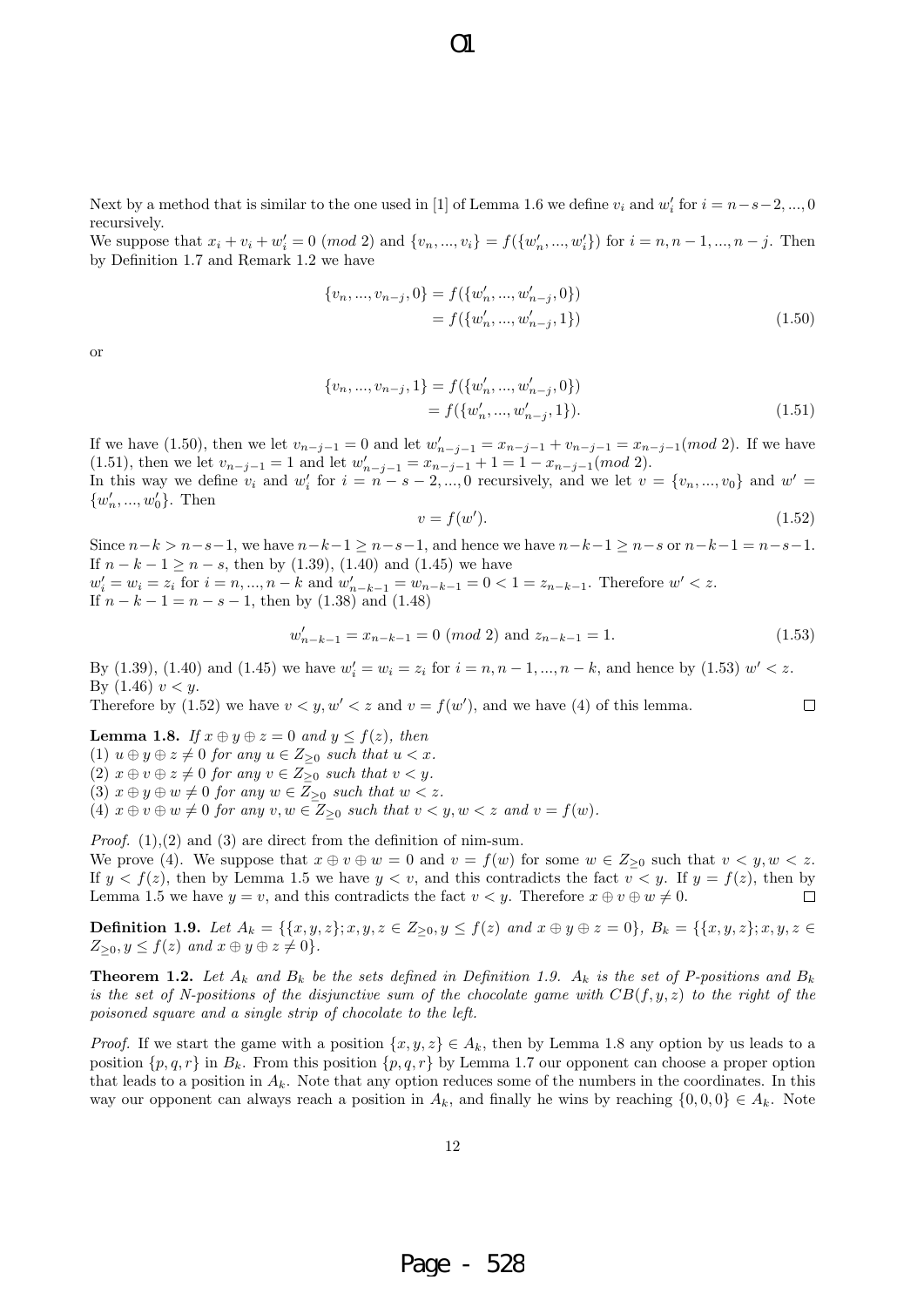that position  $\{0,0,0\}$  represent the poisoned square itself. Therefore  $A_k$  is the set of  $P$ -positions.

If we start the game with a position  $\{x, y, z\} \in B_k$ , then by Lemma 1.7 we can choose a proper option leads to a position  $\{p,q,r\}$  in  $A_k$ . From  $\{p,q,r\}$  any option by our opponent leads to a position in  $B_k$ . In this way we win the game by reaching  $\{0,0,0\}$ . Therefore  $B_k$  is the set of  $N$ -positions. П

**Theorem 1.3.** Let f be the function defined in Definition 1.7. Then the Grundy number of  $CB(f, y, z)$  is *y ⊕ z.*

*Proof.* By Theorem 1.2 a position  $\{x, y, z\}$  of the sum of the chocolate is a *P*-position when  $x \oplus y \oplus z = 0$  $\Box$ so that the Grundy number of the Chocolate bar to the right is  $x = y \oplus z$ .

### **2 New conditions for functions**

In Definition 2.1 we define a function *g* that is slightly different from the function *f* of Definition 1.7.

**Definition 2.1.** *Let f be a function that is defined in Definition 1.7. Let g be a function that satisfies the following condition. There exist*  $s_1, s_2, ..., s_n$  *and*  $t_1, t_2, ..., t_n$  *such that* 

 $s_i = f(t_i) = g(t_i),$  (2.1)

$$
2s_i + 1 = f(2t_i) = f(2t_i + 1)
$$
\n(2.2)

$$
and 2s_i = g(2t_i) = g(2t_i + 1). \tag{2.3}
$$

 $Clearly \ g(t) \leq f(t) \ for \ t \in Z_{\geq 0}.$ 

**Lemma 2.1.** *Let g be a function defined in Definition 2.1. Suppose that*  $x \oplus y \oplus z \neq 0$  *and*  $y \leq g(z)$ *. Then at least one of the following*  $(1)$ *,* $(2)$ *,* $(3)$  *and*  $(4)$  *is true.* (1)  $u \oplus y \oplus z = 0$  *for some*  $u \in Z_{\geq 0}$  *such that*  $u < x$ *.* (2)  $x \oplus v \oplus z = 0$  *for some*  $v \in Z_{\geq 0}$  *such that*  $v < y$ *.* (3)  $x \oplus y \oplus w = 0$  *for some*  $w \in \overline{Z}_{\geq 0}$  *such that*  $w < z$  *and*  $y \leq g(w)$ *.* (4)  $x \oplus v \oplus w' = 0$  for some  $v, w' \in Z_{\geq 0}$  such that  $v < y, w' < z$  and  $v = g(w')$ .

*Proof.* Since  $y \leq g(z) \leq f(z)$ , by using Lemma 1.7 we have the following  $(i)$ , $(ii)$ , $(iii)$  or  $(iv)$ .

(*i*)  $u \oplus y \oplus z = 0$  for some  $u \in Z_{\geq 0}$  such that  $u < x$ , then we have (1) of this lemma.

(*ii*)  $x \oplus v \oplus z = 0$  for some  $v \in Z_{\geq 0}$  such that  $v < y$ , then we have (2) of this lemma.

(iii)  $x \oplus y \oplus w = 0$  for some  $w \in Z_{\geq 0}$  such that  $w < z$  and  $y \leq f(w)$ . If  $y \leq g(w)$ , then we have (3) of this lemma.

If  $y > g(w)$ , then  $f(w) \ge y > g(w)$ . Then by Definition 2.1  $f(w) = y = g(w) + 1$ , and by using (2.1), (2.2) and  $(2.3)$  we have the following  $(2.4)$ ,  $(2.5)$  and  $(2.6)$  respectively.

 $\{y_n, ..., y_1\} = f(\{w_n, ..., w_1\}),$  (2.4)

$$
y = \{y_n, ..., y_1, 1\} = f(\{w_n, ..., w_1, 0\}) = f(\{w_n, ..., w_1, 1\})
$$
\n
$$
(2.5)
$$

and 
$$
\{y_n, ..., y_1, 0\} = g(\{w_n, ..., w_1, 0\}) = g(\{w_n, ..., w_1, 1\}).
$$
 (2.6)

Note that  $w = \{w_n, ..., w_1, 1\}$  or  $= \{w_n, ..., w_1, 0\}.$ 

Let  $v = \{y_n, ..., y_1, 0\}$  and  $w' = \{w_n, w_{n-1}, ..., w_1, x_0\}$ . Then by  $(2.5)$   $v < y$ ,  $v = g(w')$  and  $x \oplus v \oplus w' = 0$ . If  $w' < z$ , then we have (4) of this lemma. If  $w' = z$ , then we have (2) of this lemma.  $(iv)$   $x \oplus v \oplus w = 0$  for some  $v, w \in Z_{\geq 0}$  such that  $v < y, w < z$  and  $v = f(w)$ .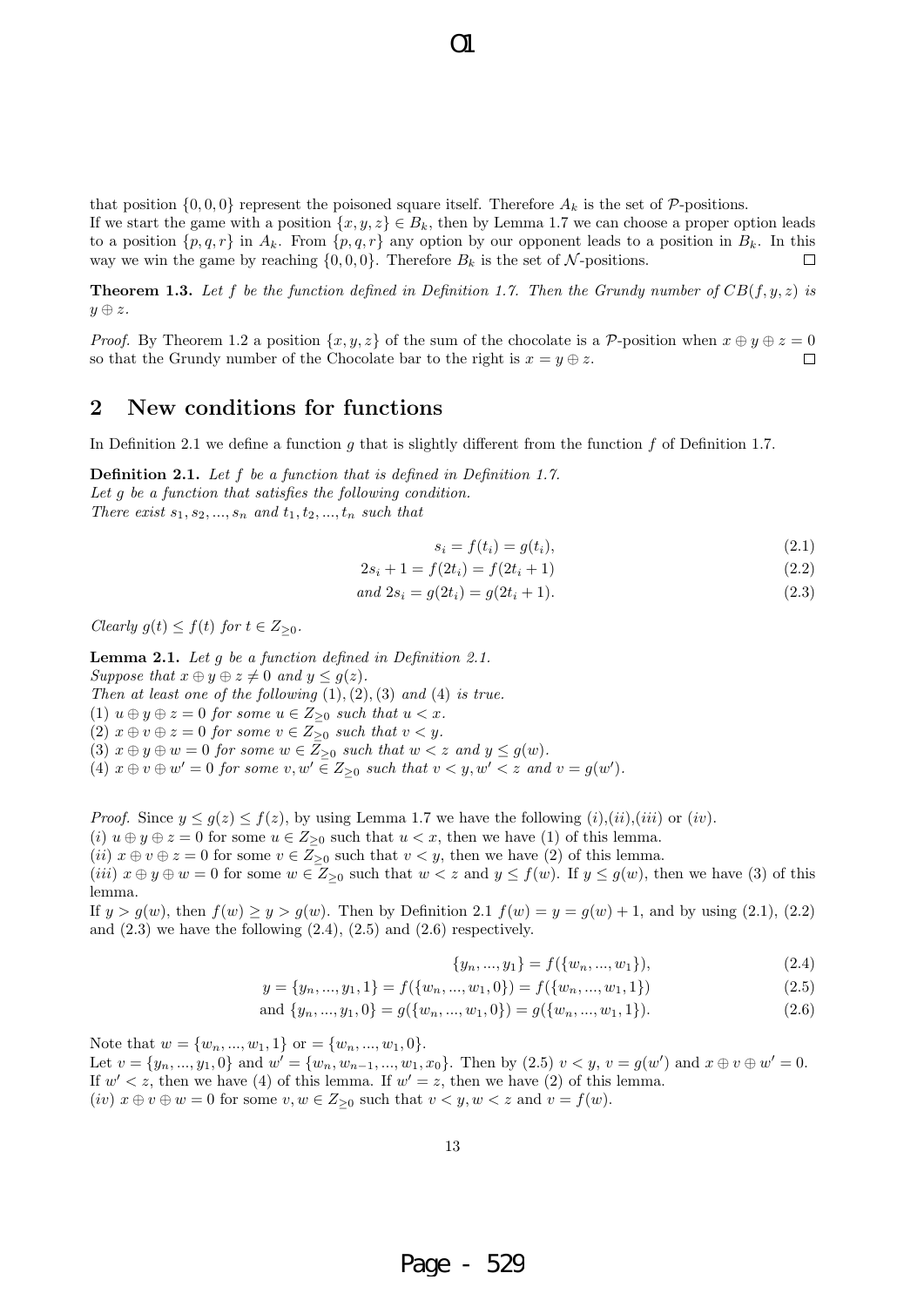$\Omega$ 

If  $f(w) = q(w)$ , then we have (4) of this lemma.

Next we suppose that  $g(w) < f(w)$ . Then by Definition 2.1  $f(w) = v = g(w) + 1$ , and by using (2.1), (2.2) and  $(2.3)$  we have the following  $(2.7)$ ,  $(2.8)$  and  $(2.9)$  respectively

$$
\{v_n, ..., v_1\} = f(\{w_n, ..., w_1\}),\tag{2.7}
$$

$$
v = \{v_n, ..., v_1, 1\} = f(\{w_n, ..., w_1, 0\}) = f(\{w_n, ..., w_1, 1\})
$$
\n(2.8)

and 
$$
\{v_n, ..., v_1, 0\} = g(\{w_n, ..., w_1, 0\}) = g(\{w_n, ..., w_1, 1\}).
$$
 (2.9)

Note that  $w = \{w_n, ..., w_1, 1\}$  or  $= \{w_n, ..., w_1, 0\}$ . Let  $v' = \{v_n, ..., v_1, 0\}$  and  $w' = \{w_n, w_{n-1}, ..., w_1, x_0\}$ . Then  $v' < v < y$ . Since  $w < z$ ,  $w' \le z$ . If  $w' < z$ , then we have (4) of this lemma. If  $w' = z$ , then we have (2) of this lemma.  $\Box$ 

**Lemma 2.2.** *If*  $x \oplus y \oplus z = 0$  *and*  $y \leq g(z)$ *, then* (1)  $u \oplus y \oplus z \neq 0$  *for any*  $u \in Z_{\geq 0}$  *such that*  $u < x$ *.*  $(2)$   $x \oplus v \oplus z \neq 0$  *for any*  $v \in Z_{\geq 0}$  *such that*  $v < y$ *.*  $(3)$   $x \oplus y \oplus w \neq 0$  for any  $w \in \overline{Z}_{\geq 0}$  such that  $w < z$ . (4)  $x \oplus v \oplus w \neq 0$  *for any*  $v, w \in Z_{\geq 0}$  *such that*  $v < y, w < z$  *and*  $v = g(w)$ *.* 

*Proof.*  $(1),(2)$  and  $(3)$  are direct from Definition 1.1 (the definition of nim-sum).

We prove (4). We suppose that  $x \oplus v \oplus w = 0$ ,  $v = g(w)$ ,  $v < y$  and  $w < z$  for some  $v, w \in Z_{\geq 0}$ . If  $f(w) = g(w)$ , then this contradicts (4) of Lemma 1.8. If  $f(w) > g(w)$ , then by Definition 2.1  $f(w) =$ 

 $g(w) + 1$ , and by using (2.1), (2.2) and (2.3) we have the following (2.10), (2.11) and (2.12) respectively

$$
\{v_n, ..., v_1\} = f(\{w_n, ..., w_1\}),\tag{2.10}
$$

$$
\{v_n, ..., v_1, 1\} = f(\{w_n, ..., w_1, 0\}) = f(\{w_n, ..., w_1, 1\})
$$
\n(2.11)

and 
$$
v = \{v_n, ..., v_1, 0\} = g(\{w_n, ..., w_1, 0\}) = g(\{w_n, ..., w_1, 1\}).
$$
 (2.12)

Let  $v' = \{v_n, v_{n-1}, ..., v_1, 1\}$  and  $w' = \{w_n, ..., w_1, 1 - x_0\}$ , then we have  $v' = f(w')$  and  $x \oplus v' \oplus w' = 0$ . Since  $v < y, w < z$ , we have  $v' \leq y, w' \leq z$ . If  $w' = z$ , then by (2.12) we have  $v = g(z)$ . By the assumption of this lemma  $g(z) \geq y$ , and hence we have  $v \geq y$  which contradicts the fact that  $v < y$ . Therefore we have  $w' < z$ . If  $v' = y$ , then this contradict (3) of Lemma 1.8. If  $v' < y$ , then this contradict (4) of Lemma 1.8.  $\Box$ 

**Definition 2.2.** Let  $A'_k = \{ \{x, y, z\}; x, y, z \in Z_{\geq 0}, y \leq g(z) \text{ and } x \oplus y \oplus z = 0 \}, B'_k = \{ \{x, y, z\}; x, y, z \in Z_{\geq 0}, y \in Z_{\geq 0}, y \in Z_{\geq 0}, y \in Z_{\geq 0}, y \in Z_{\geq 0}, y \in Z_{\geq 0}, y \in Z_{\geq 0}, y \in Z_{\geq 0}, y \in Z_{\geq 0}, y \in Z_{\geq 0}, y \in Z_{\geq 0}, y \$  $Z_{\geq 0}, y \leq g(z)$  *and*  $x \oplus y \oplus z \neq 0$ .

**Theorem 2.1.** Let  $A'_k$  and  $B'_k$  be the sets defined in Definition 2.2.  $A'_k$  is the set of P-positions and  $B'_k$ *is the set of N-positions of the disjunctive sum of the chocolate game with*  $CB(q, y, z)$  *to the right of the poisoned square and a single strip of chocolate to the left.*

*Proof.* We can prove this theorem by the same method used in Theorem 1.2 using Lemma 2.1 and Lemma 2.2.  $\Box$ 

**Theorem 2.2.** *The Grundy number of*  $CB(g, y, z)$  *is*  $y \oplus z$ *.* 

*Proof.* We can prove this theorem by the same method used in Theorem 1.3 using Theorem 2.1.  $\Box$ 

By Definition 2.1, Definition 1.7 and Theorem 2.2 we know that there are quite a lot of functions that produce Chocolate bars with Grundy number expressed by nim-sum.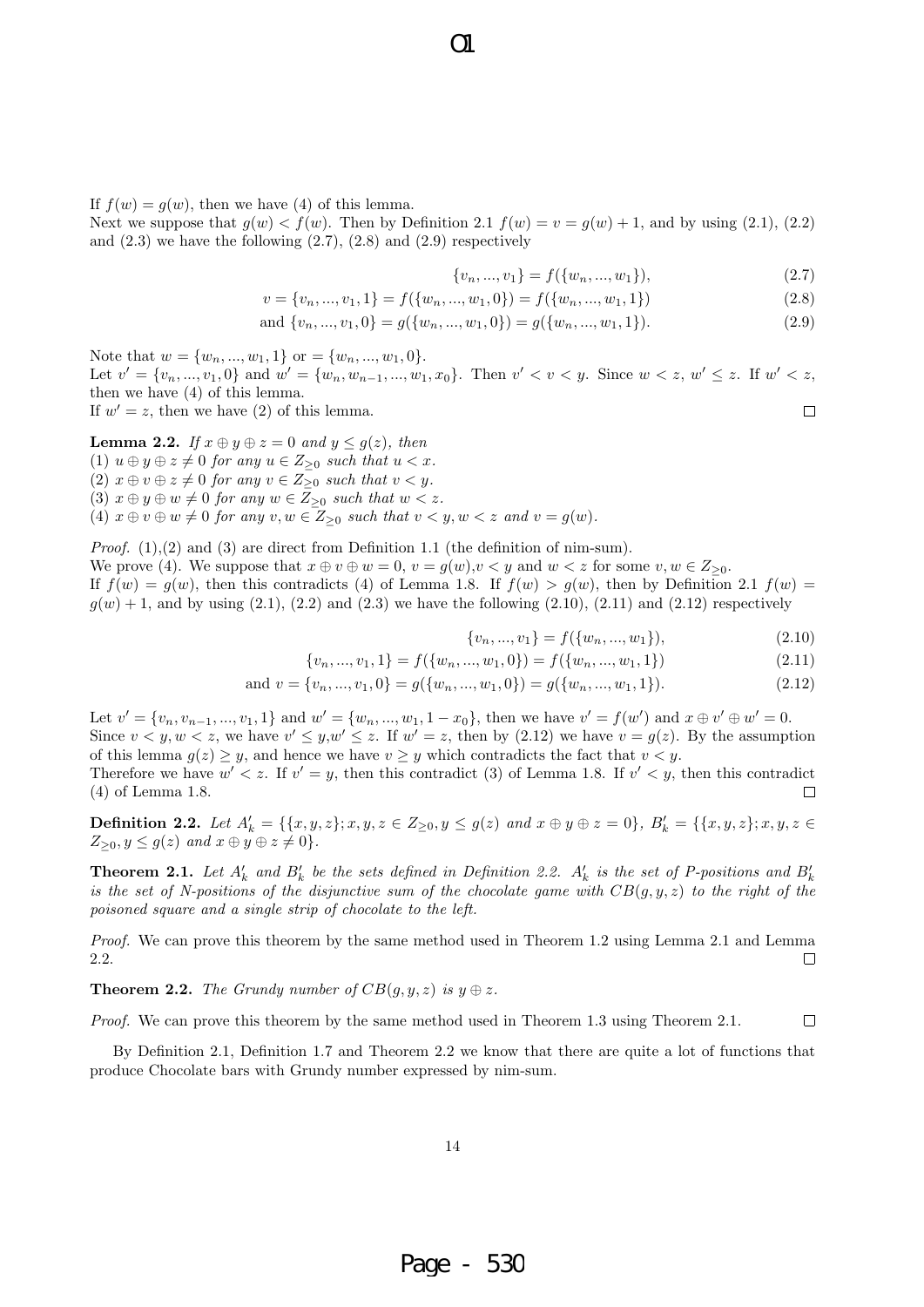# **3** Grundy number of  $CB(f, y, z)$ , where  $f(t) = t$

In this section we study Grundy number of  $CB(f, y, z)$  with  $f(t) = t$ , and present a proof for closed formulas of Grundy number of  $CB(f, y, z)$ . We prove by mathematical induction, and the only tool for the proof is calculation. It seems that this is the only tool available now for this problem. Let with  $Z_{\geq 0}$  be the set of non-negative integers.

 $\Omega$ 

This Chocolate Bar was studied in the paper presented for Yau Award of 2013, but this is the first time that we discovered closed formulas of Grundy number of this Chocolate Bar. A study on the Grundy number of this Chocolate Bar was presented in [18] without any closed formulas.

Figure 3.1 is  $CB(f, 7, 7)$ , where  $f(t) = t$ .

We present the definition of *move* here again. This was the same definition in Definition 1.4.

For any position *G*, there is a set of positions (games) that can be reached by making precisely one move in *G*, which we will denote by  $move(G)$ .

Since  $move({y, z})$  is the set of positions (games) that can be reached by making precisely one move in  $\{y, z\}, move(\{y, z\}) = \{\{y - 1, z\}, \{y - 2, z\}, \{y - 3, z\}, ..., \{0, z\}\}\cup \{\min(y, z - 1), z - 1\}, ..., \{\min(y, 0), 0\}\}.$ 

**Example 3.1.**



Figure 3.2 is the table of Grundy number  $G({y,z})$  of  $CB(f,y,z)$  with  $f(t) = t$  for  $z = 0,1,2,3,...,17,0 \leq$ *y ≤ z , y ∈ Z≥*<sup>0</sup>*.*

*We present an example of the method used in the proof of Theorem 3.1.*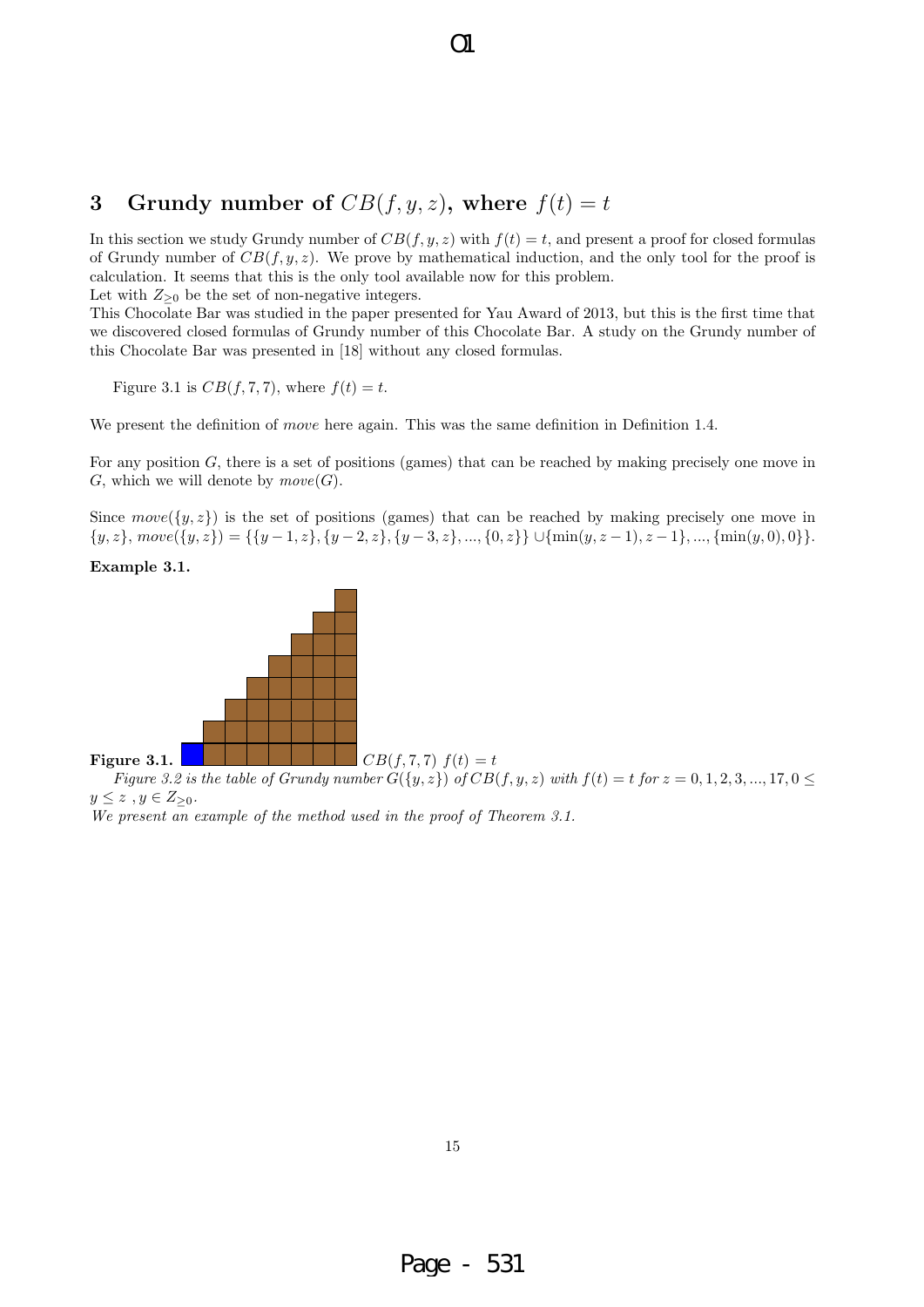

#### **Figure 3.2.**

*To prove Theorem 3.1 we use mathematical induction.* [1] *We assume that we know the values of Grundy numbers; {G*(*{y, z}*); *{y, z} ∈ move*(*{*6*,* 16*}*)*}*

- $= \{G(\{5, 16\}), G(\{4, 16\}), \ldots, G(\{0, 16\})\}$  (3.1)
	- *∪{G*(*{*6*,* 15*}*)*, G*(*{*6*,* 14*}*)*, ..., G*(*{*6*,* 7*}*)*}* (3.2)

$$
\cup \{G(\{6,6\}), G(\{5,5\}), \dots, G(\{0,0\})\}.
$$
\n(3.3)

*, and we calculate the value of*  $G({6, 16})$ *.* 

*By the definition of Grundy number G*(*{*6*,* 16*}*) *is the smallest non-negative integer not contained in the sets of Grundy numbers (3.1), (3.2) and (3.3).*

*In Figure 3.2 (3.1), (3.2) and (3.3) are in red, yellow and blue squares. As it is easily seen (3.1), (3.2) and*  $(3.3)$  are  $\{13, 18, 14, 17, 15, 16\}$ ,  $\{12, 17, 10, 15, 7, 13, 4, 11, 1\}$  and  $\{9, 8, 6, 5, 3, 2, 0\}$  respectively, and 19 is the *smallest non-negative integer not contained in these sets of numbers. Therefore we have*  $G({6, 16}) = 19$ *.* 

| $\sum Y$       | $\mathbf 0$             | $\mathbf{1}$   | $\overline{a}$ | 3  | 4  | 5              | 6  | 7  | 8            | 9  | 10 | 11 | 12 | 13 |
|----------------|-------------------------|----------------|----------------|----|----|----------------|----|----|--------------|----|----|----|----|----|
| $\mathbf 0$    | $\overline{0}$          |                |                |    |    |                |    |    |              |    |    |    |    |    |
| $\mathbf{1}$   | 1                       | $\overline{a}$ |                |    |    |                |    |    |              |    |    |    |    |    |
| $\overline{a}$ | $\overline{\mathbf{2}}$ | 1              | 3              |    |    |                |    |    |              |    |    |    |    |    |
| 3              | 3                       | 4              | 1              | 5  |    |                |    |    |              |    |    |    |    |    |
| $\overline{4}$ | 4                       | 3              | 5              | 1  | 6  |                |    |    |              |    |    |    |    |    |
| 5              | 5                       | 6              | 4              | 7  | 1  | 8              |    |    |              |    |    |    |    |    |
| 6              | 6                       | 5              | 7              | 4  | 8  | $\mathbf{1}$   | 9  |    |              |    |    |    |    |    |
| 7              | 7                       | 8              | 6              | 9  | 4  | 10             | 1  | 11 |              |    |    |    |    |    |
| 8              | 8                       | 7              | 9              | 6  | 10 | 4              | 11 | 1  | 12           |    |    |    |    |    |
| 9              | 9                       | 10             | 8              | 11 | 7  | 12             | 4  | 13 | $\mathbf{1}$ | 14 |    |    |    |    |
| 10             | 10                      | 9              | 11             | 8  | 12 | $\overline{7}$ | 13 | 4  | 14           | 1  | 15 |    |    |    |
| 11             | 11                      | 12             | 10             | 13 | 9  | 14             | 7  | 15 | 4            | 16 | 1  | 17 |    |    |
| 12             | 12                      | 11             | 13             | 10 | 14 | 9              | 15 | 7  | 16           | 4  | 17 | 1  | 18 |    |
| 13             | 13                      | 14             | 12             | 15 | 11 | 16             | 10 | 17 | 7            | 18 | 4  | 19 | 1  | 20 |

**Figure 3.3.**

16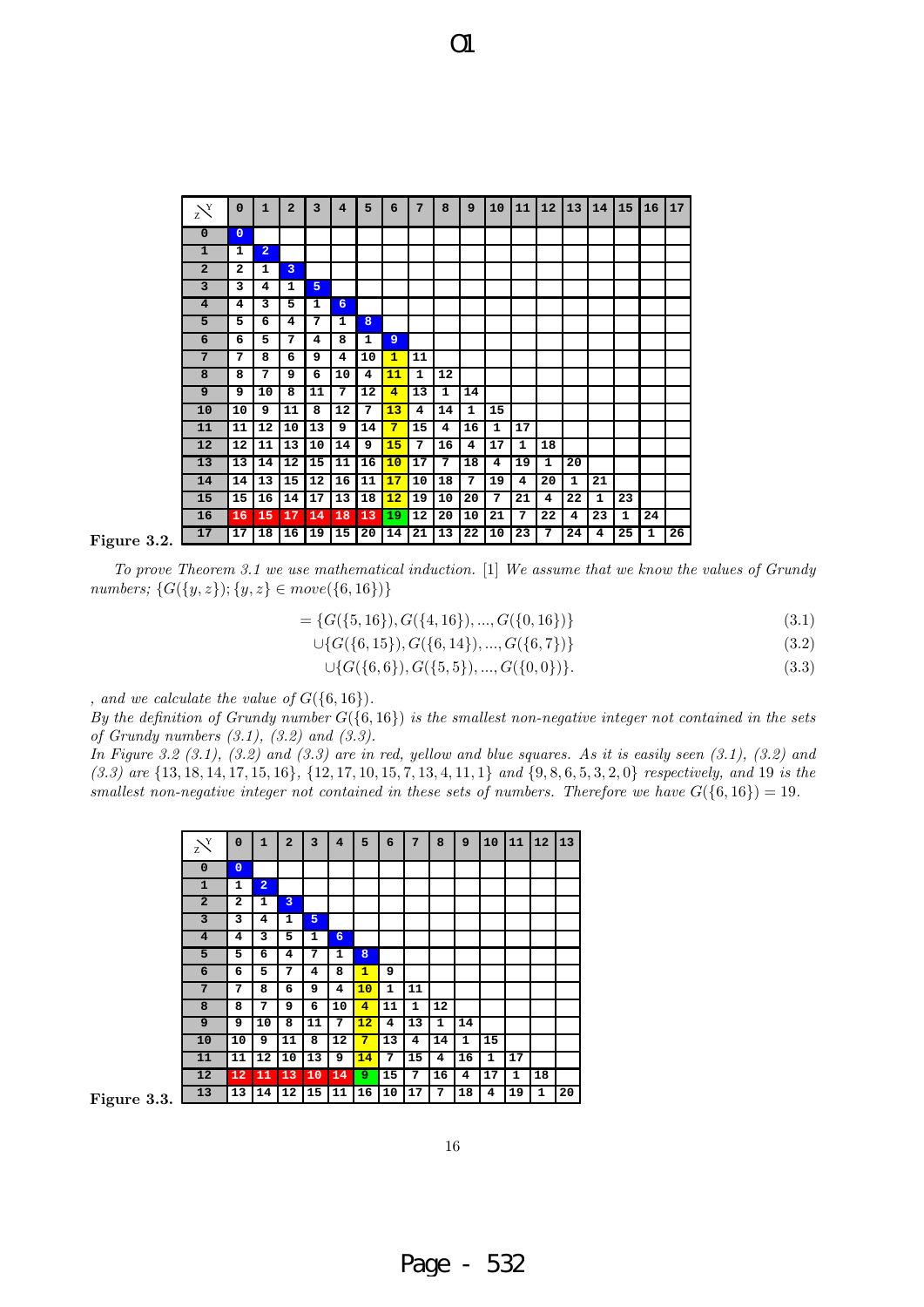Figure 3.3 is the table of Grundy number  $G({y,z})$  of  $CB(f,y,z)$  with  $f(t) = t$  for  $z = 0,1,2,3,...,17,0 \leq$ *y ≤ z , y ∈ Z≥*<sup>0</sup> *and z* = 0*,* 1*,* 2*,* 3*, ...,* 13*,* 0 *≤ y ≤ z , y ∈ Z≥*<sup>0</sup>

 $\Omega$ 

*We present another example of the method used in the proof of Theorem 3.1.*

 $[2]$  *We assume that we know the values of Grundy numbers;*  $\{G(\{y, z\}); \{y, z\} \in move(\{5, 12\})\}$ 

 $= \{G(\{4, 12\}), G(\{3, 12\}), \ldots, G(\{0, 12\})\}$  (3.4)

$$
\cup \{G(\{5, 11\}), G(\{5, 10\}), ..., G(\{5, 6\})\} \tag{3.5}
$$

$$
\cup \{G(\{5,5\}), G(\{4,4\}), ..., G(\{0,0\})\}.
$$
\n(3.6)

*, and we calculate the value of*  $G({5, 12})$ *.* 

*By the definition of Grundy number*  $G({5, 12})$  *is the smallest non-negative integer not contained in the sets of Grundy numbers (3.4), (3.5) and (3.6).*

*In Figure 3.3 (3.4), (3.5) and (3.6) are in red, yellow and blue squares. As it is easily seen (3.4), (3.5)* and  $(3.6)$  are  $\{14, 10, 13, 11, 12\}$ ,  $\{14, 7, 12, 4, 10, 1\}$  and  $\{8, 6, 5, 3, 2, 0\}$  respectively, and 9 is the smallest *non-negative integer not contained in these sets of numbers. Therefore we have*  $G({5, 12}) = 9$ .

**Theorem 3.1.** Let  $f(t) = t$ . Then Grundy number  $G({y, z})$  of  $CB(f, y, z)$  satisfies the following equations *for*  $p, r \in Z_{\geq 0}$ *.* 

$$
G({2p, 2(p+r)}) = 3p + 2r.
$$
\n(3.7)

$$
G({2p+1, 2(p+r)}) = p + 2r - 1 - \max(0, p - r + 1).
$$
\n(3.8)

$$
G({2p, 2(p+r) + 1}) = p + 2r + 1 - max(0, p - r).
$$
\n(3.9)

$$
G({2p + 1, 2(p + r) + 1}) = 3p + 2r + 2.
$$
\n(3.10)

**Proof.** *We prove by mathematical induction. We assume that equations (3.7),(3.8),(3.9),(3.10) are valid* when  $p \le m$  and  $p + r < m + s$  or  $p < m$  and  $p + r \le m + s$ , where  $m, s, p, r \in Z_{\ge 0}$ .

[1] *First we prove (3.9). Therefore under the assumption of mathematical induction we prove that*

$$
G({2m, 2(m+s) + 1}) = m + 2s + 1 - max(0, m - s).
$$
\n(3.11)

*Since*  $move(2m, 2(m + s) + 1)$ 

$$
= \{ \{2m-1, 2(m+s)+1\}, \{2m-2, 2(m+s)+1\}, \dots, \{1, 2(m+s)+1\}, \{0, 2(m+s)+1\} \} \tag{3.12}
$$

$$
\cup \{ \{ 2m, 2(m+s) \}, \{ 2m, 2(m+s) - 1 \}, \dots \{ 2m, 2m + 1 \}, \{ 2m, 2m \} \} \tag{3.13}
$$

$$
\cup \{ \{ 2m-1, 2m-1 \}, \{ 2m-2, 2m-2 \}, \dots \{ 1, 1 \}, \{ 0, 0 \} \},
$$
\n
$$
(3.14)
$$

*by the definition of Grundy number we have to prove that*  $m + 2s + 1 - \max(0, m - s)$  *is the smallest nonnegative integer not included in sets of Grundy numbers of positions in (3.12),(3.13),(3.14), if we are to prove (3.11).*

*By the hypothesis of mathematical induction the Grundy numbers of the positions in (3.12) are*  $G({2m - p \over 2})$  $1, 2(m+s+1) = 3m+2s+1, G({2m-2, 2(m+s)+1}) = m+2s+2-\max(0, m-s-2), G({2m-3, 2(m+s)+1}) = m+2s+2-\max(0, m-s-2))$  $(s) + 1) = 3m + 2s$ ,  $G({2m - 4, 2(m + s) + 1}) = m + 2s + 3 - max(0, m - s - 4),...,G({2, 2(m + s) + 1}) =$  $2m+2s - \max(0, 2-m-s)$ ,  $G({1, 2(m+s)+1}) = 2m+2s+2$  and  $G({0, 2(m+s)+1}) = 2m+2s+1$ . *These Grundy numbers are bigger than m* + 2*s* + 1 *−* max(0*, m − s*)*, and hence these are irrelevant to the proof of (3.11).*

*By the hypothesis of mathematical induction we calculate Grundy numbers of positions in (3.13). We divide these into two groups. The first group consists of Grundy numbers of positions in (3.13) whose z-coordinate (the second coordinate) are even numbers;*

$$
G({2m, 2(m+s)}) = 3m+2s, G({2m, 2(m+s-1)}) = 3m+2s-2, ..., G({2m, 2s+2}) = m+2s+2, (3.15)
$$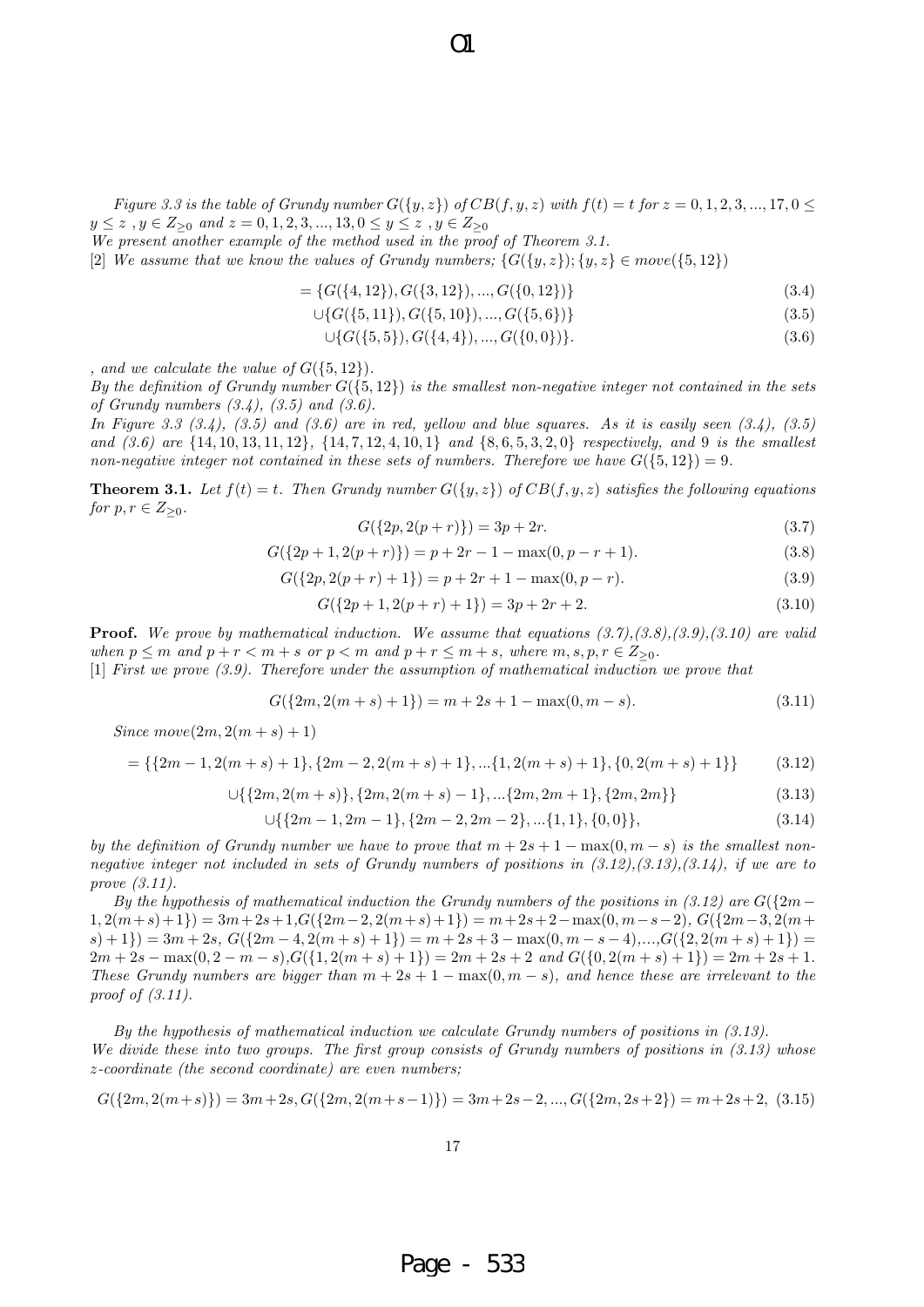$$
G({2m,2s}) = 2s + m, G({2m,2s-2}) = 2s + m - 2, ..., G({2m,2m+2}) = 3m + 2, G({2m,2m}) = 3m.
$$
\n(3.16)

 $\Omega$ 

*The second group consists of Grundy numbers of positions in (3.13) whose z-coordinate (the second coordinate) are odd numbers;*

$$
G({2m, 2(m + s - 1) + 1}) = m + 2s - 1 - \max(0, m - s + 1), ...,
$$
  
\n
$$
G({2m, 2(m + s - k) + 1}) = m + 2s - (2k - 1) - \max(0, m - s + k), ...,
$$
  
\n
$$
G({2m, 4m + 1}) = 3m + 1 - \max(0, 2m - 2m) = 3m + 1,
$$
\n(3.18)

$$
G({2m, 4m+1}) = 3m + 1 - \max(0, 2m - 2m) = 3m + 1,
$$
\n(3.18)

$$
G({2m, 4m-1}) = 3m - 1 - \max(0, 2m - 2m + 1) = 3m - 2,
$$

$$
G({2m, 4m-3}) = 3m-5, ..., G({2m, 2m+3}) = 4, G({2m, 2m+1}) = 1.
$$
\n(3.19)

*By the hypothesis of mathematical induction we calculate Grundy numbers of positions in (3.14);*

$$
G({2m-1, 2m-1}) = 3m - 1, G({2m-2, 2m-2}) = 3m - 3, G({2m-3, 2m-3}) = 3m - 4, ...
$$
  
\n
$$
G({2m - (2k-1), 2m - (2k-1)}) = 3m - 3k + 2, G({2m-2k, 2m-2k}) = 3m - 3k, ...
$$
  
\n
$$
G({1, 1}) = 2, G({0, 0}) = 0.
$$
\n(3.20)

*Note that the set of these Grundy numbers does not include numbers of the type*  $3h + 1$ *, where h is a non*negative integer, since  $G({2m-(2k-1),2m-(2k-1)}) = 3m-3k+2$  and  $G({2m-2k,2m-2k}) = 3m-3k$ *for*  $k \in \mathbb{Z}_{\geq 0}$  *with*  $1 \leq k \leq m$ *. In the proof of (3.11) we have three cases. The first case is when*  $m - s + 1 \leq 0$ *, the second case is when*  $m - s > 0$  *and the third case is when*  $m - s = 0$ *.* 

 $[1.1]$  *Suppose that*  $m - s + 1 \le 0$ , then  $m + 2s + 1 - \max(0, m - s) = m + 2s + 1$ , which is the right term of *(3.11). Grundy numbers of positions in (3.15 ) are bigger than m*+ 2*s*+ 1*, and hence these Grundy numbers are irrelevant to the proof of (3.11).*

*Since*  $m - s + 1 \leq 0$ , *Grundy numbers in (3.18) and (3.19) are* 

$$
{m+2s-1, m+2s-3, ..., 3m+1}
$$
\n(3.21)

$$
and \{3m-2, ..., 4, 1\}.
$$
\n
$$
(3.22)
$$

*Note that (3.21) and (3.22) are arithmetic progressions with common difference of −*2 *and −*3 *respectively. Grundy numbers of the positions in (3.16 ), (3.20) are*

$$
{m+2s, m+2s-2, ..., 3m+2, 3m}
$$
 (3.23)

and 
$$
\{3m-1, 3m-3, 3m-4..., 3m-3k, 3m-3k-1, ..., ..., 3, 2, 0\},\tag{3.24}
$$

*where (3.23) is an arithmetic progression with common difference of −*2 *and (3.24) does not contains the number of the type*  $3h + 1$  *with*  $h \in Z_{\geq 0}$ *.* 

*The union of the sets of Grundy numbers in (3.21) and (3.23) is the set*

$$
{m+2s, m+2s-1, ..., 3m},
$$
\n(3.25)

*and this is an arithmetic progression with common difference of −*1*.*

*The union of the sets of Grundy numbers in (3.22) and (3.24) is the set*

$$
{3m-1,3m-2,...,1,0}, \t(3.26)
$$

*since* (3.22) consists of the number of the type  $3h + 1$  with  $h \in Z_{\geq 0}$  and (3.24) does not contains the number *of the type*  $3h + 1$  *with*  $h \in Z_{\geq 0}$ *.*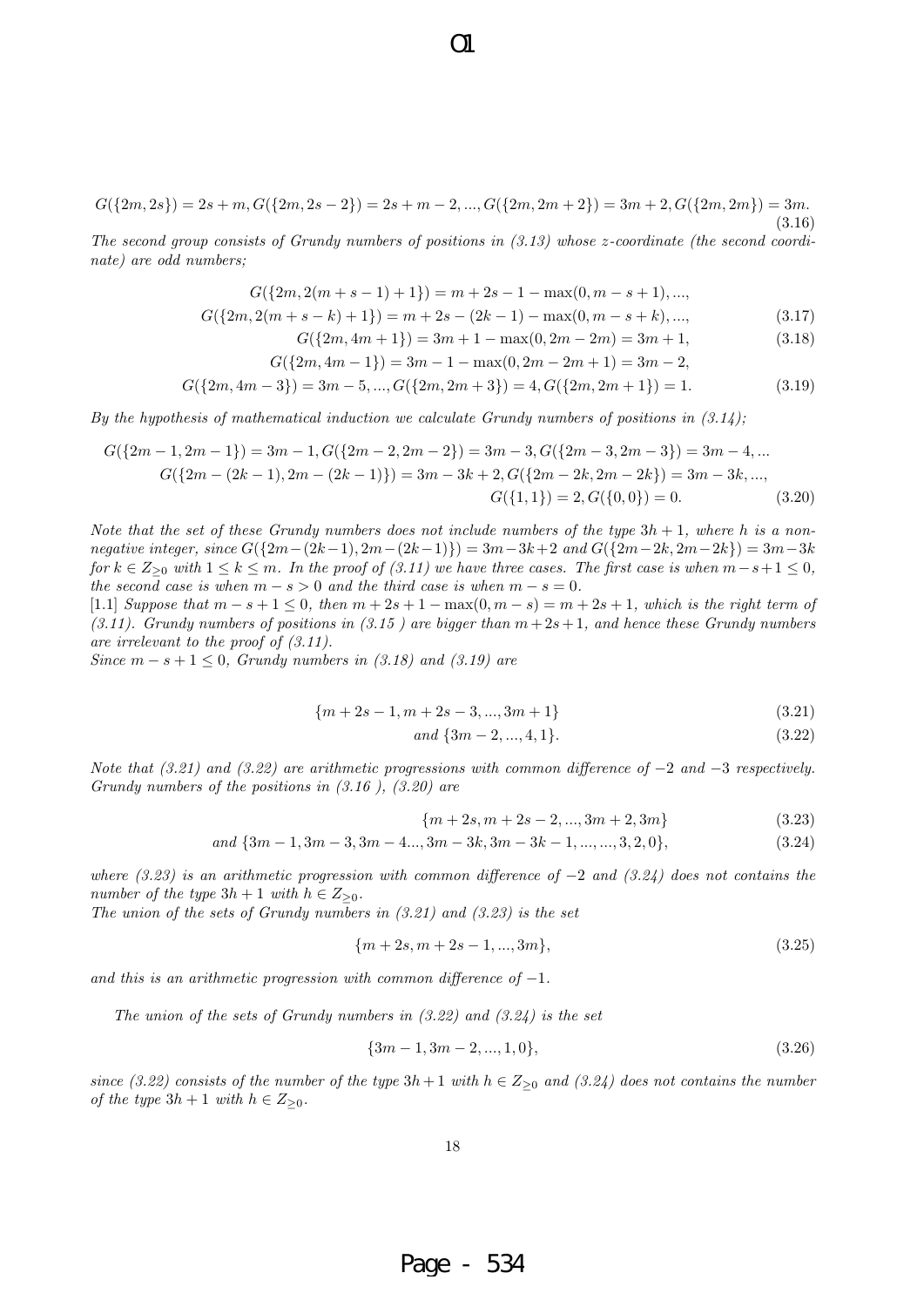*(3.26) is an arithmetic progression with common difference of −*1*.*

*Therefore by (3.25) and (3.26) the Grundy numbers of the positions in*  $move({2m, 2(m + s) + 1})$  *contains*  $\{m+2s, m+2s-1, ..., 1, 0\}$  and other Grundy numbers in move  $(\{2m, 2(m+s)+1\})$  are bigger than  $m+2s+1$ . *Therefore by the definition of Grundy number we have*  $G({2m, 2(m + s) + 1}) = m + 2s + 1$ *. Therefore we proved (3.11).*

 $\Omega$ 

[1*.*2] *Next we suppose that m−s >* 0*. Since the right term of (3.11) is m*+ 2*s*+ 1*−*max(0*, m−s*) = 3*s*+ 1 *≤* 3*m −* 2*, Grundy numbers in (3.15),(3.16 ) are bigger than* 3*s* + 1*, and hence they are irrelevant to the proof of (3.11).*

*Since m − s >* 0*, Grandy numbers in (3.17) and (3.19) are*

$$
G({2m, 2(m+s-1)+1}) = m+2s-1 - \max(0, m-s+1) = 3s-2,
$$
  
\n
$$
G({2m, 2(m+s-2)+1}) = m+2s-3 - \max(0, m-s+2) = 3s-5, ...
$$
  
\n
$$
G({2m, 2(m+s-k)+1}) = m+2s - (2k-1) - \max(0, m-s+k) = 3s - 3k + 1, ...
$$
  
\n
$$
G({2m, 2m+3}) = 4, G({2m, 2m+1}) = 1.
$$
 (3.27)

*Note that we do not have Grundy numbers in (3.18), since* 3*m* + 1 *>* 3*s −* 2*. Clearly (3.27) is an arithmetic progression with common difference of −*3*.*

*We divide Grundy number of (3.20) into two groups (3.28) and (3.29).*

$$
G({2m-1,2m-1}) = 3m-1,...,G({2s+1,2s+1}) = 3s+2,
$$
\n(3.28)

$$
G({2s, 2s}) = 3s, ..., G({1, 1}) = 2, G({0, 0}) = 0.
$$
\n(3.29)

*Note that (3.28) and (3.29) do not contain numbers of the type*  $3h + 1$ *, where*  $h \in Z_{\geq 0}$ *. Therefore they do not contain* 3*s* + 1*.*

*Grundy numbers in (3.28) are bigger than* 3*s* + 1*, and these Grundy numbers are irrelevant to the proof of (3.11).*

*Since*  $m > s$ *, the union of the set of Grundy numbers (3.27) and (3.29) contains the set*  $\{0, 1, ..., 3s\}$ *, and hence Grundy numbers of the positions in*  $move({2m, 2(m+s)+1})$  *<i>contains*  ${0,1,...,3s}$  *and other Grundy numbers in move*( $\{2m, 2(m + s) + 1\}$ ) *are bigger than*  $3s + 1$ *.* 

*Therefore by the definition of Grundy number we have*  $G({2m, 2(m + s) + 1}) = 3s + 1$ .

[1.3] *Suppose that*  $m - s = 0$ . Then Grundy numbers in (3.15),(3.16) except 3 $m$  are bigger than  $3s + 1$  that *is the right term of (3.11). Since*  $s = m$ , Grundy numbers in (3.28) do not exist. Since  $m = s$ , the union of *the set of Grundy numbers (3.27) and (3.29) is the set {*0*,* 1*, ...,* 3*s −* 1*}, which is an arithmetic progression with common difference of* 1*.*

*Since*  $3s = 3m$  *is in (3.16), by the definition of Grundy number we have*  $G({2m, 2(m + s) + 1}) = 3s + 1$ . [2] *Next we prove (3.7). Therefore under the assumption of mathematical induction we prove that*

$$
G({2m, 2(m+s)}) = 3m + 2s.
$$
\n(3.30)

*Since*  $move({2m, 2(m + s)})$ 

= {{ $2m-1, 2(m+s)$ }, { $2m-2, 2(m+s)$ }, ..., { $1, 2(m+s)$ }, { $0, 2(m+s)$ }} (3.31)

$$
\cup \{ \{2m, 2(m+s)-1\}, \{2m, 2(m+s)-2\}, \dots, \{2m, 2m\} \} \tag{3.32}
$$

$$
\cup \{ \{2m-1, 2m-1\}, \{2m-2, 2m-2\}, \dots \{1, 1\}, \{0, 0\} \},
$$
\n(3.33)

*by the definition of Grundy number we have to show that* 3*m* + 2*s is the smallest non-negative integer that is not included in the sets of Grundy numbers of positions in (3.31),(3.32),(3.33), if we are to prove (3.30). We calculate Grundy numbers of positions in (3.31) using the assumption of mathematical induction, and divide them into two groups.*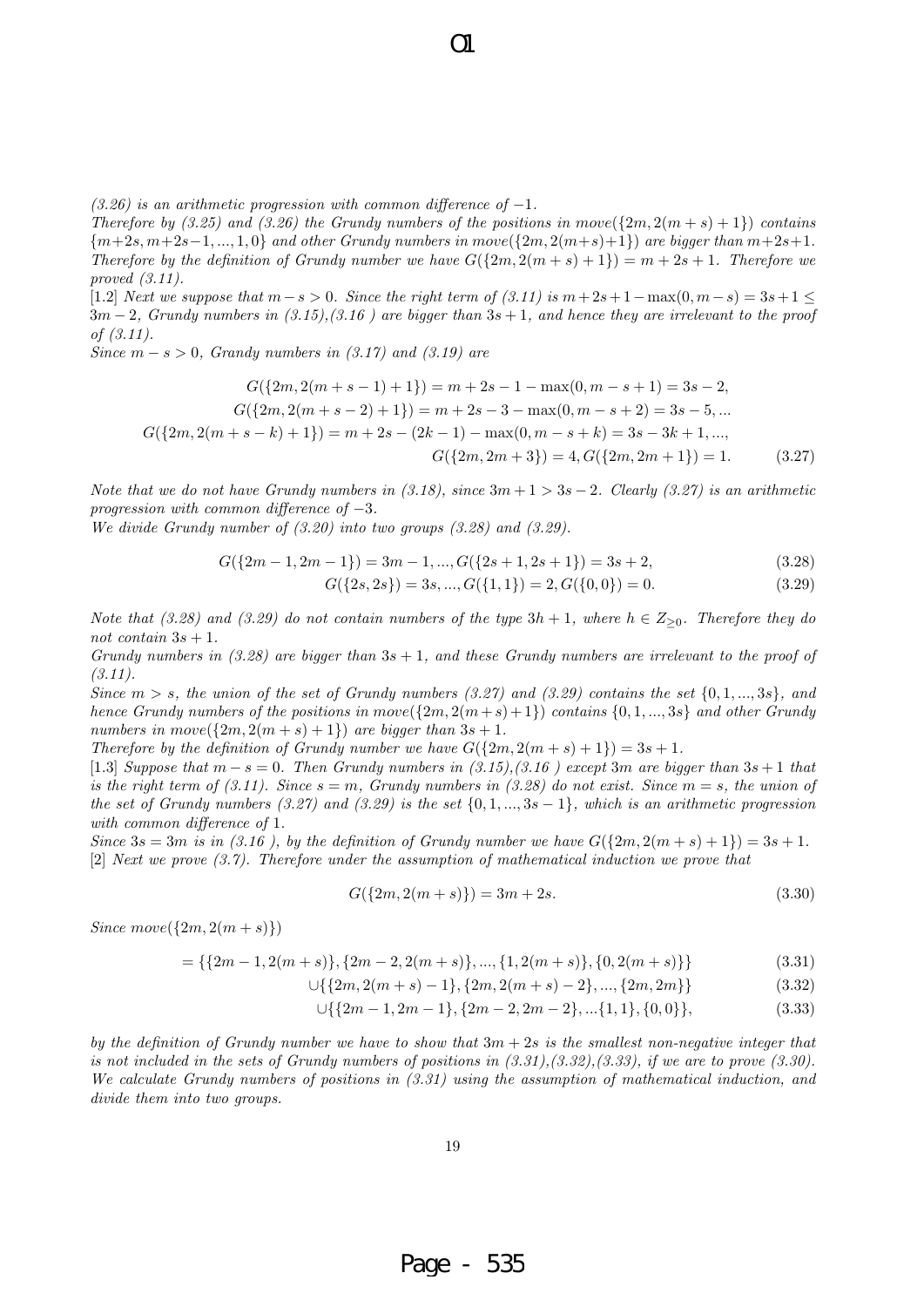*The first group is the Grundy number of the positions in (3.31) whose y-coordinate (the first coordinate) is even;*

O1

$$
G({2m-2, 2(m+s)}) = 3m+2s-1, G({2m-4, 2(m+s)}) = 3m+2s-2, ...,
$$
  
\n
$$
G({2m-2k, 2(m+s)}) = 3m+2s-k, ..., G({0, 2(m+s)}) = 2m+2s.
$$
\n(3.34)

*The second group is the Grundy number of the positions in (3.31) whose y-coordinate (the first coordinate) is odd;*

$$
G({2m-1, 2(m+s)}) = m + 2s - \max(0, m-s-1),
$$
  
\n
$$
G({2m-3, 2(m+s)}) = m + 2s + 1 - \max(0, m-s-3),
$$
  
\n
$$
G({2m - (2k+1), 2(m+s)}) = m + 2s + k - \max(0, m-s-2k-1), ...,
$$
  
\n
$$
G({1, 2(m+s)}) = 2m + 2s - 1 - \max(0, -m-s+1).
$$
\n(3.35)

*We calculate Grundy numbers of positions in (3.32) using the assumption of mathematical induction, and divide them into two groups.*

*The first group is the Grundy number of the positions in (3.32) whose y-coordinate is even;*

$$
G({2m, 2(m+s) - 2}) = 3m + 2s - 2, ..., G({2m, 2s}) = 2s + m,
$$
  

$$
G({2m, 2s - 2}) = 2s + m - 2, ..., G({2m, 2m + 2}) = 3m + 2, G({2m, 2m}) = 3m.
$$
 (3.36)

*The second group is the Grundy number of the positions in (3.32) whose y-coordinate is odd;*

$$
G({2m, 2(m+s-1)+1}) = m+2s-1-\max(0, m-s+1), ...
$$
  

$$
G({2m, 2(m+s-k)+1}) = m+2s - (2k-1) - \max(0, m-s+k), ...
$$
 (3.37)

$$
G({2m, 4m+1}) = 3m + 1 - \max(0, 2m - 2m) = 3m + 1,
$$
\n(3.38)

$$
G({2m, 4m-1}) = 3m - 1 - \max(0, 2m - 2m + 1) = 3m - 2,
$$

$$
G({2m, 4m-3}) = 3m - 5..., G({2m, 2m+3}) = 4, G({2m, 2m+1}) = 1.
$$
\n(3.39)

*We calculate Grundy numbers of positions in (3.33) using the assumption of mathematical induction;*

$$
G({2m-1, 2m-1}) = 3m - 1, G({2m-2, 2m-2}) = 3m - 3, G({2m-3, 2m-3}) = 3m - 4, ...,
$$
  
\n
$$
G({2m-2k, 2m-2k}) = 3m - 3k, G({2m - (2k+1), 2m - (2k+1)}) = 3m - 3k - 1, ...
$$
  
\n
$$
G({1, 1}) = 2, G({0, 0}) = 0. \tag{3.40}
$$

*In the proof of (3.30) we have three cases. The first case is when*  $m - s + 1 \leq 0$ , the second case is when  $m - s - 1 \geq 0$  *and the third case is when*  $m - s = 0$ .

*Note that the negation of*  $m - s + 1 \le 0$  *is*  $m - s - 1 \ge 0$  *or*  $m - s = 0$ *.* 

[2.1] *We suppose that*  $m - s + 1 \leq 0$ . Then the Grundy numbers of the postions in (3.34) and (3.35) are  $\{3m+2s-1, 3m+2s-2..., 2m+2s\}$  and  $\{m+2s, m+2s+1, ..., 2m+2s-1\}$  respectively, and the union *of these sets is the set*

$$
{3m + 2s - 1, 3m + 2s - 2, ..., m + 2s},
$$
\n(3.41)

*and this is an arithmetic progression with common difference of −*1*. Grundy numbers in (3.36) is the set*

$$
{3m + 2s - 2, 3m + 2s - 4, ..., 3m},
$$
\n(3.42)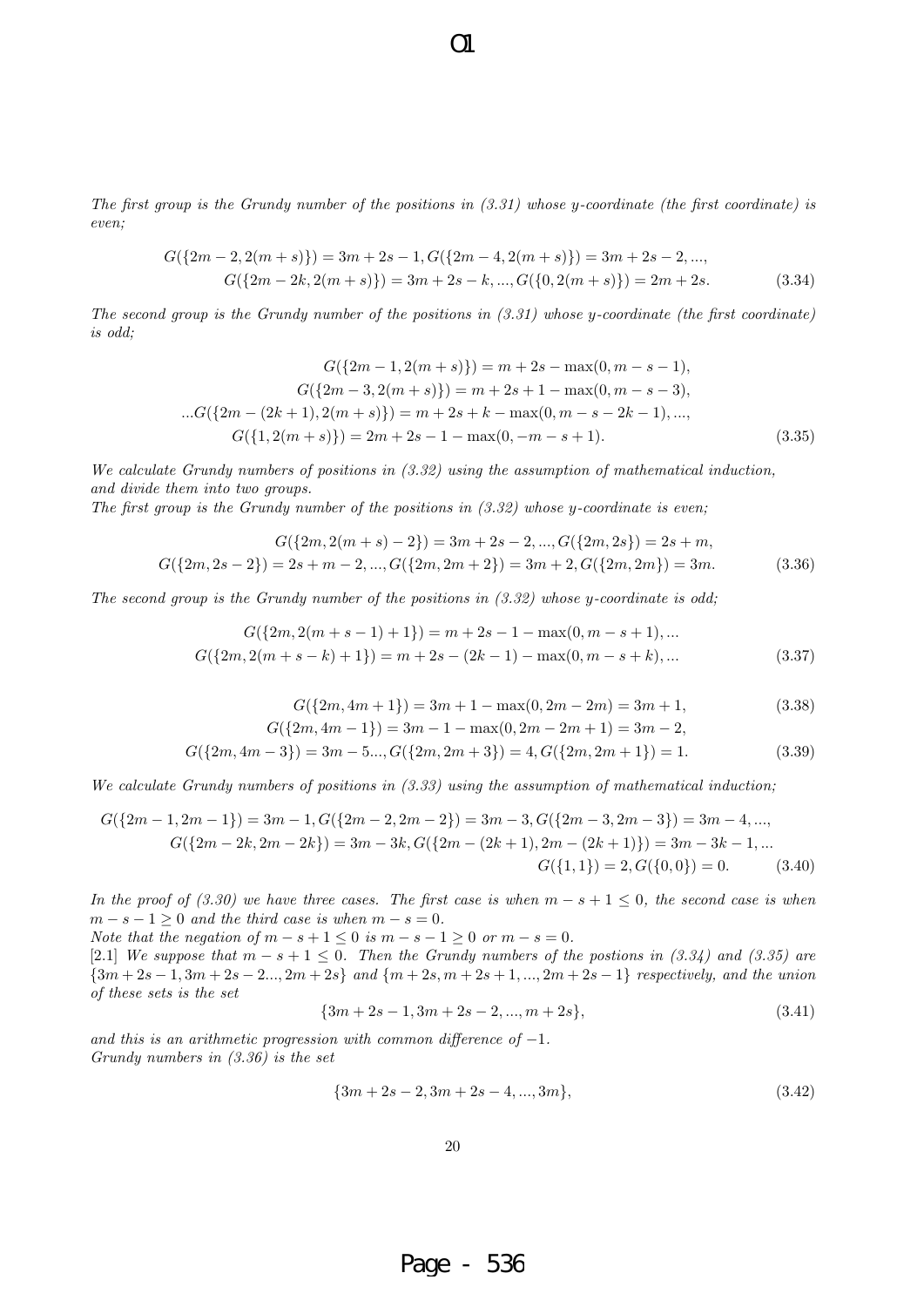*and this is an arithmetic progression with common difference of −*2*. Since*  $m - s + 1 \leq 0$ , *Grundy numbers in (3.37) and (3.38) is the set* 

$$
{m+2s-1, m+2s-3, ..., 3m+1}.
$$
\n(3.43)

*This is an arithmetic progression with common difference of −*2*. The union of sets (3.42) and (3.43) contains the set*

$$
{m+2s-1, m+2s-2, ..., 3m},
$$
\n(3.44)

*and this is an arithmetic progression with common difference of −*1*.*

*Grundy numbers in the union of sets (3.42) and (3.43) that do not belong to (3.44) is bigger than*  $m+2s-1$ *and smaller than* 3*m* + 2*s, and hence they belong to (3.41). Therefore they are irrelevant to the proof of (3.30).*

*Grundy numbers of the positions in (3.39 ) is the set*

$$
{3m-2,3m-5,...,1},
$$
\n(3.45)

*and this is an arithmetic progression with common difference of −*3*. Grundy numbers of the positions in (3.40) is the set*

$$
{3m-1,3m-3,...,3,2,0},\t(3.46)
$$

*and this set does not contain numbers of the type*  $3h + 1$  *with*  $h \in Z_{\geq 0}$ *. The union of sets (3.45) and (3.46) is the set*

$$
{3m-1,3m-2,...0},\t\t(3.47)
$$

*and this is an arithmetic progression with common difference of −*1*. By*  $(3.41), (3.44), (3.47)$  *the Grundy numbers of the positions in move*  $(\{2m, 2n\})$  *is the set*  $\{0, 1, 2, 3, \ldots, 3m + 1\}$  $2s - 1$ , and hence we have  $G({2m, 2(m + s)}) = 3m + 2s$ . [2.2] Next we suppose that  $m-s-1 \geq 0$ . Let  $k_{-} = \lfloor \frac{m-s-1}{2} \rfloor$  and  $k_{+} = \lceil \frac{m-s-1}{2} \rceil$ . Note that  $k_{-} = \max(k, k \in \mathbb{N})$  $Z_{\geq 0}$  and  $m - s - 2k - 1 \geq 0$ ) and  $k_+ = \min(k, k \in Z_{\geq 0}$  and  $m - s - 2k - 1 \leq 0)$ . *Grundy numbers of the positions in (3.35) are*

$$
G({2m - 1, 2(m + s)}) = m + 2s - \max(0, m - s - 1) = 3s + 1,
$$
  
\n
$$
G({2m - (2k- + 1), 2(m + s)}) = m + 2s + k - \max(0, m - s - (2k- + 1)) = 3s + 3k- + 1,
$$
  
\n
$$
G({2m - (2k+ + 1), 2(m + s)}) = m + 2s + k- - \max(0, m - s - (2k- + 1)) = 3s + 3k- + 1,
$$
  
\n
$$
G({2m - (2k+ + 1), 2(m + s)}) = m + 2s + k+ - \max(0, m - s - (2k+ + 1)) = m + 2s + k+,
$$
  
\n
$$
G({2m - (2k+ + 3), 2(m + s)}) = m + 2s + k+ + 1 - \max(0, m - s - (2k+ + 3)) = m + 2s + k+ + 1,
$$
  
\n
$$
\dots, G({1, 2(m + s)}) = 2m + 2s - 1.
$$
  
\n(3.49)

*Since*  $m − s − 1 ≥ 0$ *,* 

$$
3m - 1 - (3s + 3k - 2)
$$
  
\n
$$
\ge 3m - 3s - 3 - 3 \times \frac{m - s - 1}{2}
$$
  
\n
$$
= \frac{3m - 3s - 3}{2}
$$
  
\n
$$
= \frac{3(m - s - 1)}{2} \ge 0.
$$
\n(3.50)

*If*  $m − s − 1$  *is even, then*  $k<sub>+</sub> = k<sub>−</sub>$  *and* 

$$
m + 2s + k_{+} - (3s + 3k_{-} + 1) = m - s - 2k_{1} - 1 = m - s - (m - s - 1) - 1 = 0.
$$
 (3.51)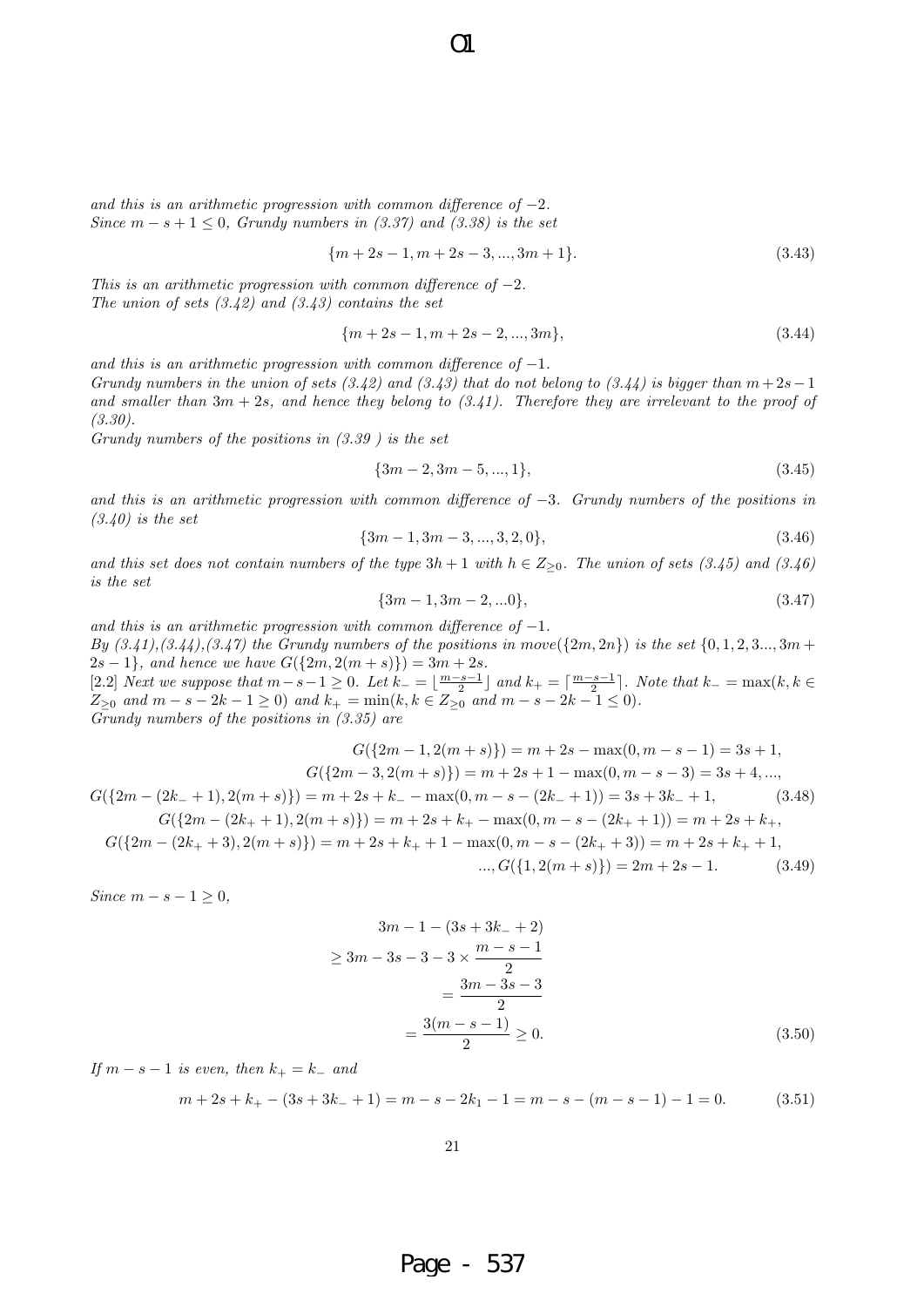*If*  $m − s − 1$  *is odd, then* 

$$
m + 2s + k+ - (3s + 3k- + 1) = m - s + k+ - 3k- - 1
$$
  
=  $m - s + \frac{m - s}{2} - 3 \times \frac{m - s - 2}{2} - 1 = 2.$  (3.52)

*Grundy numbers of the positions in (3.48) is the set*

$$
{3s+1,3s+4,...,3s+3k_-+1},
$$
\n(3.53)

*and this is an arithmetic progression with common difference of* 3*. Since*  $m - s - 1 \geq 0$ , the union of the set of Grundy numbers of the positions in (3.37) and (3.39) is the set

$$
{m+2s-1-(m-s+1)=3s-2, m+2s-3-(m-s+2)=3s-5,...,4,1},
$$
 (3.54)

*and this is an arithmetic progression with common difference of*  $-3$ *. By the fact that*  $m - s > 0$  *we have* 3*s −* 2 *<* 3*m* + 1*, and hence the Grundy number of the position in (3.38) does not exist. The union of the sets of Grundy numbers of the positions in (3.53) and (3.54) is the set*

$$
{3s + 3k_- + 1, ..., 4, 1},
$$
\n(3.55)

*and this is an arithmetic progression with common difference of −*3*. Grundy numbers in (3.40) is the set*

$$
{3m-1,3m-3,3m-4,...2,0},
$$
\n(3.56)

*and this set does not contain numbers of the type*  $3h + 1$  *<i>with*  $h \in Z_{\geq 0}$ *. By (3.50) the Grundy numbers in (3.55) and (3.56) is the set*

$$
{3s + 3k - 2, ..., 3, 2, 1, 0},
$$
\n(3.57)

*and this is an arithmetic progression with common difference of −*1*. The union of the sets of Grundy numbers in (3.34) and (3.49) is the set*

$$
{m+2s+k_+,...3m+2s-2,3m+2s-1},
$$
\n(3.58)

*and this is an arithmetic progression with common difference of* 1*. By* (3.34), (3.51), (3.52), (3.57) and (3.58) the set of Grundy numbers of the positions in move $({2m, 2(m + 1)}$ *s*)*}*) *is the set*

$$
\{0, 1, \ldots 3m + 2s - 1\},\tag{3.59}
$$

*and by the definition of Grundy number*  $G({2m, 2(m + s)} = G({2m, 2(m + s)} = 3m + 2s$ .

[2.3] We suppose that  $m - s = 0$ . Then the situation is slightly different from the situation in [2.1].

*The Grundy numbers of the postions in*  $(3.34)$  *and*  $(3.35)$  *are*  $\{3m + 2s - 1, 3m + 2s - 2, ..., 2m + 2s\}$  and *{m* + 2*s, m* + 2*s* + 1*, ...,* 2*m* + 2*s −* 1*} respectively, and the union of these sets contatins the set*

$$
{3m + 2s - 1, 3m + 2s - 2, ..., m + 2s},
$$
\n(3.60)

*and this is the same as (3.41) in* [2*.*1]*.*

*Grundy numbers in (3.37) and (3.38) is the set {m* + 2*s −* 2*, m* + 2*s −* 3*, m* + 2*s −* 5*, ..,* 3*m* + 1*} instead of*  ${m+2s-1, m+2s-3, m+2s-5,..., 3m+1}$  that is (3.43) in [2.1]. Therefore we need to find  $m+2s-1$ . *Since we have*  $m + 2s - 1 = 3m - 1$  *in (3.47), we prove*  $G({2m, 2(m+s)})=3m+2s$  *by modifying the proof in* [2*.*1]*.*

[3] *Next we prove (3.8). Therefore under the assumption of mathematical induction we prove that*

$$
G({2m+1, 2(m+s)}) = m + 2s - 1 - \max(0, m-s+1). \tag{3.61}
$$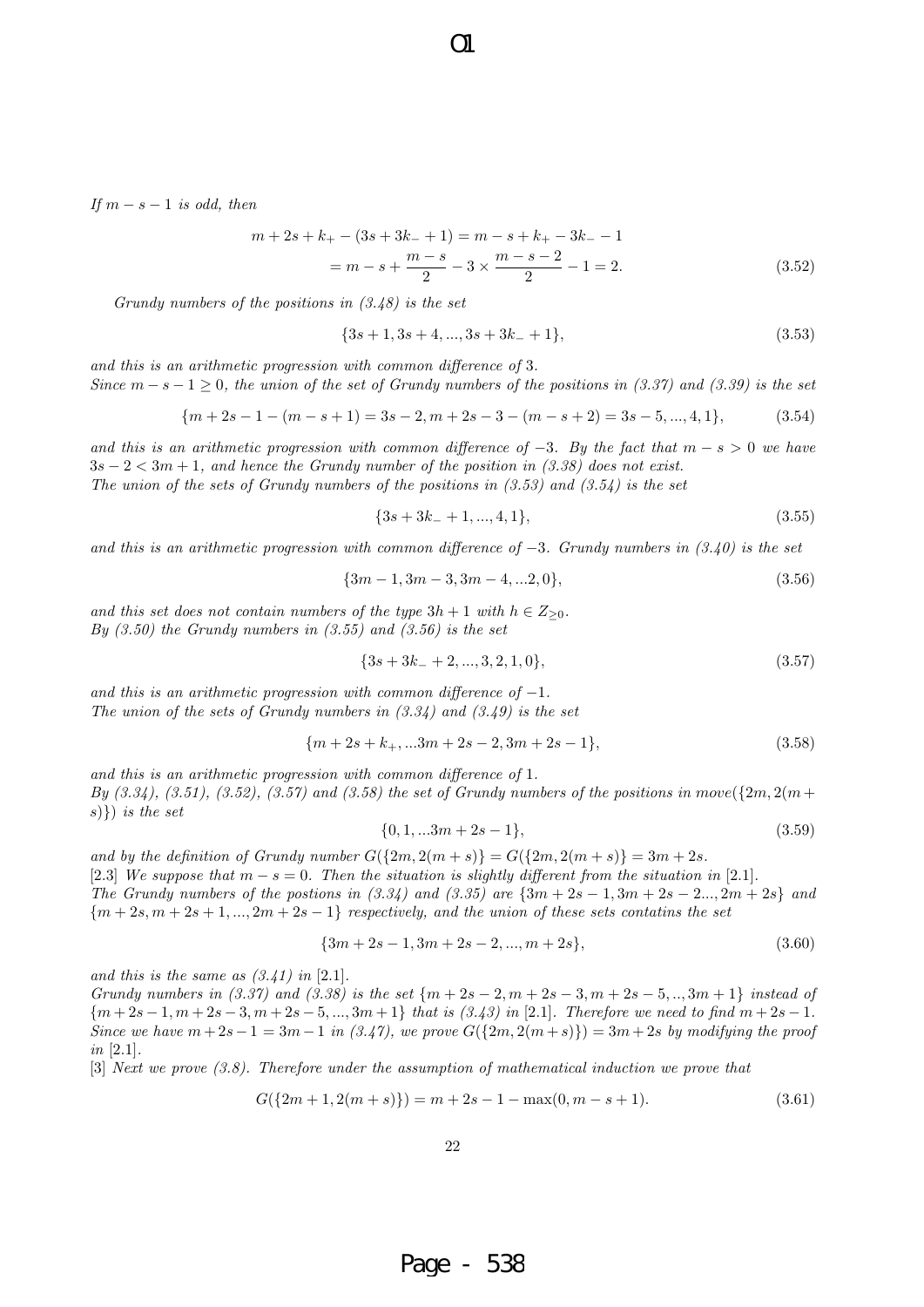$Since move({2m + 1, 2m + 2s})$ 

$$
= \{ \{2m, 2(m+s)\}, \{2m-1, 2(m+s)\}, \dots \{1, 2(m+s)\}, \{0, 2(m+s)\} \}
$$
(3.62)

$$
\cup \{ \{2m+1, 2(m+s)-1\}, \{2m+1, 2(m+s)-2\}, \dots, \{2m+1, 2m+1\} \} \tag{3.63}
$$

$$
\cup \{ \{ 2m, 2m \}, \{ 2m-1, 2m-1 \}, \dots \{ 1, 1 \}, \{ 0, 0 \} \},
$$
\n
$$
(3.64)
$$

*by the definition of Grundy number we have to prove that*  $m + 2s - 1 - \max(0, m - s + 1)$  *is the smallest non-negative integer not included in sets of Grundy numbers of positions in (3.64),(3.62),(3.63) if we are to prove (3.61).*

 $\Omega$ 

*We calculate Grundy numbers of the positions in (3.62) using the assumption of mathematical induction;*  $G({2m, 2(m+s)}) = 3m+2s, G({2m-1, 2(m+s)}) = m+2s - \max(0, m-s-1), G({2m-2, 2(m+s)}) =$  $3m+2s-1, G({2m-3, 2(m+s)}) = m+2s+1 - \max(0, m-s-3),...,G({2, 2(m+s)}) = 2m+2s+1,$  $G({1, 2(m + s)}) = 2m + 2s - 1 - max(0, -m - s + 1), G({0, 2(m + s)}) = 2m + 2s$ . These Grundy number *are bigger than*  $m + 2s - 1 - \max(0, m - s + 1)$  *that is the right term of (3.61), and hence they are irrelevant to the proof of (3.61).*

*We calculate Grundy numbers of the positions in (3.63), and divide then into two groups. The first group is the Grundy number of the positions in (3.63) whose z-coordinate is odd.*

$$
G({2m + 1, 2(m + s) - 1}) = 3m + 2s, G({2m + 1, 2(m + s) - 3}) = 3m + 2s - 2,
$$

$$
..., G({2m + 1, 2s - 1}) = m + 2s
$$
\n(3.65)

$$
G({2m + 1, 2s - 3}) = m + 2s - 2, G({2m + 1, 2s - 5}) = m + 2s - 4,
$$
  
..., 
$$
G({2m + 1, 2m + 3}) = 3m + 4, G({2m + 1, 2m + 1}) = 3m + 2.
$$
 (3.66)

Grundy numbers in (3.65) are bigger than the right term of (3.61), so they are irrelevant to the proof of 
$$
(3.61)
$$
.

*The second group is the Grundy number of the positions in (3.63) whose z-coordinate is even.*

$$
G({2m + 1, 2(m + s) - 2}) = m + 2s - 3 - \max(0, m - s + 2),
$$
  
\n
$$
G({2m + 1, 2(m + s) - 4}) = m + 2s - 5 - \max(0, m - s + 3), ...,
$$
  
\n
$$
G({2m + 1, 2(m + s - k)}) = m + 2s - 2k - 1 - \max(0, k + m - s + 1),
$$
  
\n
$$
..., G({2m + 1, 4m + 2}) = 3m + 1 - \max(0, 2m - 2m) = 3m + 1,
$$
\n(3.68)

$$
G({2m+1,4m}) = 3m-2,...,G({2m+1,2m+4}) = 4, G({2m+1,2m+2}) = 1.
$$
 (3.69)

*We calculate Grundy numbers of the positions in (3.64);*

$$
G({2m, 2m}) = 3m, G({2m - 1, 2m - 1}) = 3m - 1, G({2m - 2, 2m - 2}) = 3m - 3, ...,
$$
  
\n
$$
G({2m - 2k, 2m - 2k}) = 3m - 3k, G({2m - (2k + 1), 2m - (2k + 1)}) = 3m - 3k - 1, ...,
$$
  
\n
$$
G({1, 1}) = 2, G({0, 0}) = 0.
$$
\n(3.70)

*In the proof of (3.61) we have two cases. The first case is when*  $m - s + 2 \leq 0$  *and the second case is*  $when m - s + 2 > 0.$ 

[3*.*1] *We suppose that m−s*+ 2 *≤* 0*, then the right part of (3.61) is m*+ 2*s−*1*. Grundy numbers of positions in (3.66) is the set*

$$
{m+2s-2, m+2s-4, ..., 3m+4, 3m+2},
$$
\n(3.71)

*and this is an arithmetic progression with common difference of*  $-2$ *. Since*  $m - s + 2 \leq 0$ *, Grundy numbers of positions in (3.67 ) and (3.68) is the set*

$$
{m+2s-3, m+2s-5, ..., 3m+1},
$$
\n(3.72)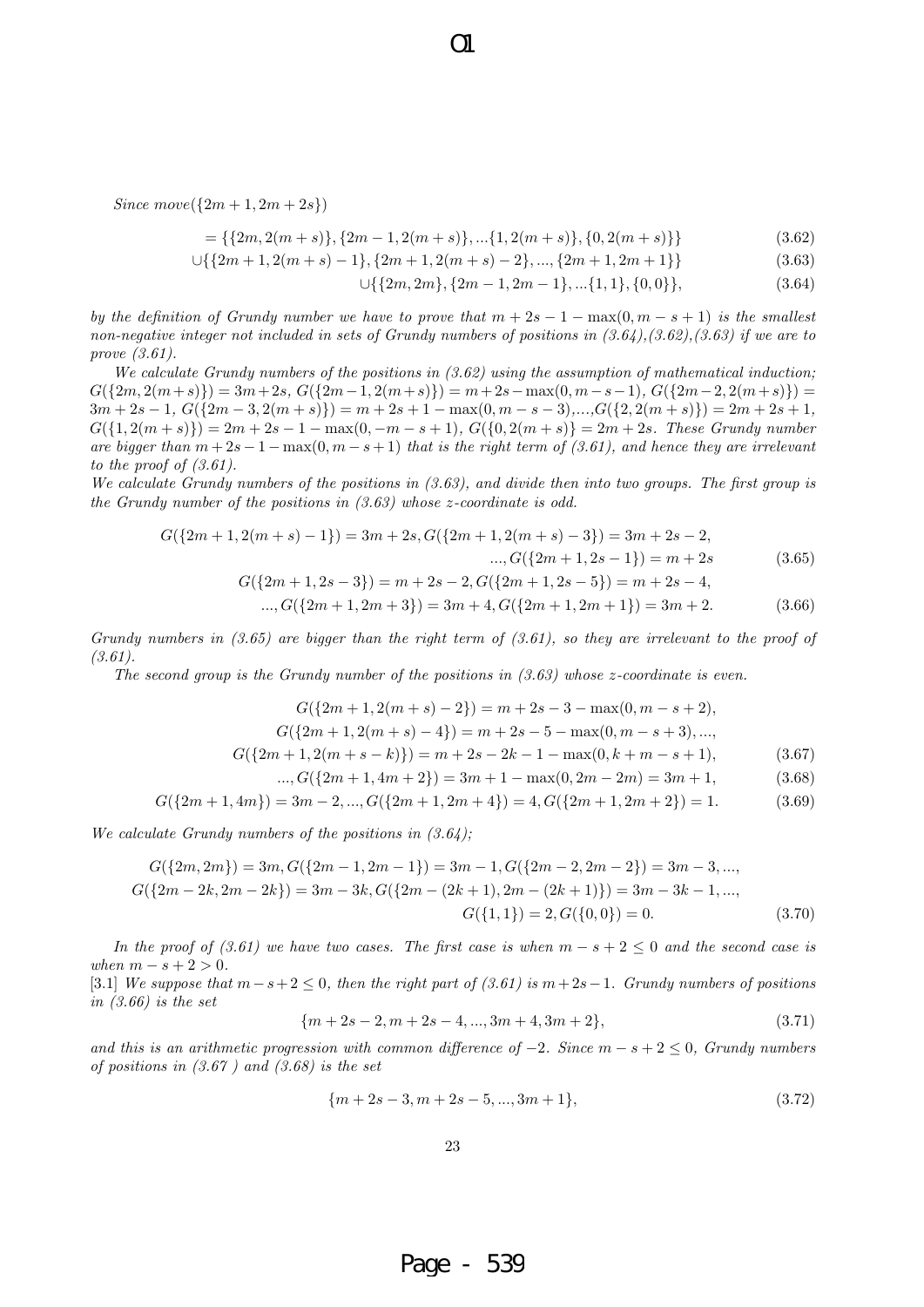*and this is an arithmetic progression with common difference of −*2*. Grundy numbers of positions in (3.69) is the set*

$$
{3m-2,...,4,1}, \t(3.73)
$$

*and this is an arithmetic progression with common difference of −*3*. Grundy numbers of positions in (3.70) is the set*

$$
{3m, 3m-1, 3m-3, ..., 3m-3k, 3m-3k-1, ...2, 0},
$$
\n(3.74)

*and this set does not contains the number of the type*  $3h + 1$  *with*  $h \in Z_{\geq 0}$ *. The union of two sets (3.71) and (3.72) is the set*

$$
\{m+2s-2, m+2s-3, m+2s-4, ..., 3m+1\},\tag{3.75}
$$

*and this is an arithmetic progression with common difference of −*1*. The union of two sets (3.73) and (3.74) is the set*

$$
\{3m, ..., 0\}.\tag{3.76}
$$

*The union of two sets (3.75) and (3.76) is {*0*,* 1*, ....m* + 2*s −* 2*}, and by the definition of Grundy number we*  $h$  *have*  $G({2m + 1, 2(m + s)}) = m + 2s - 1$ .

[3.2] We suppose that  $m - s + 2 > 0$ . Then we have  $m - s + 1 \geq 0$ , and the right part of (3.61) is  $3s - 2$ . *By*  $m - s + 1 \ge 0$  *we have*  $3s - 2 < 3m + 2$ *, and hence Grundy numbers in (3.65),(3.66) are bigger than* 3*s −* 2*, and hence they are irrelevant to the proof of (3.61). Since m − s* + 2 *>* 0*, Grundy numbers in (3.69) and (3.67) are*

$$
G({2m + 1, 2(m + s) - 2}) = m + 2s - 3 - \max(0, m - s + 2) = 3s - 5,
$$
  
\n
$$
G({2m + 1, 2(m + s) - 4}) = m + 2s - 5 - \max(0, m - s + 3) = 3s - 8, ...,
$$
  
\n
$$
G({2m + 1, 2(m + s - k)}) = m + 2s - 2k - 1 - \max(0, k + m - s + 1) = 3s - 3k - 2,
$$
  
\n
$$
..., G({2m + 1, 4m + 2}) = 3m + 1, G({2m + 1, 4m}) = 3m - 2, ...
$$
  
\n
$$
G({2m + 1, 2m + 4}) = 4, G({2m + 1, 2m + 2}) = 1.
$$
\n(3.77)

*Grundy numbers in (3.77) is an arithmetic progression with common difference of −*3*. Note that Grundy numbers in*  $(3.68)$  *do not exist, since*  $3s - 2 < 3m + 2$  *implies*  $3s - 5 < 3m + 1$ *. We divide Grundy numbers in (3.70) into two groups.*

$$
G({2m, 2m}) = 3m, ..., G({2s - 1, 2s - 1}) = 3s - 1,
$$
\n(3.78)

$$
G({2s-2, 2s-2}) = 3s-3, ..., G({1, 1}) = 2, G({0, 0}) = 0.
$$
\n(3.79)

*Grundy numbers in (3.78) is bigger than* 3*s −* 2*, and the set of Grundy numbers in (3.79) does not contains the number of the type*  $3h + 1$  *with*  $h \in Z_{\geq 0}$ *.* 

*The union of two sets (3.77) and (3.79) is {*3*s −* 3*, ...,* 1*,* 0*}. By definition of Grundy number we have*  $G({2m+1, 2(m+s)}) = 3s-2.$ 

[4] *Next we prove (3.10). Therefore under the assumption of mathematical induction we prove that*

$$
G({2m + 1, 2(m + s) + 1}) = 3m + 2s + 2.
$$
\n(3.80)

 $Since move\{2m+1, 2(m+s)+1\}$ 

$$
= \{ \{2m, 2(m+s)+1\}, \{2m-1, 2(m+s)+1\}, \dots, \{1, 2(m+s)+1\}, \{0, 2(m+s)+1\} \}
$$
(3.81)

$$
\cup \{ \{2m+1, 2(m+s)\}, \{2m+1, 2(m+s)-1\}, \dots, \{2m+1, 2m+2\}, \{2m+1, 2m+1\} \} \tag{3.82}
$$

*∪{{*2*m,* 2*m}, {*2*m −* 1*,* 2*m −* 1*}, ..., {*1*,* 1*}, {*0*,* 0*}},* (3.83)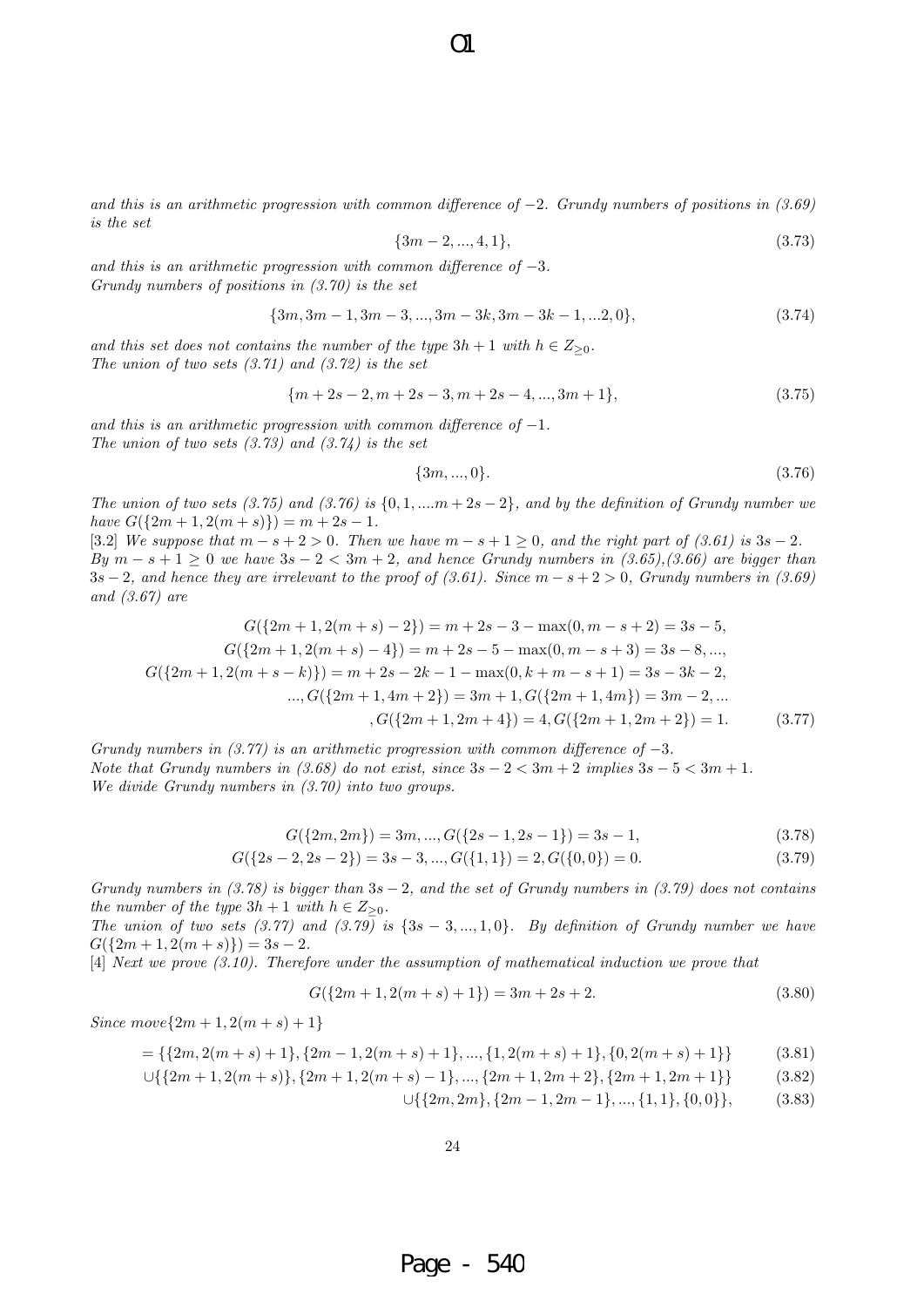*by the definition of Grundy number we have to prove that*  $3m + 2s + 2$  *is the smallest non-negative integer not included in sets of Grundy numbers of positions in (3.82),(3.82),(3.83), if we are to prove (3.80). We calculate Grundy numbers of the positions in (3.81), and divide them into two groups. The first group is the Grundy numbers of the positions in (3.81) whose y-coordinate is odd;*

 $\Omega$ 

$$
G({2m-1, 2(m+s)+1}) = 3m+2s+1, G({2m-3, 2(m+s)+1}) = 3m+2s, ...,
$$
  

$$
G({2m-(2k+1), 2(m+s)+1}) = 3m+2s+1-k, ..., G({1, 2(m+s)+1}) = 2m+2s+2.
$$
 (3.84)

*The second group is the Grundy numbers of the positions in (3.81), whose y-coordinate is even;*

$$
G({2m, 2(m + s) + 1}) = m + 2s + 1 - \max(0, m - s),
$$
  
\n
$$
G({2m - 2, 2(m + s) + 1}) = m + 2s + 2 - \max(0, m - s - 2), ...,
$$
  
\n
$$
G({2m - 2k, 2(m + s) + 1}) = m + 2s + 1 + k - \max(0, m - s - 2k), ...,
$$
  
\n
$$
G({0, 2(m + s) + 1}) = 2m + 2s + 1.
$$
\n(3.85)

*We calculate Grundy numbers of the positions in (3.82), and divide them into two groups. The first group is the Grundy number of the positions in (3.82) whose z-coordinate is odd;*

$$
G({2m + 1, 2(m + s) - 1}) = 3m + 2s, G({2m + 1, 2(m + s) - 3}) = 3m + 2s - 2, ...,
$$
  
\n
$$
G({2m + 1, 2s - 1}) = m + 2s, ..., G({2m + 1, 2m + 1}) = 3m + 2.
$$
 (3.86)

*The first group is the Grundy number of the positions in (3.82) whose z-coordinate is even;*

$$
G({2m + 1, 2(m + s)}) = m + 2s - 1 - \max(0, m - s + 1), ...,
$$
  
\n
$$
G({2m + 1, 2(m + s) - 2}) = m + 2s - 3 - \max(0, m - s + 2), ...,
$$
  
\n
$$
G({2m + 1, 2(m + s - k)}) = m + 2s - 1 - 2k - \max(0, m - s + 1 + k)
$$
 (3.87)

$$
\ldots, G({2m+1, 4m+2}) = 3m+1 - \max(0, 2m-2m) = 3m+1, \tag{3.88}
$$

$$
G({2m + 1, 4m}) = 3m - 1 - \max(0, 2m - 2m + 1) = 3m - 2,
$$
\n(3.83)

$$
G({2m+1, 4m-2}) = 3m-5, ..., G({2m+1, 2m+4}) = 4, G({2m+1, 2m+2}) = 1.
$$
 (3.89)

*We calculate Grundy numbers of the positions in (3.83);*

$$
G({2m, 2m}) = 3m, G({2m - 1, 2m - 1}) = 3m - 1, G({2m - 2, 2m - 2}) = 3m - 3, ...,
$$
  
\n
$$
G({2m - 2k, 2m - 2k}) = 3m - 3k, G({2m - (2k + 1), 2m - (2k + 1)}) = 3m - 3k - 1, ...,
$$
  
\n
$$
G({1, 1}) = 2, G({0, 0}) = 0.
$$
\n(3.90)

*In the proof of (3.80) we have two cases. The first case is when*  $m - s + 1 \leq 0$  and the second case is when  $m - s + 1 > 0$ .

[4*.1*] *We suppose that*  $m - s + 1 \leq 0$ *.* 

*Grundy numbers of the positions in (3.84) and (3.85) are*  $\{3m + 2s + 1, 3m + 2s, ..., 2m + 2s + 2\}$  and  ${m+2s+1, m+2s+2, ..., 2m+2s+1}$ *, and the union of these two sets is the set* 

$$
{3m + 2s + 1, 3m + 2s, ..., m + 2s + 1},
$$
\n(3.91)

*and this is an arithmetic progression with common difference of −*1*. Grundy numbers of the positions in (3.86) is the set*

$$
{3m + 2s, 3m + 2s - 2, ..., 3m + 2},
$$
\n(3.92)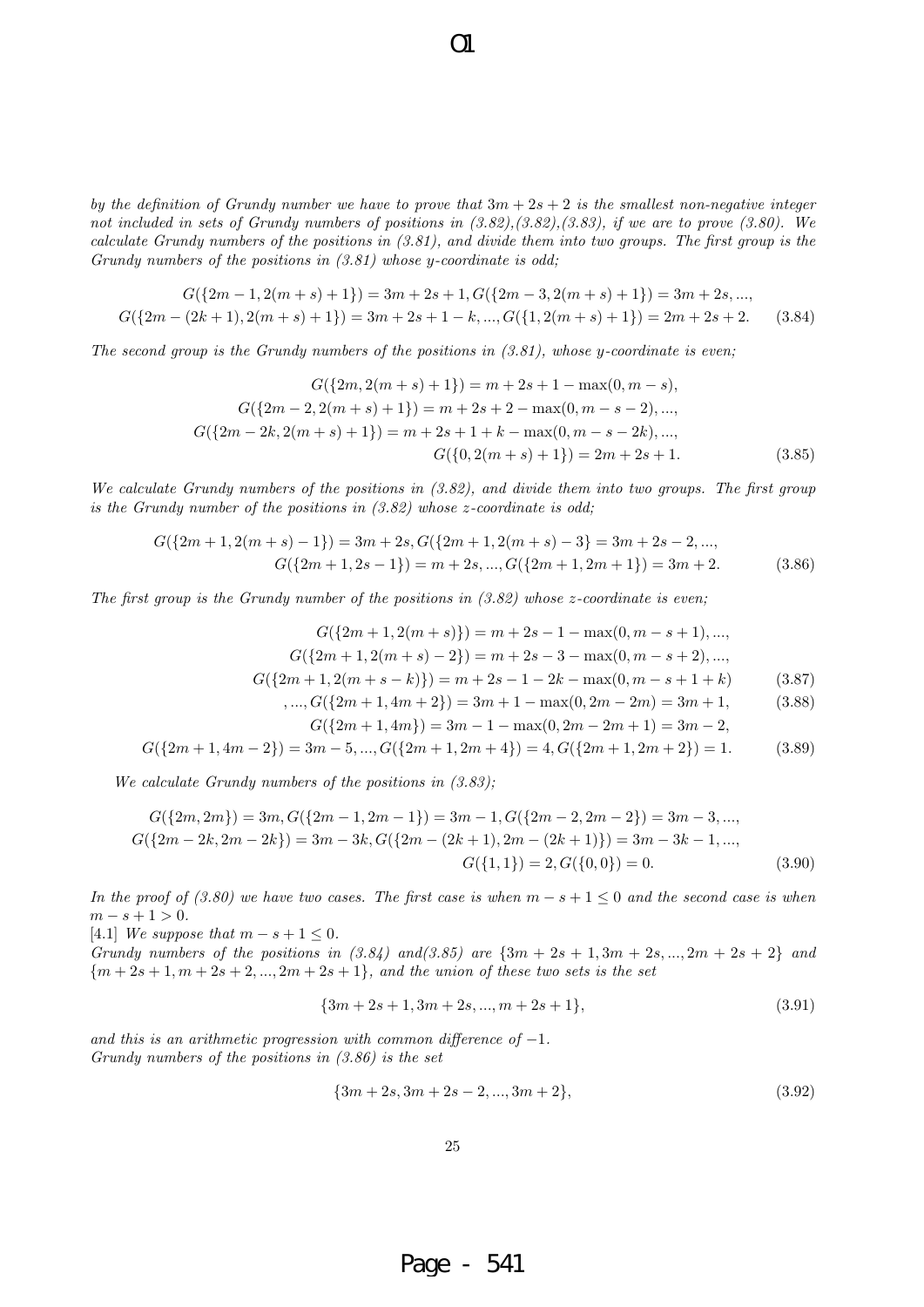*which is an arithmetic progression with common difference of −*2*. Grundy numbers of the positions in (3.87) and (3.88) is the set*

$$
{m+2s-1, m+2s-3, ..., 3m+1},
$$
\n(3.93)

*which is an arithmetic progression with common difference of −*2*. The union of sets (3.92) and (3.93) contains the set*

$$
{m+2s, m+2s-1, ..., 3m+1},
$$
\n(3.94)

*and this is an arithmetic progression with common difference of −*1*. Grundy numbers that belong to the union of sets (3.92) and (3.93) and do not belong to the set (3.94) are contained in (3.91).*

*Grundy numbers of the positions in (3.89) is the set*

$$
{3m-2,3m-5,...1},
$$
\n(3.95)

*which is an arithmetic progression with common difference of −*3*. Grundy numbers of the positions in (3.90) is the set*

$$
{3m, 3m-1, ..., 2, 0}, \t(3.96)
$$

*and this set does not contains the number of the type*  $3h + 1$  *with*  $h \in Z_{\geq 0}$ *. The union of sets (3.95) and (3.96) is the set*

$$
{3m,3m-1,...,1,0}, \t(3.97)
$$

*and this is an arithmetic progression with common difference of −*1*. By*  $(3.91), (3.94), (3.97)$  the set of Grundy numbers of the positions in  $move({2m + 1, 2m + 2s + 1})$  is the set  $\{0, 1, ...3m + 2s, 3m + 2s + 1\}$ , and hence  $G({2m + 1, 2m + 2s + 1}) = 3m + 2s + 2$ . [4.2] We assume that  $m-s+1>0$ . Let  $k_-=\lfloor \frac{m-s}{2}\rfloor$  and  $k_+=\lceil \frac{m-s}{2}\rceil$ . Note that  $k_-=\max(k, k \in \mathbb{Z})$  $Z_{\geq 0}$  and  $m - s - 2k \geq 0$ ) and  $k_{+} = \min(k, k \in Z_{\geq 0}$  and  $m - s - 2k \leq 0)$ . *Since*  $m - s \geq 0$ , *Grundy numbers of the positions in (3.85) are* 

$$
G({2m, 2(m + s) + 1}) = m + 2s + 1 - \max(0, m - s) = 3s + 1,
$$
  
\n
$$
G({2m - 2, 2(m + s) + 1}) = m + 2s + 2 - \max(0, m - s - 2) = 3s + 4, ...,
$$
  
\n
$$
G({2m - 2k_-, 2(m + s) + 1}) = m + 2s + k_- + 1 - \max(0, m - s - 2k_-) = 3s + 3k_- + 1,
$$
\n(3.98)

$$
G({2m-2k_+, 2(m+s)+1}) = m+2s+k_+ + 1 - \max(0, m-s-2k_+) = m+2s+k_+ + 1,
$$
  
..., 
$$
G({0, 2(m+s)+1}) = 2m+2s+1.
$$
 (3.99)

*If*  $m − s$  *is even, then*  $k + = k −$  *and* 

$$
m + 2s + k_{+} + 1 - (3s + 3k_{-} + 1) = m - s - 2k_{1} = m - s - (m - s) = 0.
$$
 (3.100)

*If*  $m − s$  *is odd, then* 

$$
m + 2s + k_{+} + 1 - (3s + 3k_{-} + 1) = m - s + k_{+} - 3k_{-}
$$

$$
= m - s + \frac{m - s + 1}{2} - 3 \times \frac{m - s - 1}{2} = 2.
$$
(3.101)

*Grundy numbers of the positions in (3.98) are*

$$
{3s+1,3s+4,...,3s+3k_-+1},
$$
\n(3.102)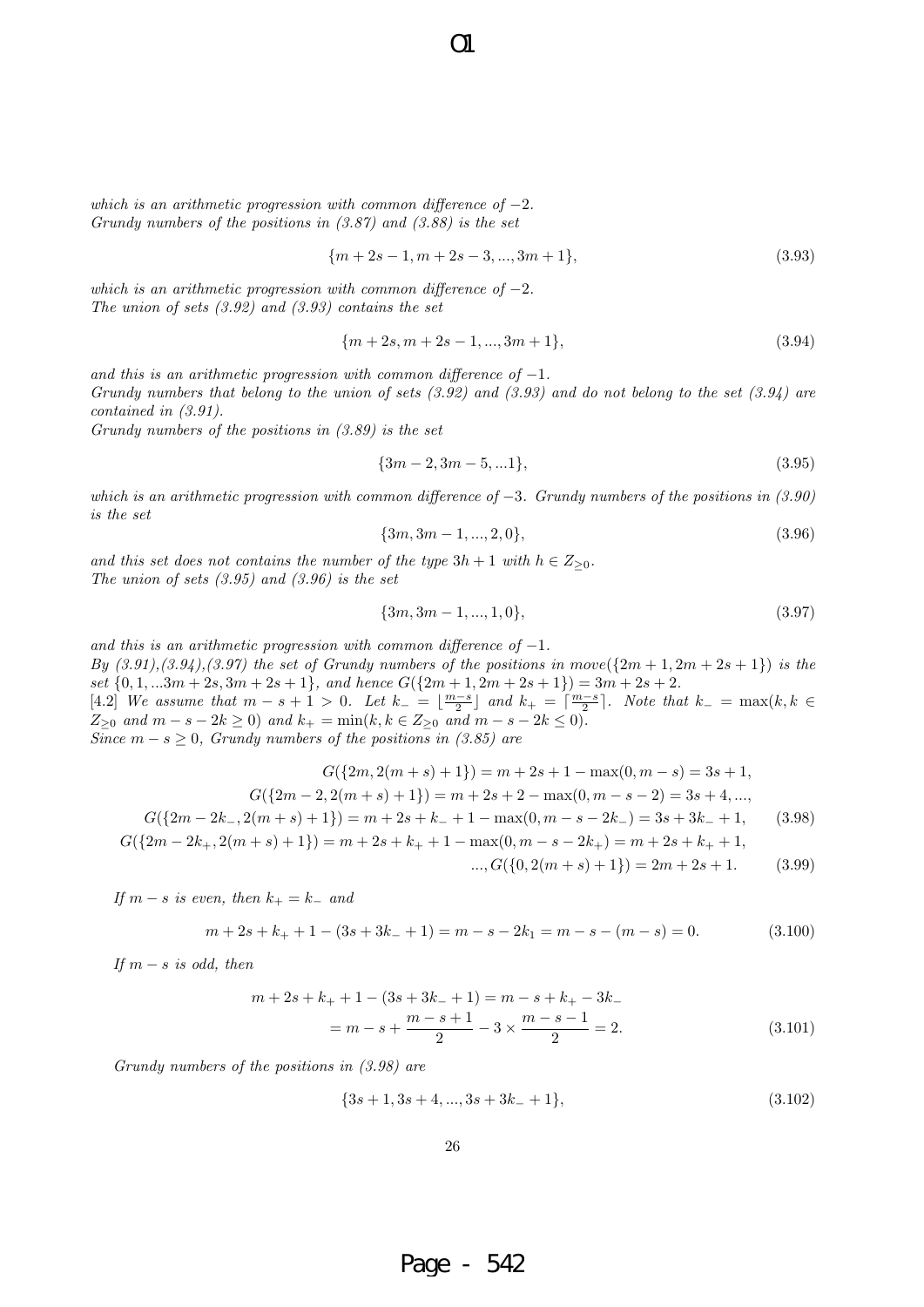*and this is an arithmetic progression with common difference of* 3*. Since*  $m - s + 1 > 0$ , the union of Grundy numbers of the positions in (3.87) and (3.89) is the set

$$
{3s-2,3s-5,...,4,1},
$$
\n(3.103)

*and this is an arithmetic progression with common difference of −*3*. Note that by*  $m - s + 1 > 0$  *we have*  $3m + 1 > 3s - 2$ , and hence we do not have Grundy numbers in (3.88). *The union of Grundy numbers of the positions in (3.102) and (3.103) is the set*

$$
{3s + 3k_- + 1, ... 4, 1},
$$
\n(3.104)

*and this is an arithmetic progression with common difference of −*3*. The set of Grundy numbers in (3.90) is the set*

$$
{3m, 3m-1, 3m-3, 3m-4, ..., 2, 0},
$$
\n(3.105)

*and this set does not contains the number of the type*  $3h + 1$  *with*  $h \in Z_{\geq 0}$ *. Since*  $3m + 2s + 1 \ge m + 2s + k_+ + 1$ , The union of the sets of Grundy numbers of the positions in (3.84) *and(3.99) contains the set*

$$
{m+2s+k_{+}+1,...,3m+2s,3m+2s+1},
$$
\n(3.106)

*which is an arithmetic progression with common difference of* 1*. Since*  $m - s + 1 > 0$ *, we have*  $m - s = 0$  *or*  $m - s \ge 1$ *.* 

[4*.*2*.*1] *Suppose that m − s* = 0*. Then* 3*s* + 3*k<sup>−</sup>* = 3*m, and hence by (3.104) and (3.105) we have*

$$
{3s + 3k_- + 1, ..., 3, 2, 1, 0}.
$$
\n(3.107)

*By (3.100) the union of the sets of Grundy numbers of (3.107) and (3.106) is the set*

$$
\{0, 1, \ldots, 3m + 2s + 1\},\tag{3.108}
$$

*and this is an arithmetic progression with common difference of* 1*.*

*Grundy numbers in (3.86) are contained in (3.108).*

*Therefore the set of Grundy numbers in*  $move({2m + 1, 2(m + s) + 1})$  *<i>is (3.108), and we have*  $G({2m + 1, 2(m + s) + 1})$  $1, 2(m + s) + 1) = 3m + 2s + 2.$ 

 $[4.2.2]$  Suppose that  $m - s \ge 1$ . Then  $3m - (3s + 3k - 1) \ge 3m - 3s - 3 \times \frac{m - s}{2} - 2 = \frac{3(m - s) - 4}{2} \ge \frac{-1}{2}$ . *Therefore we have*  $3m ≥ 3s + 3k<sub>−</sub> + 2$ *. Then by (3.104) and (3.105) we have* 

$$
{3s + 3k_ - + 2, ..., 3, 2, 1, 0},
$$
\n(3.109)

*and this is an arithmetic progression with common difference of −*1*. By (3.101) the union of the sets of Grundy numbers in (3.106) and (3.109) is the set*

$$
\{0, 1, ..., 3m + 2s + 1\},\tag{3.110}
$$

*and this is an arithmetic progression with common difference of* 1*. Grundy numbers in (3.86) are contained in (3.110), and hence the set of Grundy numbers of positions in*  $move({2m+1, 2(m+s)+1})$  *is the set of Grundy numbers in (3.110). Therefore we have*  $G({2m+1, 2(m+s)+1})$  $(s) + 1$ } $) = 3m + 2s + 2.$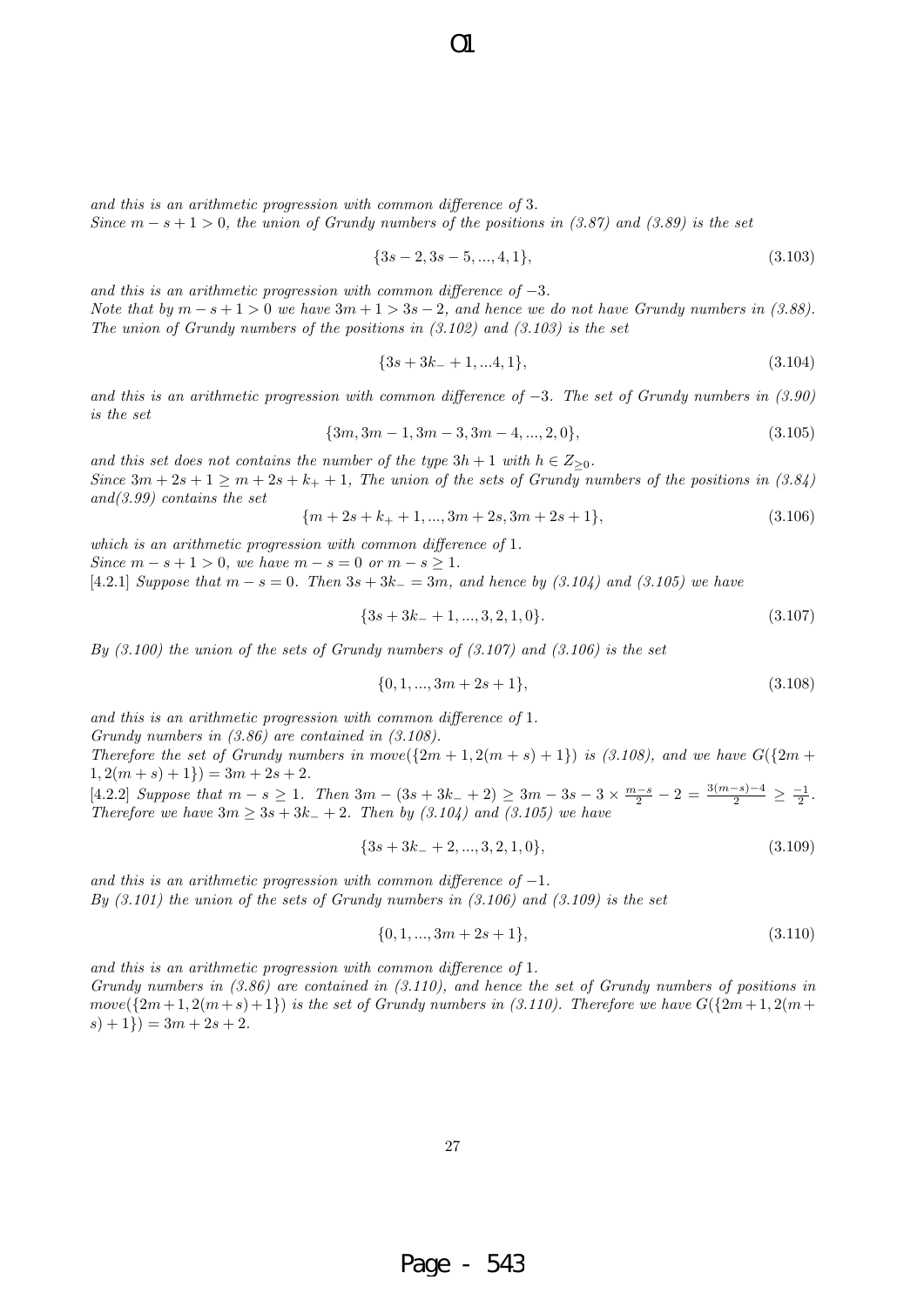#### **4** The case of  $f(t) = \frac{t}{k}$  $\frac{t}{k}$  for an odd number  $k$ **.**

The authors discovered the following Prediction 4.1, but they have not find a way to prove this. The authors present a part of a proof for the case of  $k = 3$ .

 $\overline{O}1$ 

**Prediction 4.1.** Let  $f(t) = \lfloor \frac{t}{k} \rfloor$  for an odd number k. Then Grundy number  $G({y,z})$  of  $CB(f,y,z)$ *satisfies the following equations for*  $p, q \in Z_{\geq 0}$ *.* 

$$
G({2p, 2q}) = p + 2q
$$
\n(4.1)

$$
G({2p + 1, 2q + 1}) = p + 2q + 2
$$
\n(4.2)

 $G({2p, 2q + 1})$ 

$$
= \begin{cases} -p + 2q + 1 & \text{when } 2p \times (k+1) \le 2q \end{cases}
$$
 (4.3)

$$
\left\{ \qquad -2p + 2q + 1 + \left\lfloor \frac{-2p + 2q + 1}{2k} \right\rfloor \quad \text{when } 2p \times (k+1) > 2q \tag{4.4}
$$

*G*(*{*2*p* + 1*,* 2*q}*)

$$
= \begin{cases} -p + 2q - 1 & \text{when } (2p + 1) \times (k + 1) \le 2q \end{cases}
$$
(4.5)

$$
- \left( -2p + 2q - 1 + \left[ \frac{-2p + 2q - 1}{2k} \right] \quad when \ (2p + 1) \times (k + 1) > 2q \tag{4.6}
$$

It is clear that Theorem 3.1 is a case for  $k = 1$ . Note that in Theorem 3.1 the authors used p and r, but in Prediction 4.1 the authors used  $p, q$ . Prediction 4.1 is the same as Theorem 3.1 if we let  $k = 1$  and  $q = p + r$ .

The following is the theorem for  $k = 3$  and a part of the proof.

**Prediction 4.2.** Let  $f(t) = \lfloor \frac{t}{3} \rfloor$ . Then Grundy number  $G({y, z})$  of  $CB(f, y, z)$  satisfies the following *equations for*  $p, q \in Z_{\geq 0}$ *.* 

$$
G(2p, 2q) = p + 2q.\t\t(4.7)
$$

$$
G(2p+1, 2q+1) = p + 2q + 2.
$$
\n(4.8)

*G*(*{*2*p,* 2*q* + 1*}*)

$$
= \begin{cases} -p + 2q + 1 & \text{when } 2p \times 4 \le 2q \end{cases} \tag{4.9}
$$

$$
= \begin{cases} -2p + 2q + 1 + \lfloor \frac{-2p + 2q + 1}{6} \rfloor & when \ 2p \times 4 > 2q \end{cases}
$$
 (4.10)

*G*(*{*2*p* + 1*,* 2*q}*)

$$
= \begin{cases} -p + 2q - 1 & \text{when } (2p + 1) \times 4 \le 2q \end{cases}
$$
 (4.11)

$$
= \begin{cases} 1 & -2p + 2q - 1 + \lfloor \frac{-2p + 2q - 1}{6} \rfloor & when (2p + 1) \times 4 > 2q \end{cases}
$$
(4.12)

**Proof.** [1]

*We prove (4.9) by mathematical induction.*

[1*.*1]

We suppose that 
$$
\{2p, 2q+1\} = \{6m, 18m+6s+1\}
$$
 for  $m, s \in Z_{\geq 0}$  under the condition  $2p \times 4 \leq 2q$ , and prove

$$
G({6m, 18m + 6s + 1}) = 15m + 6s + 1.
$$
\n(4.13)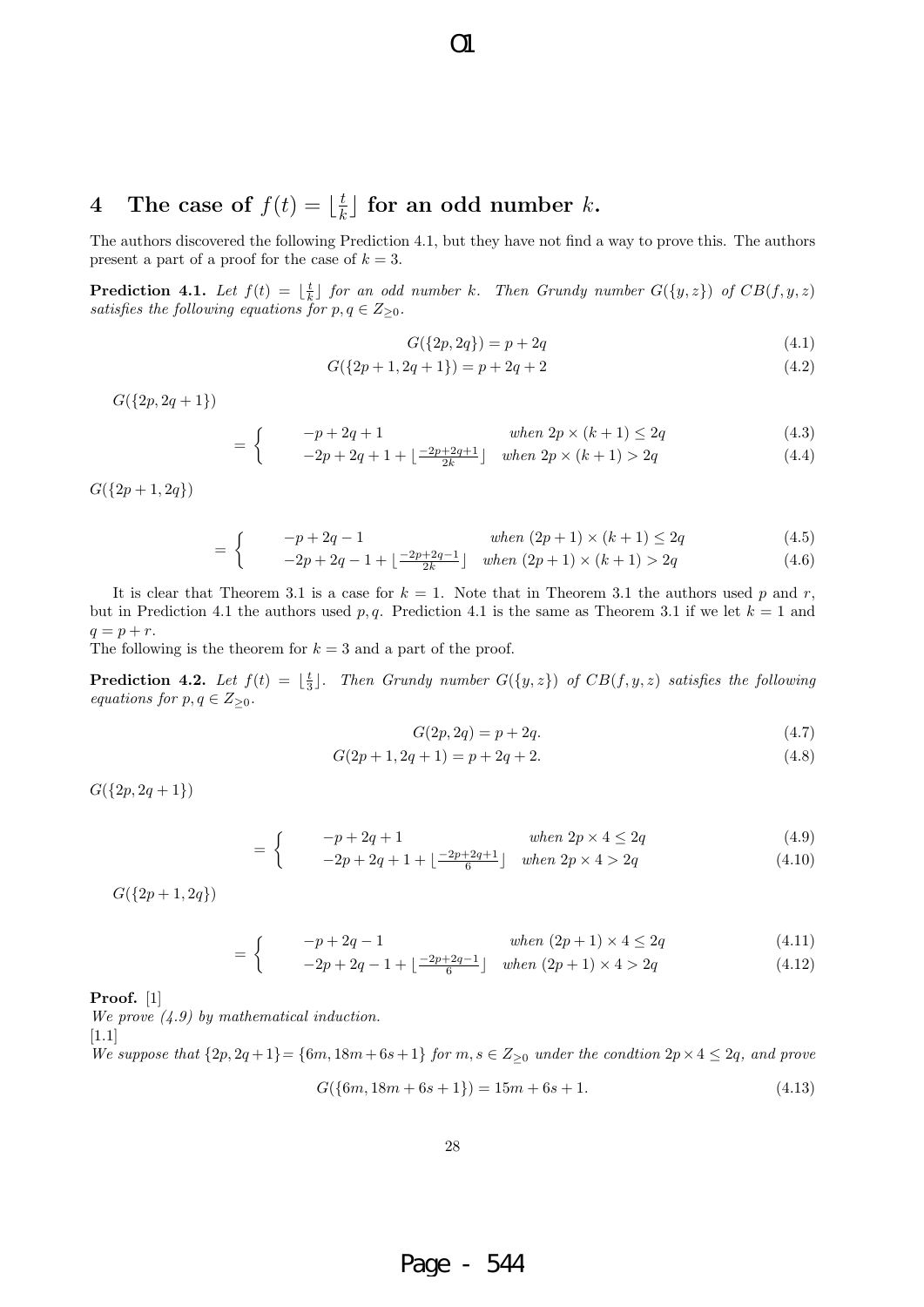*In this case the condition*  $2p \times 4 \leq 2q$  *is mathematically equivalence to the condition*  $m \leq s$ *.*  $move({6m, 18m + 6s + 1})$ 

 $= \{\{6m-1, 18m+6s+1\}, \{6m-2, 18m+6s+1\}, \dots, \{1, 18m+6s+1\}, \{0, 18m+6s+1\}\}\$ (4.14)

 $\Omega$ 

$$
\cup \{ \{6m, 18m + 6s\}, \{6m, 18m + 6s - 1\}, \dots, \{6m, 18m + 1\}, \{6m, 18m\} \} \tag{4.15}
$$

 $\cup$ {{6m - 1, 18m - 1}, {6m - 1, 18m - 2}, ..., {1, 1}, {0, 0}}. (4.16)

 $If$  *m* = 0*, then*  $move({6m, 18m + 6s + 1})$  =  $move({0, 6s + 1})$ 

$$
= \{\{0, 6s\}, \{0, 6s - 1\}, \dots, \{0, 1\}, \{0, 0\}\}.
$$
\n
$$
(4.17)
$$

*By using*  $(4.7)$  and  $(4.9)$  we calculate Grundy numbers in  $(4.17)$ , then we have  $\{6s, 6s-1, 6s-2, ..., 3, 2, 1, 0\}$ , *and hence by definition of Grundy number we have*  $(\{0, 6s + 1\}) = 6s + 1$ *. Therefore*  $(4.13)$  is true for  $m = 0$ *. Now we suppose that*  $m > 0$ *.* 

*We calculate Grundy numbers in (4.14). We use (4.8) when the y-coordinate (the first coordinate) is even. When the y-coordinate (the first coordinate) is odd, we use (4.9), since the y-coordinate is smaller than* 6*m and satisfies the condition for (4.9).*

We have  $G({6m-1,18m+6s+1}) = 21m+6s+1, G({6m-2,18m+6s+1}) = 15m+6s+2, G({6m-2,18m+6s+1})$  $(3, 18m + 6s + 1) = 21m + 6s, ..., G({1, 18m + 6s + 1}) = 18m + 6s + 2, G({0, 18m + 6s + 1}) = 18m + 6s + 1.$ *These Grundy numbers are bigger than* 15*m* + 6*s* + 1 *that is the right term of (4.13), and hence they are irrelevant to the proof of (4.13).*

*We calculate Grundy numbers in (4.15), and divide them into two groups. The group of Grundy numbers in positions whose z-coordinate (the second coordinate) is even;*

$$
G({6m, 18m + 6s}) = 21m + 6s, G({6m, 18m + 6s - 2}) = 21m + 6s - 2, ...
$$
  
\n
$$
G({6m, 12m + 6s + 2}) = 15m + 6s + 2,
$$
  
\n
$$
G({6m, 12m + 6s}) = 15m + 6s, G({6m, 12m + 6s - 2}) = 15m + 6s - 2, ...
$$
  
\n(4.18)

$$
G({6m, 18m + 2} = 21m + 2, G({6m, 18m} = 21m.
$$
\n(4.19)

*These Grundy numbers in (4.18) are bigger than*  $15m + 6s + 1$  *that is the right term of (4.13), and hence they are irrelevant to the proof of (4.13).*

*The group of Grundy numbers in positions whose z-coordinate (the second coordinate) is odd;*

$$
G({6m, 18m + 6s - 1}) = 15m + 6s - 1, G({6m, 18m + 6s - 3}) = 15m + 6s - 3, ...
$$

$$
G({6m, 24m + 1} = 21m + 1
$$

$$
G({6m, 24m - 1} = 21m - 2, G({6m, 24m - 3} = 21m - 4,
$$

$$
G({6m, 24m - 5} = 21m - 6, G({6m, 24m - 7} = 21m - 9...,
$$

$$
G({6m, 18m + 3} = 14m + 3, G({6m, 18m + 1} = 14m + 1
$$

$$
(4.21)
$$

*Grundy numbers in*  $(4.21)$  are numbers of the type  $7t + 5$  or  $7t + 3$  or  $7t + 1$  for  $t \in Z_{\geq 0}$ . Here we used  $(4.9)$  for the calculation of  $(4.20)$ , and we used  $(4.10)$  for the calculation of  $(4.21)$ .

*We calculate Grundy numbers in (4.16), and divide them into three groups.*

*In the first group we calculate Grundy numbers of the position*  ${(6m - k, 18m − (3k − 2))}$  *with*  $k ∈ Z_{\geq 0}$ *. Here we use (4.7) and (4.8).*

$$
G({6m-1, 18m-1}) = 21m-1, G({6m-2, 18m-4}) = 21m-5, G({6m-3, 18m-7}) = 21m-8,
$$
  
 
$$
...G({3, 11}) = 13, G({2, 8}) = 9, G({1, 5}) = 6, G({0, 2}) = 2
$$
 (4.22)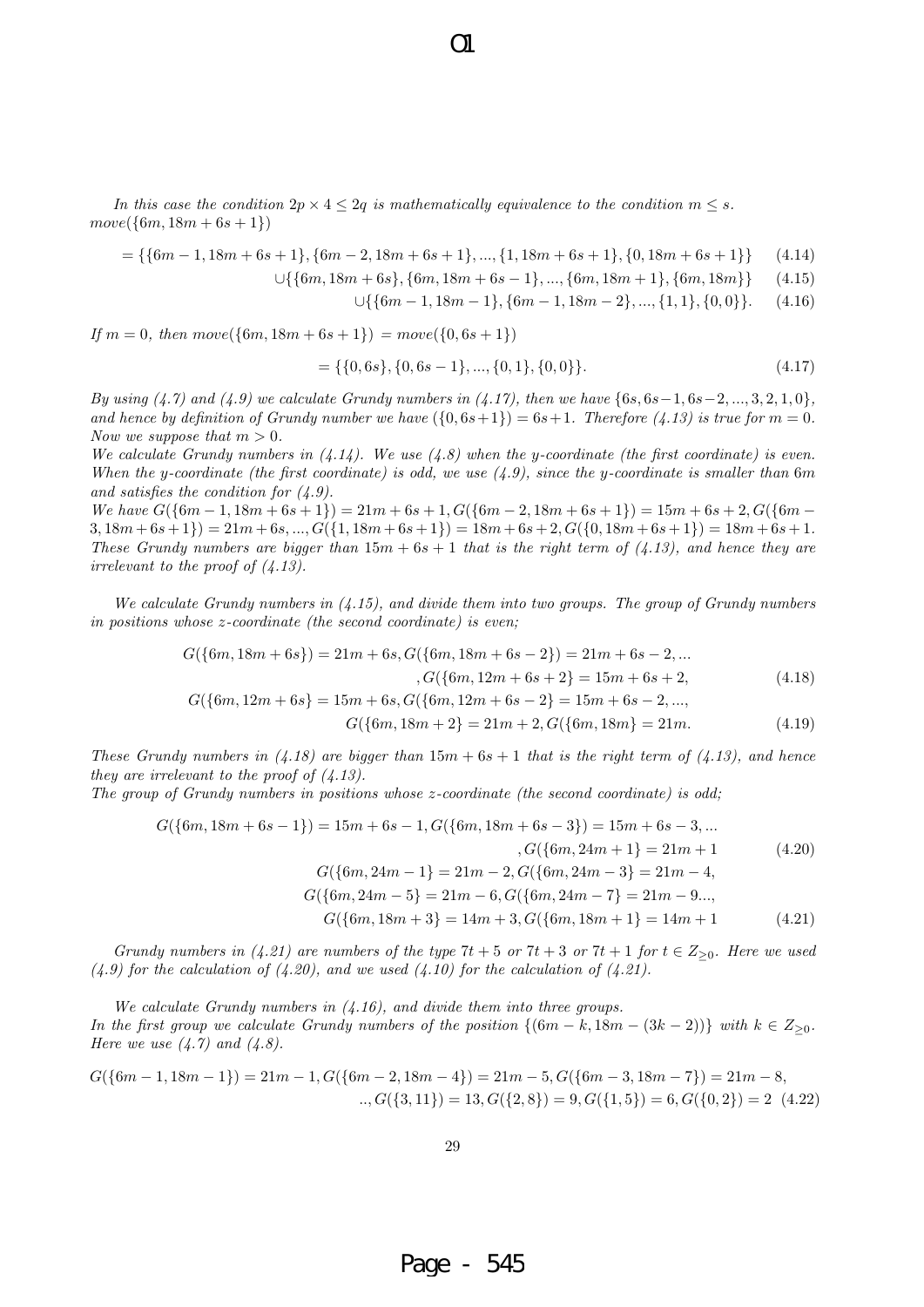*These numbers are of the type*  $7t + 6$  *or*  $7t + 2$  *for*  $t \in Z_{\geq 0}$ *.* 

*In the second group we calculate Grundy numbers of the position*  ${(6m − k, 18m − 3k)}$  *with*  $k ∈ Z_{≥0}$ *. Here we use (4.7) and (4.8).*

 $\Omega$ 

 $G({6m-1, 18m-3}) = 21m-3, G({6m-2, 18m-6}) = 21m-7, G({6m-3, 18m-9}) = 21m-10,$ *.., G*(*{*3*,* 9*}*) = 11*, G*(*{*2*,* 6*}*) = 7*, G*(*{*1*,* 3*}*) = 4*, G*(*{*0*,* 0*}*) = 0 (4.23)

*These numbers are of the type*  $7t + 4$  *or*  $7t$  *for*  $t \in Z_{\geq 0}$ *. In the third group we calculate Grundy numbers of the position*  $\{(6m - k, 18m - (3k - 1))\}$  *with*  $k \in Z_{\geq 0}$ *. We use* (4.9) for  $\{0,1\}$ , and we use (4.10) and (4.12) for other Grundy numbers, since  $m > 0$ .

$$
G({6m - 1, 18m - 2}) = 14m - 2, G({6m - 2, 18m - 5}) = 14m - 4,
$$
  
\n
$$
G({6m - 3, 18m - 8}) = 14m - 6, G({6m - 4, 18m - 11}) = 14m - 9
$$
  
\n
$$
...G({3, 10}) = 8, G({2, 7}) = 5, G({1, 4}) = 3, G({0, 1}) = 1
$$
\n(4.24)

*These numbers are of the type*  $7t + 5$  *or*  $7t + 1$  *for*  $t \in Z_{\geq 0}$ *. The union of the sets of Grundy numbers (4.19) and (4.20) is the set*

$$
\{15m + 6s, 15m + 6s - 1, ..., 21m + 1, 21m\}.
$$
\n(4.25)

*We divide Grundy numbers in (4.22) into two groups.*

$$
{21m-1, 21m-5, 21m-8, ..., 14m+6, 14m+2}.
$$
\n(4.26)

$$
\{14m-1, 14m-5, 14m-8..., 11, 7, 4, 0\}.\tag{4.27}
$$

*We divide Grundy numbers in (4.23) into two groups.*

$$
{21m-3, 21m-7, 21m-10, ..., 14m+7, 14m+4}.
$$
\n(4.28)

$$
\{14m, 14m-3, 14m-7..., 11, 7, 4, 0\}.
$$
\n
$$
(4.29)
$$

*Therefore the union of the sets (4.21), (4.26) and (4.28) is the set*

$$
{21m - 1, 21m - 2, 21m - 3, ..., 14m + 2, 14m + 1}.
$$
\n(4.30)

*The union of the sets (4.24),(4.27) and (4.29) is the set*

$$
\{14m, 14m-1, 14m-2, \dots, 2, 1, 0\}.\tag{4.31}
$$

*The union of the sets (4.21),(4.30) and (4.31) is*

$$
\{15m + 6s, 15m + 6s - 1, 15m + 6s - 2, ..., 2, 1, 0\},\tag{4.32}
$$

*which is the set of Grundy numbers in*  $move({6m, 18m+6s+1})$ *. Therefore we have*  $G({6m, 18m+6s+1})$  =  $15m + 6s + 1$ .

Clearly a small part of the proof for  $k = 3$  is quite lengthy, so we have to find some ingenious way to prove this kind of theorem for an odd number *k* in general.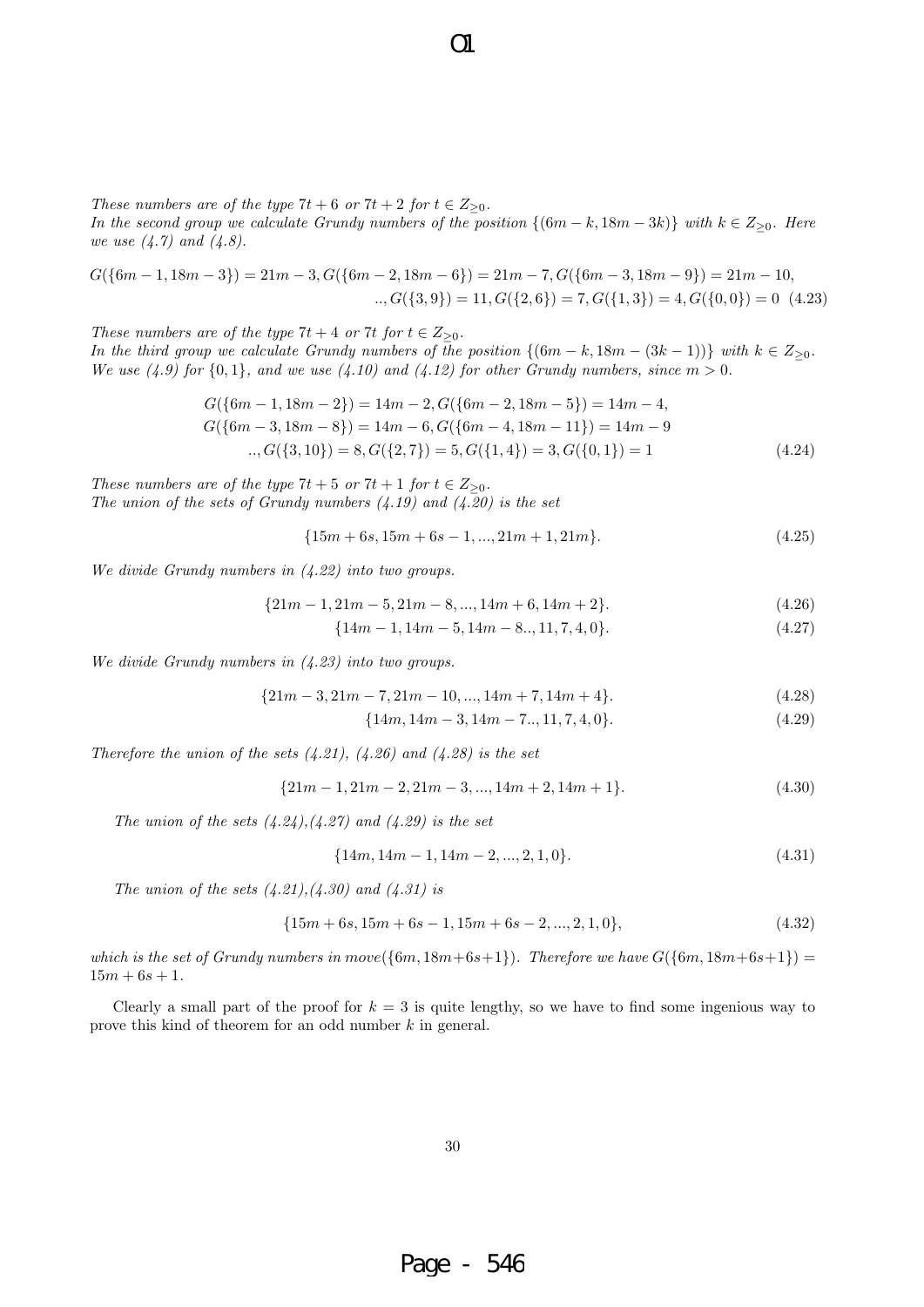# **5 Unsolved Problems**

There are many unsolved problems, and the authors present some examples hare to show the prospect of the research of chocolate games. The chocolate in Example 5.1 has two functions, and these two functions satisfy the condition of Definition 1.7. It is natural to study this kind of chocolate.

 $\overline{O}1$ 

In other examples functions do not satisfy the condition of Definition 1.7, but Grundy numbers can be expressed with nim-sum. These example shows the difficulty of research, since each chocolate has its own unique features.

**Example 5.1.** *Chocolate Bar in Figure 5.1 have four directions to cut, and this can be expressed with 3 coordinates*  $\{x, y, z\}$ *. The authors discovered that the Grundy number of this is*  $x \oplus y \oplus z$  *by calculation of computer, but they have not proved the fact.*



#### **Figure 5.1.**

**Example 5.2.** *The authors discovered that the Grundy number of Chocolate Bar in Figure 5.2 is*  $y \oplus z$  *by calculation of computer, but they have not proved the fact.*



**Example 5.3.** *The authors discovered that the Grundy number of Chocolate Bar in Figure 5.3 is*  $y \oplus z$  *by calculation of computer, but they have not proved the fact.*



*For each*  $t \in Z_{\geq 0}$  *let*  $m = t \pmod{16}$  *and let*  $f(t)$ 

=

 $\sqrt{ }$  $\Big\}$ 

 $\overline{\mathcal{L}}$ 

$$
\lfloor \frac{t}{4} \rfloor \tag{5.1}
$$

- $\lceil \frac{\lfloor \frac{t}{2} \rfloor}{2} \rceil$  *when*  $0 \le m \le 3$  (5.2)
- $\lfloor \frac{t}{4} \rfloor + 1$  *when*  $4 \le m \le 7$  (5.3)
- $2(\lfloor \frac{t}{8} \rfloor) + 1$  *when*  $8 \le m \le 15$  (5.4)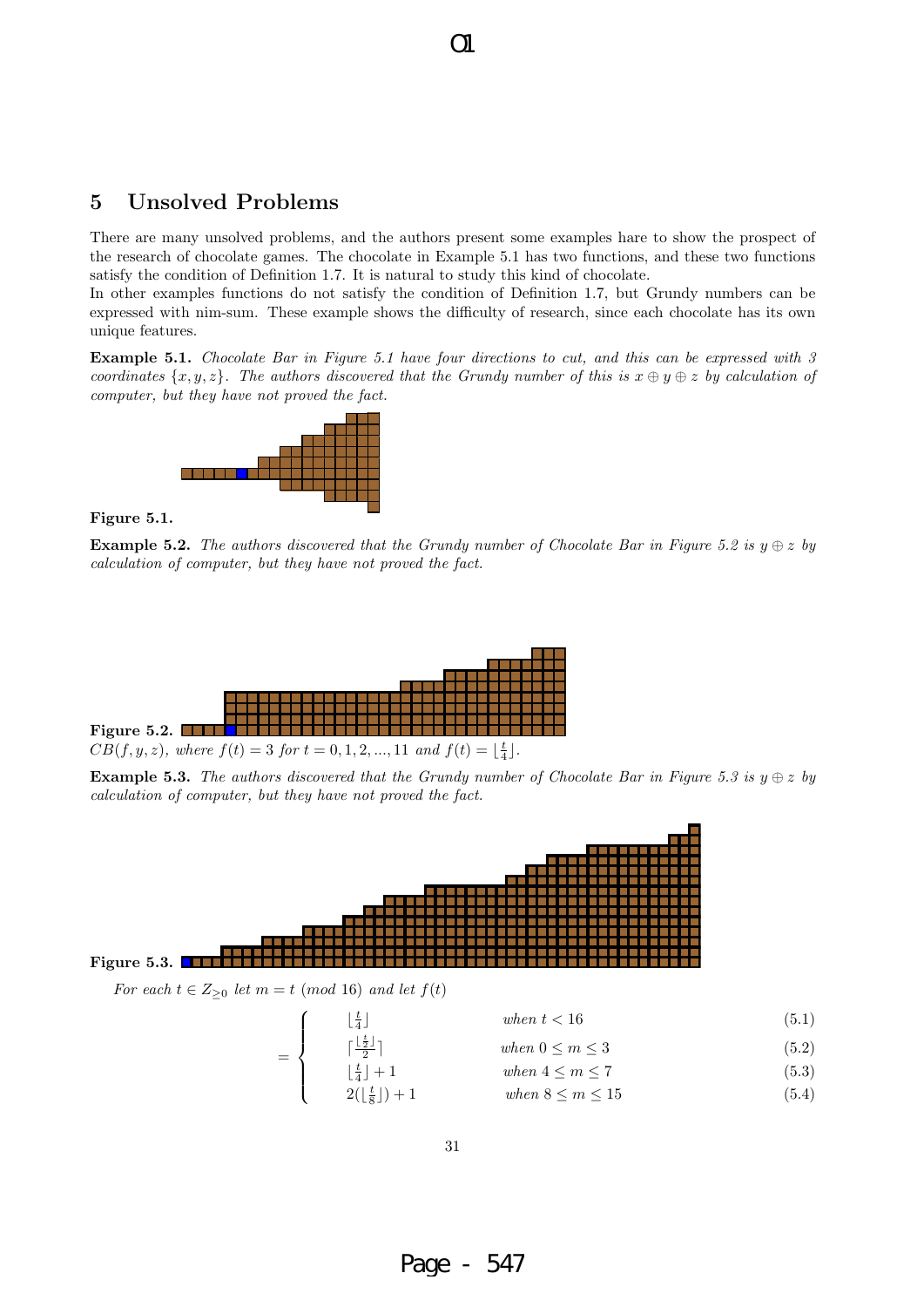**Example 5.4.** *The authors discovered that the Grundy number of Chocolate Bar in Figure 5.4 is*  $y \oplus z$  *by calculation of computer, but they have not proved the fact.*





**Example 5.5.** *The authors discovered that the Grundy number of Chocolate Bar in Figure 5.5 is*  $y \oplus z$  *by calculation of computer, but they have not proved the fact.*



=

 $\sqrt{ }$  $\Big\}$ 

 $\overline{\mathcal{L}}$ 

*f*(*t*)

| $\lfloor \frac{t}{2} \rfloor$     | when $t \leq 5$      | (5.10) |
|-----------------------------------|----------------------|--------|
| $\lfloor \frac{t}{2} \rfloor - 1$ | when $6 \le t \le 7$ | (5.11) |

$$
\lfloor \frac{t}{2} \rfloor \qquad \qquad when \ 0 \le m \le 1 \tag{5.12}
$$

$$
4(\lfloor \frac{t}{8} \rfloor) + 1 \qquad \qquad when \ 2 \le m \le 7 \tag{5.13}
$$

**Example 5.6.** *The authors discovered that the Grundy number of Chocolate Bar in Figure 5.6 is*  $y \oplus z$  *by calculation of computer, but they have not proved the fact.*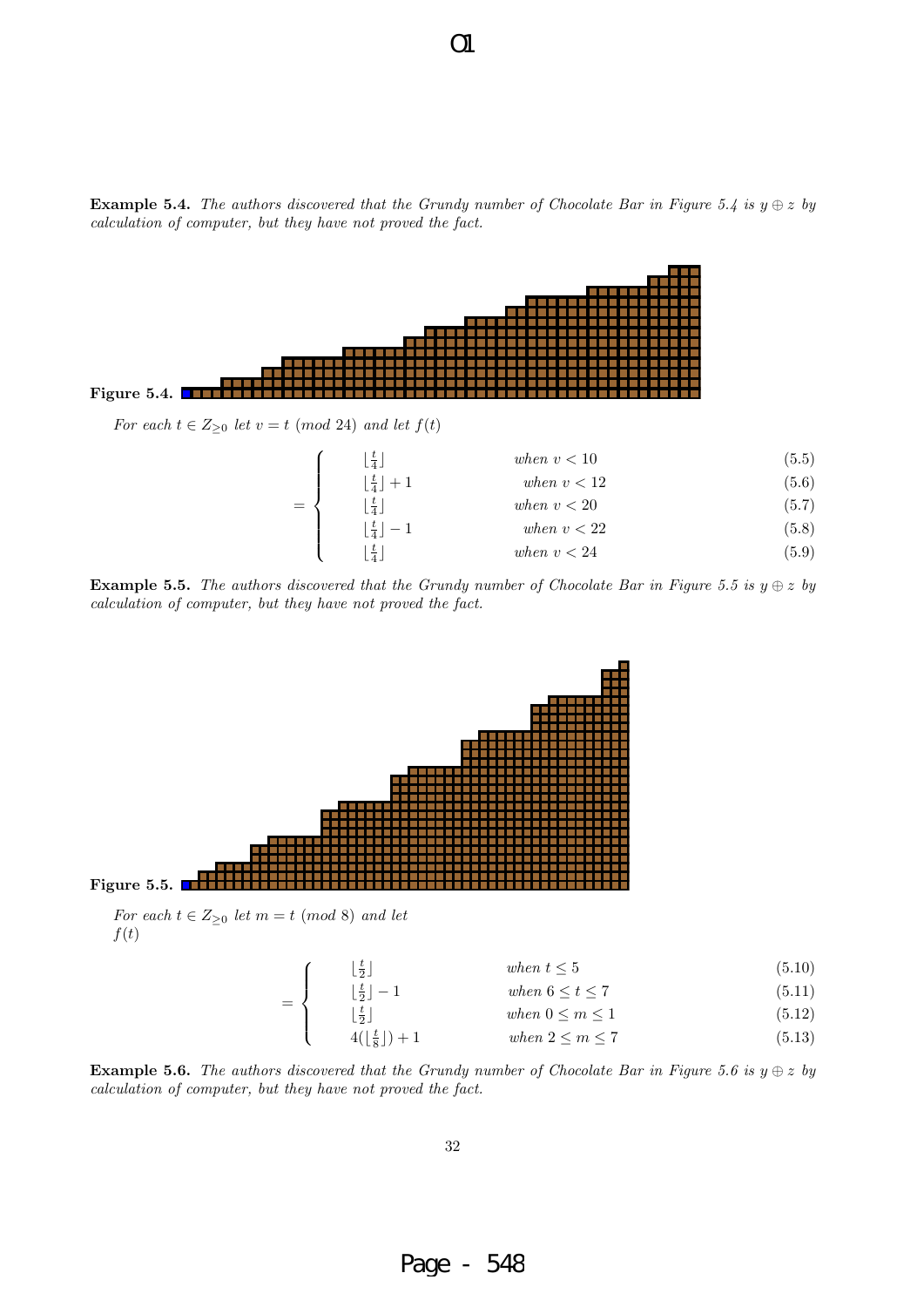

| $\lfloor \frac{t}{2} \rfloor$     | when $n < 4$           | (5.14) |
|-----------------------------------|------------------------|--------|
| $\lfloor \frac{t}{2} \rfloor$     | when $0 \leq m \leq 1$ | (5.15) |
| $\lfloor \frac{t}{2} \rfloor - 1$ | when $2 \leq m \leq 3$ | (5.16) |
| $\frac{t}{2}$                     | when $4 \leq m \leq 7$ | (5.17) |
|                                   | $=$ $\langle$          |        |

**Example 5.7.** *The authors discovered that the Grundy number of Chocolate Bar in Figure 5.7 is*  $y \oplus z$  *by calculation of computer, but they have not proved the fact.*

O1



33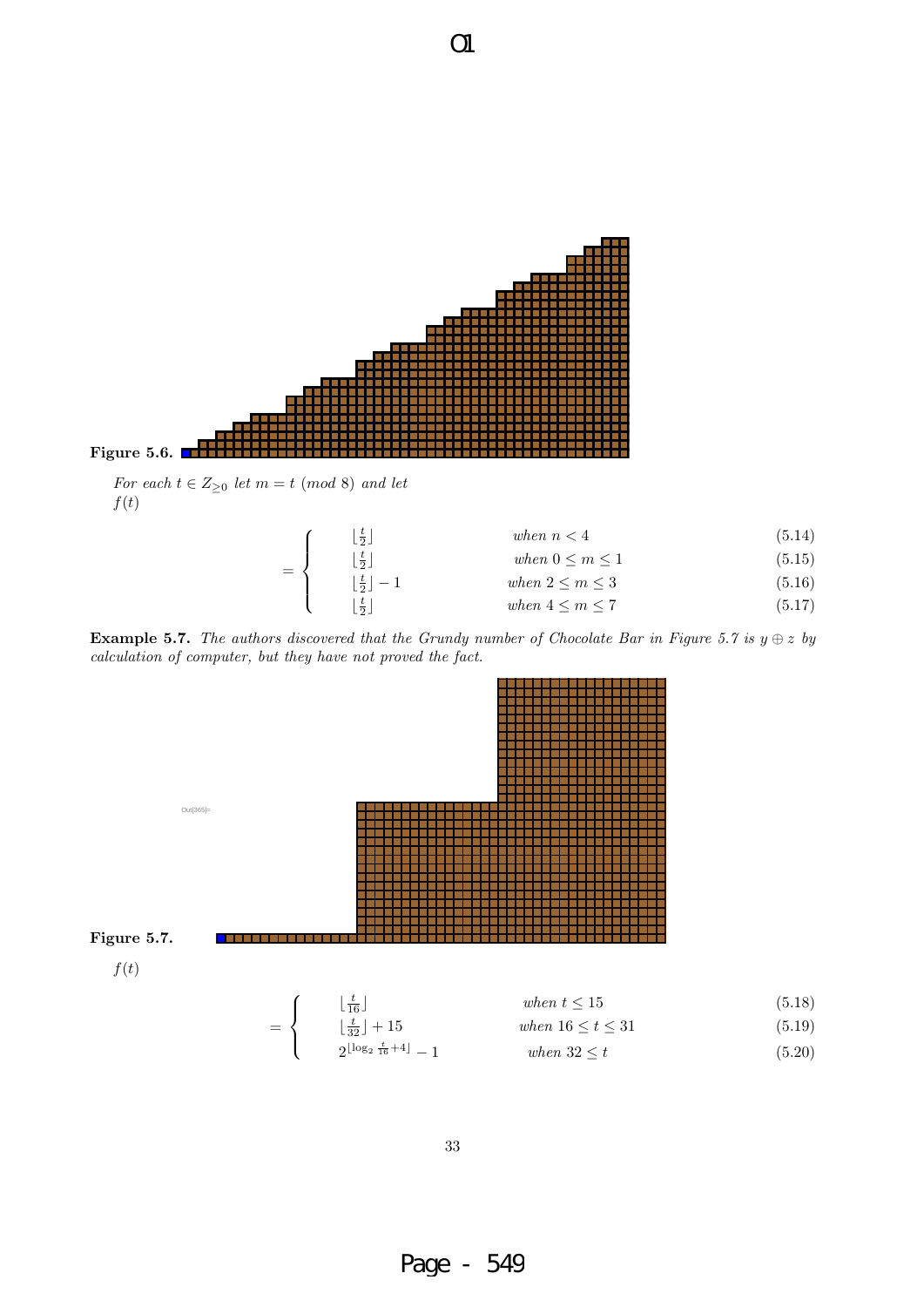# **6 Quotation of the comment of the referee of a mathematics journal**

 $\Omega$ 

The member of the team participated in Yau award 2012 submitted the paper to the mathematics journal "Integer" 2 years ago. The authors chose this journal, since they have special section for combinatorial games.

They received referee's comment twice, and revised their paper twice. They are waiting for the reply of the referee. Please permit us of quoting the following comment of the last referee's report. I regret not being clear enough in my last report. The paper has good results that deserved to be published. Unfortunately, the authors have hidden the results (nim-values of certain Chocolate Bar games) through overly emphasizing discussions and duplication of results. This makes the paper very hard to read and even understand what the authors have proven. In this report, I make detailed suggestions as how to improve the presentation from both mathematical and style viewpoints.

Clearly the referee of the paper think that the result of the research is worth publishing, but the authors of this paper (Yau award 2014) present a result that include the result of the above paper submitted to the journal Integer as a special example. This shows the importance of this year's Yau Award paper.

### **7 New result of our research**

Throughout our research in Yau Award 2014 we have studied the condition for a function *f* to have Grundy number  $G({y,z}) = y \oplus z$ .

After we submitted our research, we discovered a necessary and sufficient condition for a function *f* to have Grundy number  $G({y, z}) = y \oplus z$ .

We are going to present this new result in the following sections. Definition 7.1 is the same as the definition of a chocolate bar treated in the paper for Yau Award 2014.

#### **Definition 7.1.** *Let f be a monotonically increasing function of*  $Z_{\geq 0}$  *into*  $Z_{\geq 0}$ *.*

*For*  $y, z \in Z_{\geq 0}$  *the Chocolate Bar will consist of*  $z + 1$  *columns where the 0th column is the poison square and the height of the i-th column is*  $t(i) = \min(f(i), y) + 1$  *for*  $i = 0, 1, \ldots, z$ . We will denote this by  $CB(f, y, z)$ . *Thus the width of the chocolate is determined by the value of z, and the height of the i-th column is determined by the value of*  $min(f(i), y) + 1$  *that is determined by h and y.* 

Let *x* be an arbitrary non-negative integer, then we write it in base 2, so  $x = \sum_{n=1}^{n}$  $\sum_{i=0} x_i 2^i$  with  $x_i \in \{0, 1\}$ . We do the same for any non-negative integers.

## **8 A proof for a sufficient condition**

Let  $Z_{\geq 0}$  be the set of non-negative integers. The condition presented in Definition 8.1 is the necessary and sufficient condition for a function *f* to have Grundy number  $G({y, z}) = y \oplus z$ . In this section we prove that this is a sufficient condition.

**Definition 8.1.** *Let h be a function of*  $Z_{\geq 0}$  *into*  $Z_{\geq 0}$  *that satisfies the following condition* [1]*.* [1] *Suppose that*

$$
h(\sum_{k=0}^{n} z_k 2^k) = \sum_{k=0}^{n} y_k 2^k.
$$

*Then for any*  $z'_k$  *for*  $k = 0, ..., i - 1$  *there exist*  $y'_k$  *for*  $k = 0, ..., i - 2$  *such that*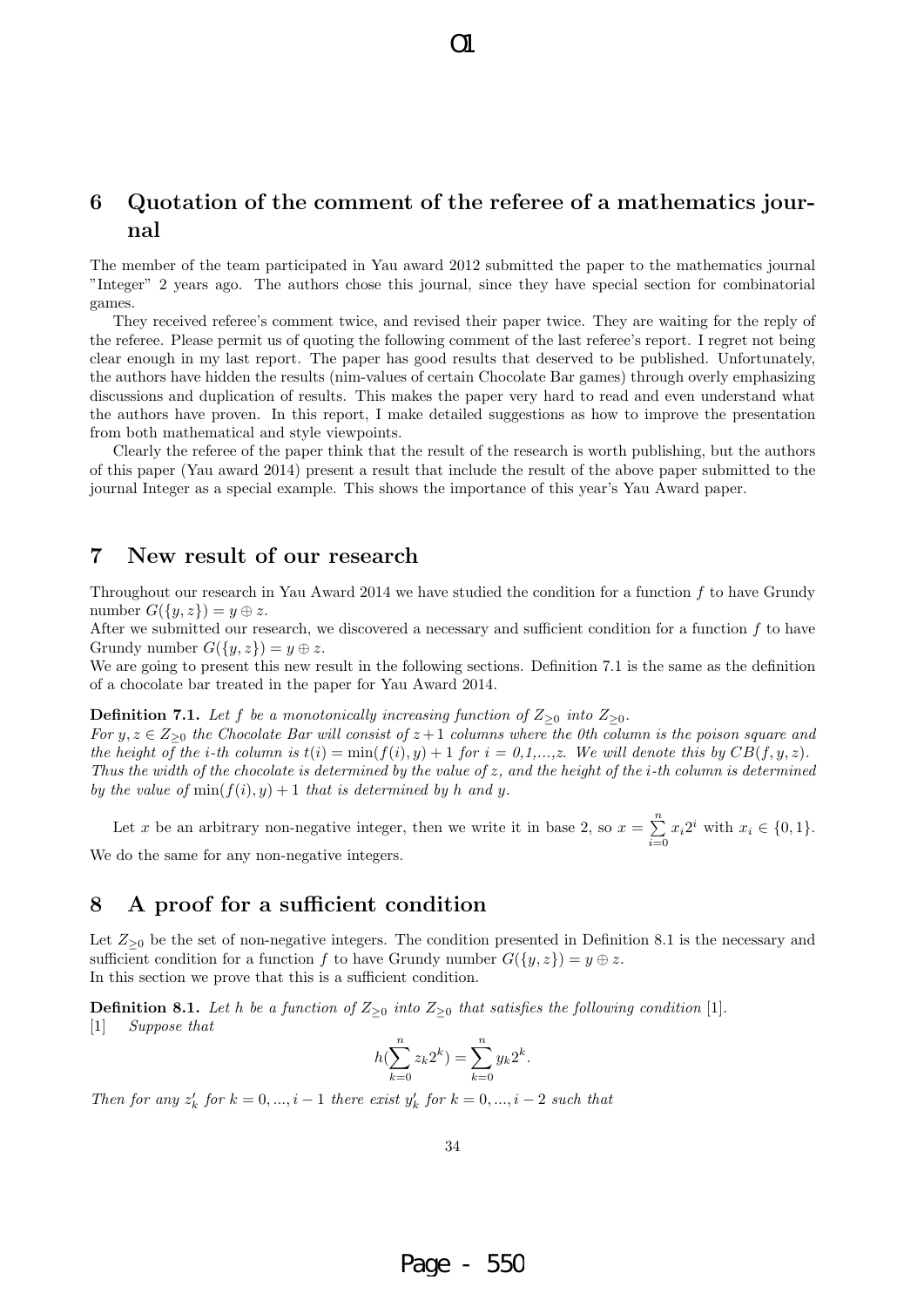$$
h(\sum_{k=i}^{n} z_k 2^k + \sum_{k=0}^{i-1} z'_k 2^k) = \sum_{k=i-1}^{n} y_k 2^k + \sum_{k=0}^{i-2} y'_k 2^k.
$$

 $O1$ 

**Remark 8.1.** Suppose that  $y = h(z)$ . Then by Definition 8.1 the coefficients of  $2^n, 2^{n-1}, ..., 2^i, 2^{i-1}$  of  $h(z)$ are determined by the coefficients of  $2^n, 2^{n-1}, ..., 2^i$  of z.

Throughout this section we assume that the function *h* satisfies the condition of Definition 8.1.

**Definition 8.2.** *For*  $y, z \in Z_{\geq 0}$  *we define*  $move(\lbrace y, z \rbrace) = \{\lbrace \lbrace v, z \rbrace; v < y \rbrace \cup \lbrace \lbrace x, \min(y, h(w)), w \rbrace; w < z \rbrace, \text{ where } v, w \in Z_{\geq 0}.$ 

**Lemma 8.1.** *Suppose that*

$$
h(\sum_{k=0}^{n} z_k 2^k) = \sum_{k=0}^{n} y_k 2^k.
$$
\n(8.1)

*Then*

$$
h(\sum_{k=i}^{n} z_k 2^k) \ge \sum_{k=i-1}^{n} y_k 2^k.
$$

**Proof.** *Let*  $z'_k = 0$  *for*  $k = 0, 1, 2, ..., i - 1$ *. By*  $(8.1)$  and Definition 8.1 there exist  $y'_k$  for  $k = 0, ..., i - 2$  such that

$$
h(\sum_{k=i}^{n} z_k 2^k) = h(\sum_{k=i}^{n} z_k 2^k + \sum_{k=0}^{i-1} z'_k 2^k) = \sum_{k=i-1}^{n} y_k 2^k + \sum_{k=0}^{i-2} y'_k 2^k \ge \sum_{k=i-1}^{n} y_k 2^k.
$$

**Lemma 8.2.** *[1] Suppose that*

$$
h(\sum_{k=i}^{n} p_k 2^k) < \sum_{k=i-1}^{n} q_k 2^k. \tag{8.2}
$$

*Then for any*  $p_k$  *for*  $k = 0, 1, ..., i - 1$ 

$$
h(\sum_{k=0}^{n} p_k 2^k) < \sum_{k=i-1}^{n} q_k 2^k. \tag{8.3}
$$

*[2] Suppose that*

*[3] Suppose that*

$$
h(\sum_{k=0}^{n} p_k 2^k) \ge \sum_{k=i-1}^{n} q_k 2^k.
$$
\n(8.4)

*Then*

$$
h(\sum_{k=i}^{n} p_k 2^k) \ge \sum_{k=i-1}^{n} q_k 2^k.
$$

$$
\sum_{k=0}^{n} q_k 2^k \le h(\sum_{k=0}^{n} p_k 2^k).
$$
\n(8.5)

*Then*

$$
h(\sum_{k=i}^{n} p_k 2^k) \ge \sum_{k=i-1}^{n} q_k 2^k.
$$
\n(8.6)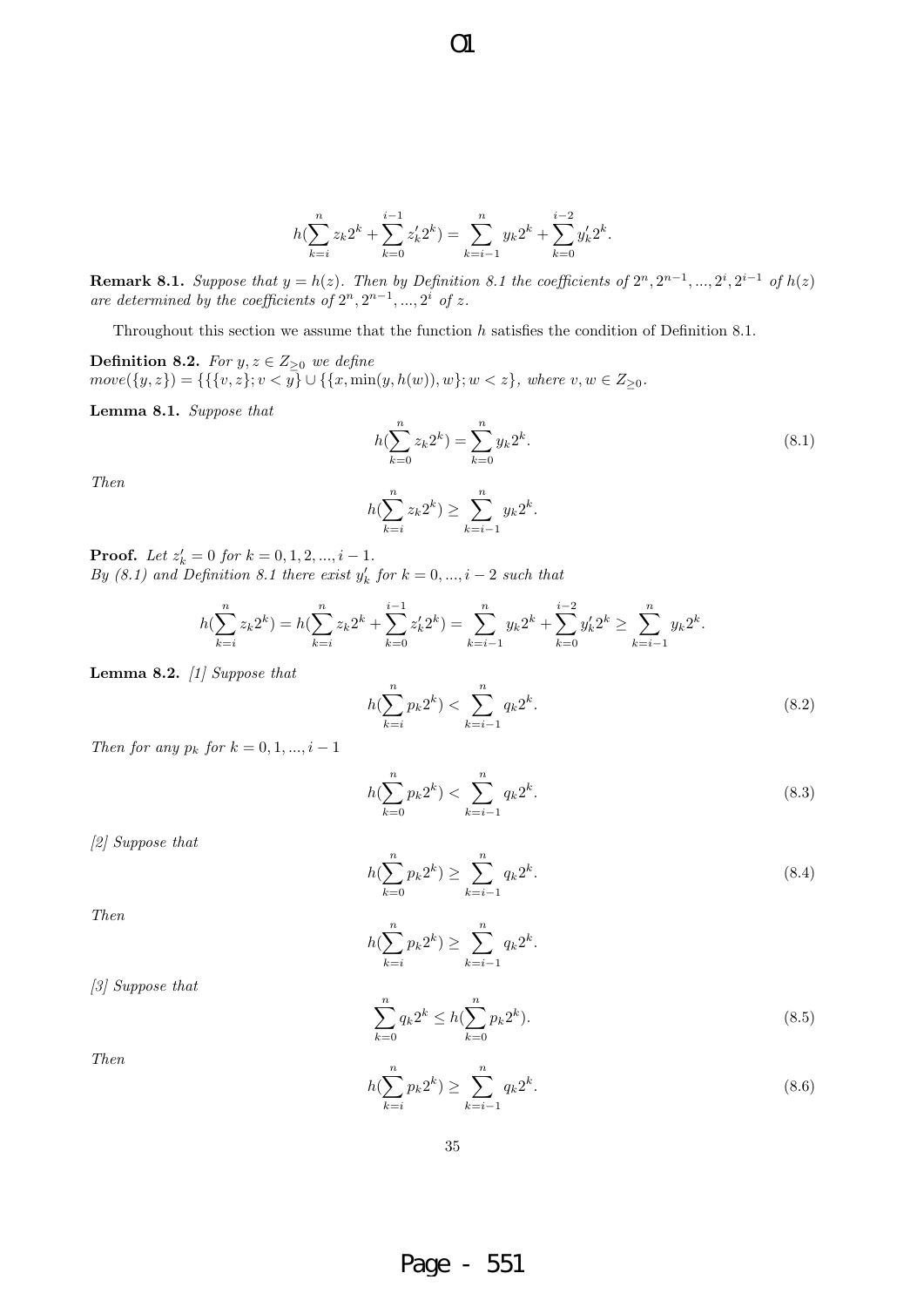$\Omega$ 

*[4] Suppose that*

$$
h(\sum_{k=i}^{n} p_k 2^k) < \sum_{k=j}^{n} q_k 2^k,\tag{8.7}
$$

where  $j \geq i-1$ . Then for any t with  $0 \leq t \leq i$  and any  $p_k$  for  $k = i - t, ..., i - 1$  we have

$$
h(\sum_{k=i-t}^{n} p_k 2^k) < \sum_{k=j}^{n} q_k 2^k.
$$

**Proof.** [1] *Let*  $h(\sum_{i=1}^{n}$  $\sum_{k=0}^{n} p_k 2^k$  =  $\sum_{k=0}^{n}$  $\sum_{k=0}^{n} r_k 2^k$ . Then there exist  $r'_k$  for  $k = 0, 1, 2, ..., i - 2$  such that  $h(\sum_{k=0}^{n} r_k)^k$  $\sum_{k=i} p_k 2^k$  = ∑*n k*=*i−*1  $r_k 2^k + \sum_{i=1}^{i-2}$ *k*=0  $r'_k 2^k$ *. Then by (8.2) we have* 

$$
\sum_{k=i-1}^{n} q_k 2^k > \sum_{k=i-1}^{n} r_k 2^k + \sum_{k=0}^{i-2} r'_k 2^k,
$$

*and hence we have*

$$
\sum_{k=i-1}^{n} q_k 2^k > \sum_{k=i-1}^{n} r_k 2^k + \sum_{k=0}^{i-2} r_k 2^k = \sum_{k=0}^{n} r_k 2^k = h(\sum_{k=0}^{n} p_k 2^k).
$$

[2] *This is the contraposition of the proposition in [1].* [3] *By (8.5) we have*

$$
\sum_{i=1}^{n} q_k 2^k \le h(\sum_{k=0}^{n} p_k 2^k),\tag{8.8}
$$

*and hence by* [2] *of this lemma we finish the proof of* [3]*.*  $[4]$  *Let*  $q_k = 0$  *for*  $k = i - 1, ..., j - 1$ *, then by (8.7) we have* 

$$
h(\sum_{k=i}^{n} p_k 2^k) < \sum_{k=i-1}^{n} q_k 2^k,\tag{8.9}
$$

*and hence by* [1] *of this lemma*

$$
h(\sum_{k=i-t}^{n} p_k 2^k) \le h(\sum_{k=0}^{n} p_k 2^k) < \sum_{k=i-1}^{n} q_k 2^k = \sum_{k=j}^{n} q_k 2^k \tag{8.10}
$$

**Lemma 8.3.** *Suppose that*  $x \oplus y \oplus z \neq 0$  *and* 

$$
y \le h(z). \tag{8.11}
$$

*Then at least one of the following* [1]*,* [2]*,* [3] *and* [4] *is true.*

- $[1]$   $u \oplus y \oplus z = 0$  *for some*  $u \in Z_{\geq 0}$  *such that*  $u < x$ *.*
- $[2]$   $x \oplus v \oplus z = 0$  for some  $v \in Z_{\geq 0}$  such that  $v < y$ .
- $[3]$   $x \oplus y \oplus w = 0$  *for some*  $w \in Z_{\geq 0}$  *such that*  $w < z$  *and*  $y \leq h(w)$ *.*
- [4]  $x \oplus v \oplus w' = 0$  for some  $v, w' \in Z_{\geq 0}$  such that  $v < y, w' < z$  and  $v = h(w')$ .

*k*=*i−*1

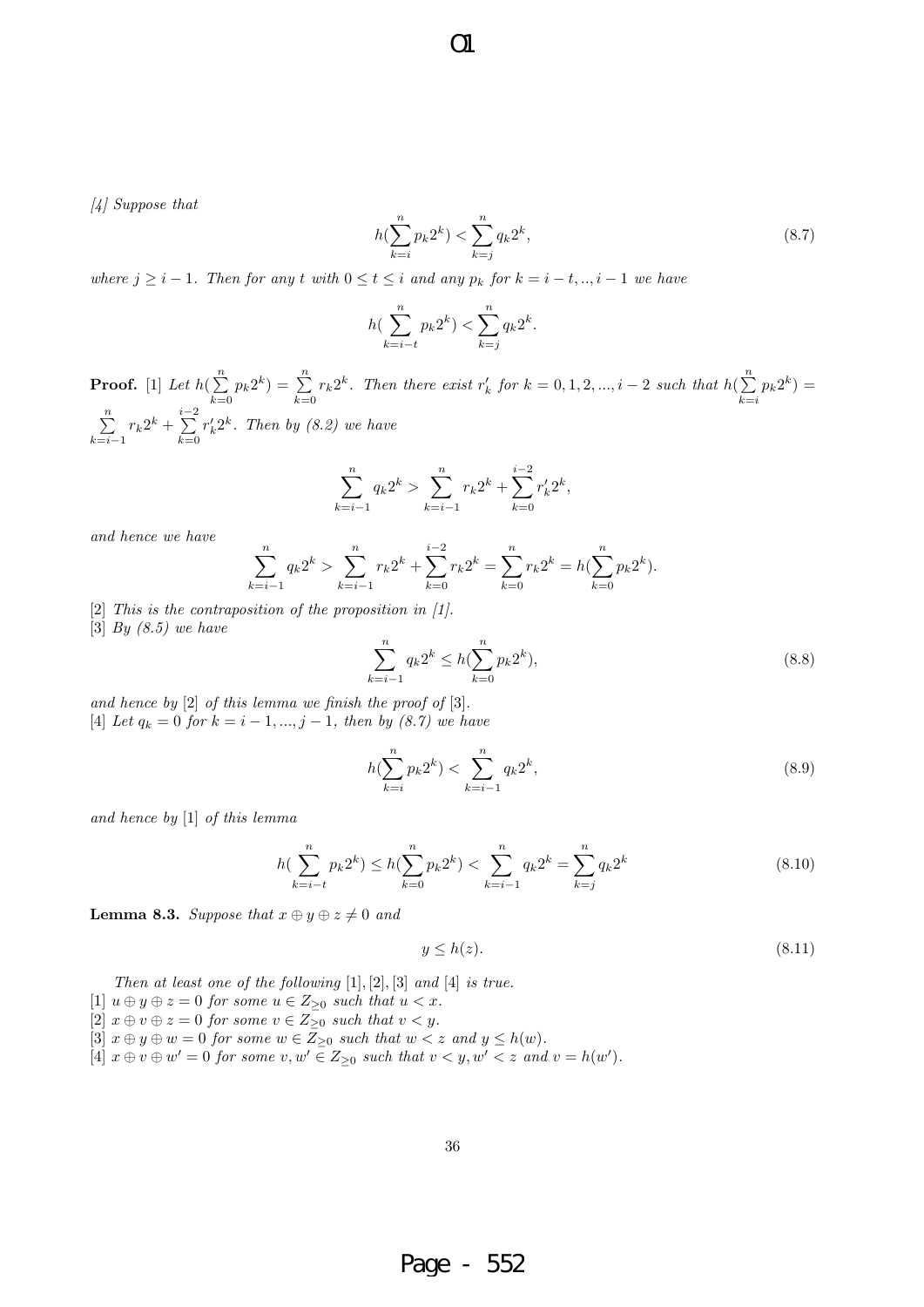*Proof.* Suppose that there exists a natural number *s* such that  $x_i + y_i + z_i = 0 \pmod{2}$  for  $i = n, n-1, ..., n-s$ and

$$
x_{n-s-1} + y_{n-s-1} + z_{n-s-1} \neq 0 \ (mod \ 2). \tag{8.12}
$$

[i] If  $x_{n-s-1} = 1$ , we define  $u = \sum_{i=1}^{n} u_i 2^i$  by  $u_i = x_i$  for  $i = n, n-1, ..., n-s$ ,  $u_{n-s-1} = 0 < x_{n-s-1}$  and  $u_i = y_i + z_i$  for  $i = n - s - 2, n - s - 3, ..., 0$ . Then we have  $u \oplus y \oplus z = 0$  and  $u < x$ . Therefore we have [1] of this lemma.

[*ii*] If  $y_{n-s-1} = 1$ , then by the method that is similar to the one used in [*i*] we prove that  $x \oplus v \oplus z = 0$  for some  $v \in Z_{\geq 0}$  such that  $v < y$ . Therefore we have [2] of this lemma. [*iii*]. We suppose that

$$
z_{n-s-1} = 1.\t\t(8.13)
$$

For  $i = n, n - 1, ..., n - s$  let

$$
w_i = z_i \tag{8.14}
$$

and  $w_i = x_i + y_i \pmod{2}$  for  $i = n - s - 1, ..., 0$ . By (8.12) and (8.13) we have  $w_{n-s-1} = x_{n-s-1} + y_{n-s-1} = 0$ (*mod* 2), and hence

$$
w_{n-s-1} = 0 < 1 = z_{n-s-1}.\tag{8.15}
$$

[*iii.*1] If  $y \leq h(w)$ , then we have [3] of this lemma. [*iii.*2] Next we suppose that

$$
y > h(w). \tag{8.16}
$$

By  $(8.11)$  we have  $\sum_{n=1}^{\infty}$  $\sum_{k=0}^{n} y_k 2^k \leq h(\sum_{k=0}^{n}$  $\sum_{k=0} z_k 2^k$ , and hence by [3] of Lemma 8.2 and Equation (8.14) ∑*n* ∑*n* ∑*n*

$$
\sum_{k=n-s-1}^{n} y_k 2^k \le h(\sum_{k=n-s}^{n} z_k 2^k) = h(\sum_{k=n-s}^{n} w_k 2^k) \le h(w). \tag{8.17}
$$

By inequalities (8.16) and (8.17) there exists a natural number *j* such that

$$
\sum_{k=n-j}^{n} y_k 2^k \le h(\sum_{k=0}^{n} w_k 2^k)
$$
\n(8.18)

and 
$$
\sum_{k=n-j-1}^{n} y_k 2^k > h(\sum_{k=0}^{n} w_k 2^k).
$$
 (8.19)

By Inequality (8.18) and [2] of Lemma 8.2

$$
\sum_{k=n-j}^{n} y_k 2^k \le h(\sum_{k=n-j+1}^{n} w_k 2^k) \le h(\sum_{k=n-j}^{n} w_k 2^k). \tag{8.20}
$$

By Inequality (8.19)

$$
\sum_{k=n-j-1}^{n} y_k 2^k > h(\sum_{k=n-j}^{n} w_k 2^k).
$$
\n(8.21)

By  $(8.20)$  and  $(8.21)$  we have

$$
\sum_{k=n-j}^{n} y_k 2^k \le h \left( \sum_{k=n-j}^{n} w_k 2^k \right) \le \sum_{k=n-j-1}^{n} y_k 2^k. \tag{8.22}
$$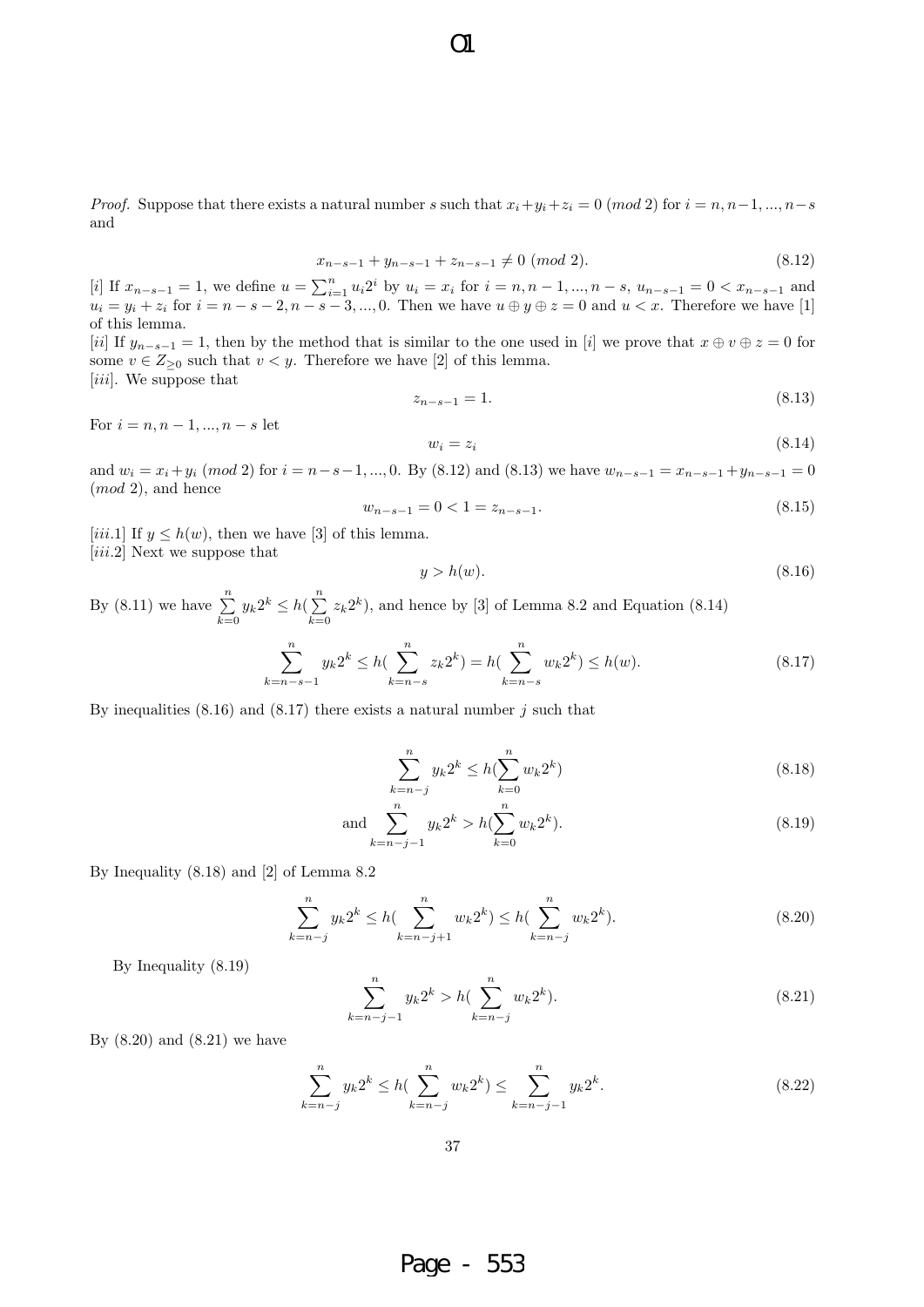We construct *v* and *w*<sup> $\prime$ </sup> by assigning values to  $v_i$  and  $w'_i$  for  $i = n, n - 1, n - 2, \dots$ 

O1

$$
w_i' = w_i \quad \text{and} \quad v_i = y_i,\tag{8.23}
$$

and let  $v_{n-j-1} = 0 < 1 = y_{n-j-1}$  and  $w'_{n-j-1} = x_{n-j-1} + v_{n-j-1}$ . Since  $v_{n-j-1} = 0$  and  $y_{n-j-1} = 1$ , by (8.22) and (8.23)

$$
\sum_{k=n-j-1}^{n} v_k 2^k \le h(\sum_{k=n-j}^{n} w'_k 2^k) < \sum_{k=n-j-1}^{n} v_k 2^k + 2^{n-j-1}.\tag{8.24}
$$

By  $(8.24)$  and  $[4]$  of Lemma 8.2 we have

First for  $i = n, n - 1, ..., n - j$  let

$$
\sum_{k=n-j-1}^{n} v_k 2^k \le h(\sum_{k=n-j-1}^{n} w'_k 2^k) < \sum_{k=n-j-1}^{n} v_k 2^k + 2^{n-j-1}.\tag{8.25}
$$

Suppose that we define  $v_k$  and  $w'_k$  for  $n, n-1, ..., t$  such that

$$
\sum_{k=t}^{n} v_k 2^k \le h(\sum_{k=t}^{n} w'_k 2^k) < \sum_{k=t}^{n} v_k 2^k + 2^t. \tag{8.26}
$$

If

$$
\sum_{k=t}^{n} v_k 2^k + 2^{t-1} \le h(\sum_{k=t}^{n} w'_k 2^k) < \sum_{k=t}^{n} v_k 2^k + 2^t,\tag{8.27}
$$

then let  $v_{t-1} = 1$  and  $w'_{t-1} = x_{t-1} + v_{t-1} \pmod{2}$ .<br>Then by (8.27) we have

$$
\sum_{k=t-1}^{n} v_k 2^k \le h(\sum_{k=t}^{n} w'_k 2^k) < \sum_{k=t-1}^{n} v_k 2^k + 2^{t-1},\tag{8.28}
$$

and by [4] of Lemma 8.2

$$
\sum_{k=t-1}^{n} v_k 2^k \le h(\sum_{k=t-1}^{n} w'_k 2^k) < \sum_{k=t-1}^{n} v_k 2^k + 2^{t-1}.\tag{8.29}
$$

If

$$
\sum_{k=t}^{n} v_k 2^k + 2^{t-1} > h(\sum_{k=t}^{n} w'_k 2^k),
$$
\n(8.30)

then let  $v_{t-1} = 0$  and  $w'_{t-1} = x_{t-1} + v_{t-1}$  (*mod* 2). Then by  $(8.26)$  and  $(8.30)$  we have

$$
\sum_{k=t-1}^{n} v_k 2^k \le h(\sum_{k=t}^{n} w'_k 2^k) < \sum_{k=t-1}^{n} v_k 2^k + 2^{t-1}.\tag{8.31}
$$

Then by (8.31) and [4] of Lemma 8.2 we have

$$
\sum_{k=t-1}^{n} v_k 2^k \le h(\sum_{k=t-1}^{n} w'_k 2^k) < \sum_{k=t-1}^{n} v_k 2^k + 2^{t-1}.\tag{8.32}
$$

We continue to construct  $v_k$  and  $w'_k$  for  $k = n, n - 1, ..., 1, 0$ , and we have

$$
\sum_{k=0}^{n} v_k 2^k \le h(\sum_{k=0}^{n} w'_k 2^k) < \sum_{k=0}^{n} v_k 2^k + 2^0. \tag{8.33}
$$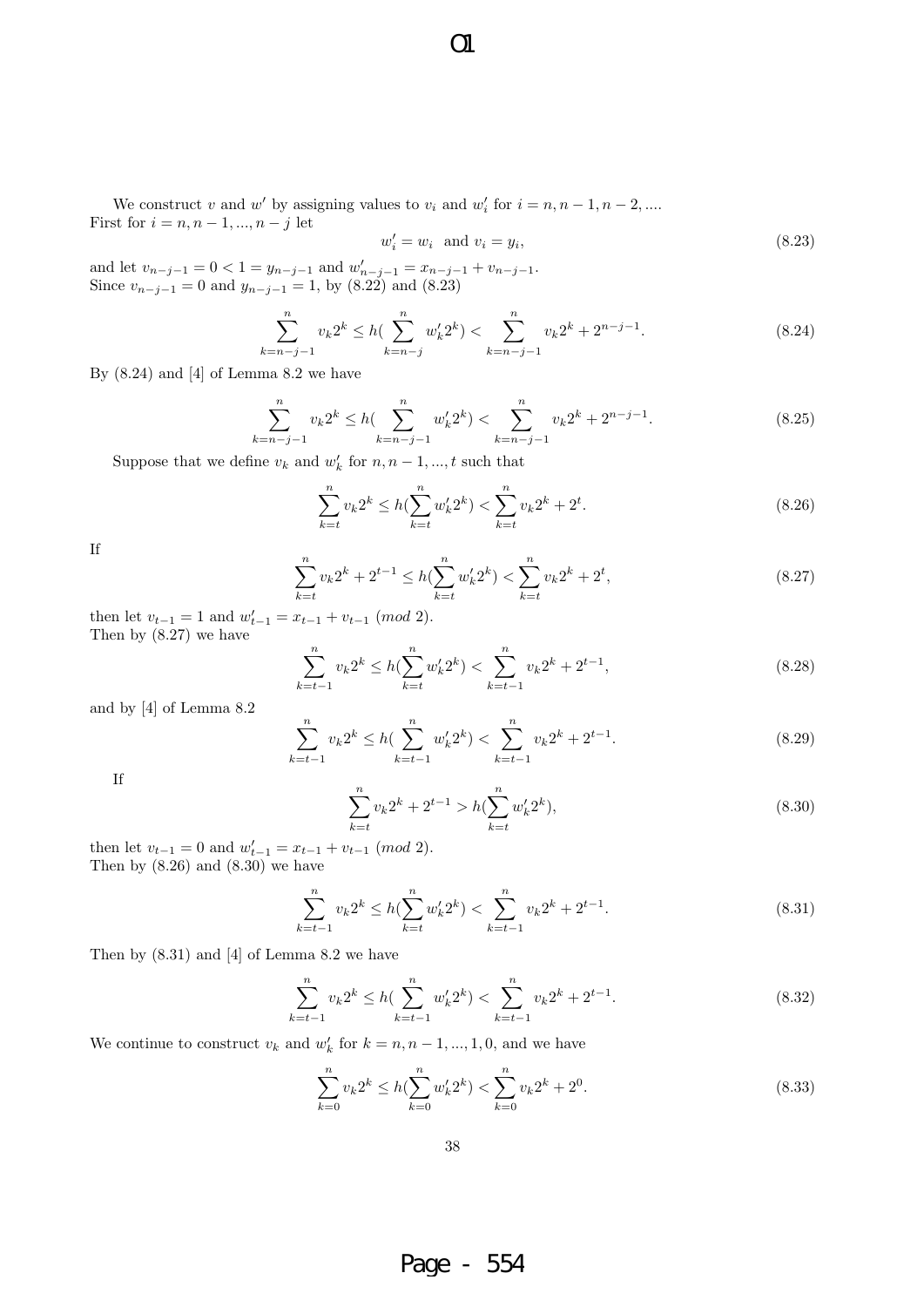Therefore we have 
$$
\sum_{k=0}^{n} v_k 2^k = h(\sum_{k=0}^{n} w'_k 2^k).
$$
 Then we have [4] of this lemma.

**Lemma 8.4.** *If*  $x \oplus y \oplus z = 0$  *and*  $y \leq h(z)$ , *then*  $[1]$   $u \oplus y \oplus z \neq 0$  *for any*  $u \in Z_{\geq 0}$  *such that*  $u < x$ *.*  $[2]$   $x \oplus v \oplus z \neq 0$  *for any*  $v \in Z_{\geq 0}$  *such that*  $v < y$ *.*  $[3]$   $x \oplus y \oplus w \neq 0$  *for any*  $w \in \overline{Z}_{\geq 0}$  *such that*  $w < z$ *.*  $[4]$   $x \oplus v \oplus w \neq 0$  *for any*  $v, w \in Z_{\geq 0}$  *such that*  $v < y, w < z$  *and*  $v = h(w)$ *.* 

*Proof.* [1],[2] and [3] are direct from the definition of nim-sum. We prove [4]. We suppose that  $v = h(w)$  for some  $w \in Z_{\geq 0}$  such that  $v < y, w < z$ . Suppose that

$$
w_i = z_i \tag{8.34}
$$

 $\Box$ 

for  $i = n, n - 1, n - 2, ..., j$  and

$$
w_{j-1} < z_{j-1}.\tag{8.35}
$$

By  $y \leq h(z)$  we have  $h(\sum_{i=1}^{n} h(i))$  $\sum_{k=0}^{n} z_k 2^k$ )  $\geq \sum_{k=0}^{n}$  $\sum_{k=0} y_k 2^k$ , and hence by [3] of Lemma 8.2 we have

$$
h(\sum_{k=j}^{n} z_k 2^k) \ge \sum_{k=j-1}^{n} y_k 2^k.
$$
\n(8.36)

By  $v = h(w)$  we have

$$
h(\sum_{k=j}^{n} z_k 2^k) = h(\sum_{k=j}^{n} w_k 2^k) \le \sum_{k=0}^{n} v_k 2^k.
$$
 (8.37)

Since  $v < y$ , by (8.36), (8.37) and (8.34) we have  $v_{j-1} = y_{j-1}$ , and hence by (8.35) and  $x_{j-1} + y_{j-1} + z_{j-1} =$ 0 (*mod* 2) we have  $x \oplus v \oplus w \neq 0$ .

 $\Omega$ 

**Theorem 8.1.** Let  $A_k = \{ \{x, y, z\}; x, y, z \in Z_{\geq 0}, y \leq h(z) \text{ and } x \oplus y \oplus z = 0 \}, B_k = \{ \{x, y, z\}; x, y, z \in Z_{\geq 0}, y \in Z_{\geq 0}, y \in Z_{\geq 0}, y \in Z_{\geq 0}, y \in Z_{\geq 0}, y \in Z_{\geq 0}, y \in Z_{\geq 0}, y \in Z_{\geq 0}, y \in Z_{\geq 0}, y \in Z_{\geq 0}, y \in Z_{\geq 0}, y \in Z_{\ge$  $Z_{\geq 0}, y \leq h(z)$  *and*  $x \oplus y \oplus z \neq 0$ .

 $A_k$  *is the set of P-positions and*  $B_k$  *is the set of N-positions of the disjunctive sum of the chocolate game with CB*(*h, y, z*) *to the right of the poisoned square and a single strip of chocolate to the left.*

*Proof.* By using Lemma 8.3, Lemma 8.4 and the method we used in Theorem 1.2 we prove this theorem.  $\Box$ 

The following theorem is a generalized version of Theorem 1.3.

**Theorem 8.2.** *The Grundy number of*  $CB(h, y, z)$  *is*  $y \oplus z$ *.* 

*Proof.* By Theorem 8.1 a position  $\{x, y, z\}$  of the sum of the chocolate is a *P*-position when  $x \oplus y \oplus z = 0$ so that the Grundy number of the Chocolate bar to the right is  $x = y \oplus z$ .  $\Box$ 

### **9 A proof for a necessary condition**

The condition presented in Definition 8.1 is the necessary and sufficient condition for a function *f* to have Grundy number  $G({y, z}) = y \oplus z$ .

In this section we prove that this is a necessary condition.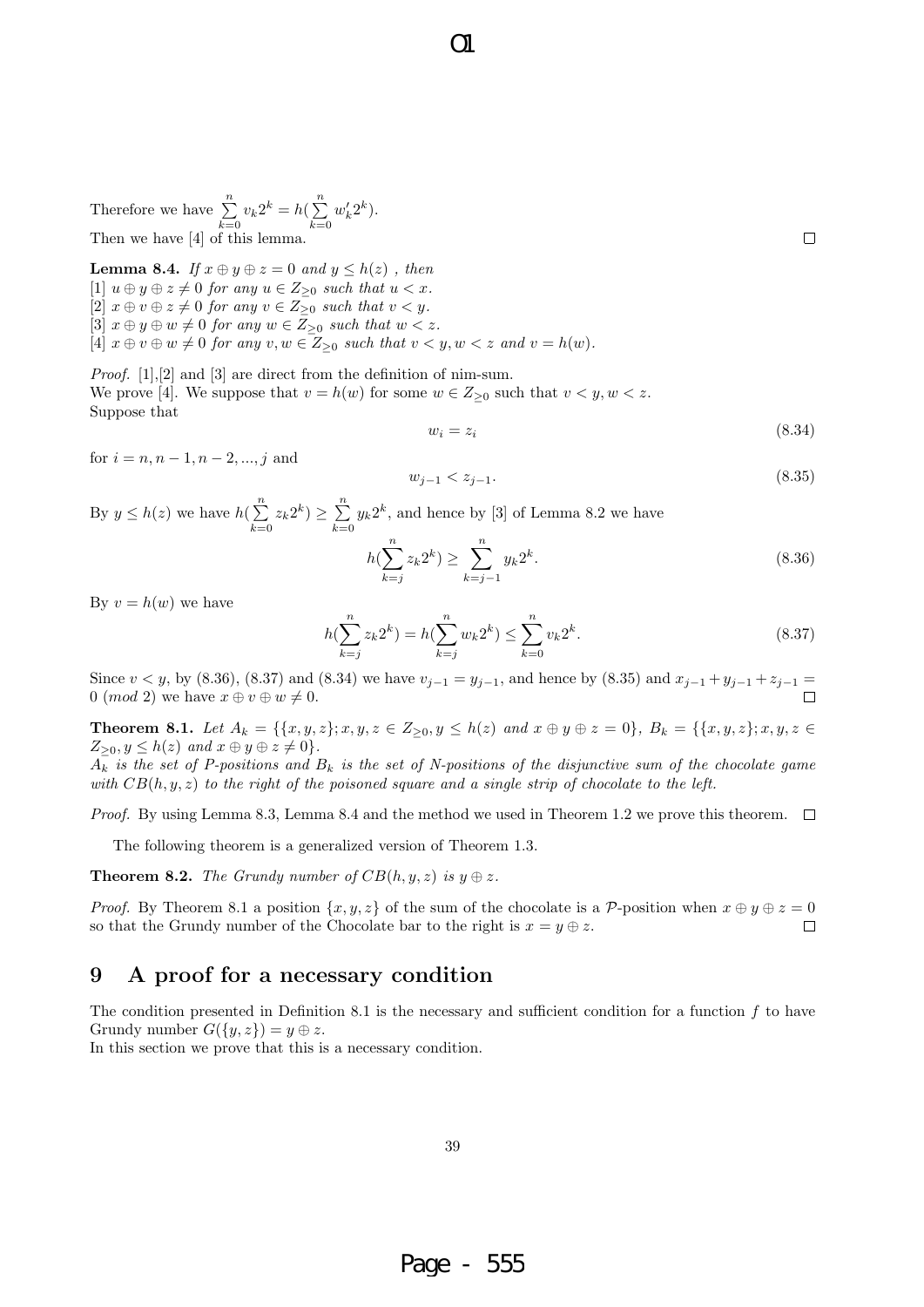$\Omega$ 

**Definition 9.1.** Let f be a monotonically increasing function of  $Z_{\geq 0}$  into  $Z_{\geq 0}$  such that  $CB(f, y, z)$  has the *Grundy number*

$$
G({y,z}) = y \oplus z. \tag{9.1}
$$

Throughout this section we assume that the function *f* satisfies the condition in Definition 9.1.

**Lemma 9.1.** Let  $y, z \in Z_{\geq 0}$  such that  $y < y', y = f(z)$  and  $y' \leq f(z+1)$ . Then  $G({y, z+1}) < G({y', z+1})$ 

*Proof.* By  $y = f(z)$  we have  $f(w) \leq y < y'$  for  $w < z + 1$ , and hence  $move({y', z + 1}) = {\{\{v, z + 1\}} : v <$  $y'\}\cup \{\{\min(y',f(w)),w\}; w < z + 1\} = \{\{\{v,z+1\};v < y'\}\cup \{\{f(w),w\}; w < z + 1\} = \{\{y,z+1\},\{y+1\}\}\}$ 1*, z* + 1*}, ..., {y <sup>0</sup> −* 1*, z* + 1*}} ∪ {{{v, z* + 1*}*; *v < y} ∪ {{f*(*w*)*, w}*; *w < z* + 1*}*

 $=\{\{y,z+1\},\{y+1,z+1\},...,\{y'-1,z+1\}\}\cup\{\{\{v,z+1\};v$  $=\{\{y,z+1\},\{y+1,z+1\},...,\{y'-1,z+1\}\}\cup move(\{y,z+1\}),$  where  $v,w\in Z_{\geq 0}$ . Therefore  $G(\{y',z+1\})=$  $Mex(\{G(\{y,z+1\}),G(\{y+1,z+1\}),...,G(\{y'-1,z+1\})\}\cup \{G(\{a,b\});\{a,b\}\in move(\{y,z+1\})\}\geq$  $\Box$  $G({y, z + 1})$ 

**Lemma 9.2.** For any  $y, z \in Z_{\geq 0}$  with  $y \leq f(z)$  we have  $\{G(\{min(y, f(w)), w\}); w < z\} = \{y \oplus w; w < z\}.$ 

*Proof.* Let  $w \in Z_{\geq 0}$  with  $w < z$ . Let

$$
n > \lfloor log_2 max(y, z) \rfloor. \tag{9.2}
$$

Then by Inequality (9.2) we have  $y \oplus w < y \oplus (z + 2^n) = G({y, z + 2^n})$ . By the definition of Grundy number there exist  $a, b \in Z_{\geq 0}$  such that  $\{a, b\} \in move(\{y, z + 2^n\})$  and  $G(\{a, b\}) = y \oplus w$ . By the definition of *move* and Grundy number we have (9.3) or (9.4).

$$
G(\{min(y, f(w'), w'\}) = y \oplus w \tag{9.3}
$$

for  $w' \in Z_{\geq 0}$  with  $w' < z + 2^n$ .

$$
G({y', z + 2n}) = y \oplus w
$$
\n(9.4)

for  $y' \in Z_{\geq 0}$  with  $y' < y$ . (9.4) contradicts to (9.2), since  $G({y', z+2<sup>n</sup>}) = y' \oplus (z+2<sup>n</sup>)$ . Therefore we have (9.3). If  $w' \geq z$ , then  $f(w') \geq f(z) \geq y$  and  $G({y,w') = y \oplus w' = y \oplus w}$ , which contradicts  $w < z \leq w'$ . Therefore we have  $w' < z$ , and hence we have  $\{G(\{min(y, f(w)), w\}); w < z\} \supset \{y \oplus w; w < z\}.$  Since these two sets have the same number of elements, we have  $\{G(\{min(y, f(w)), w\}); w < z\} = \{y \oplus w; w < z\}$ .

**Lemma 9.3.** *For any*  $a \in Z_{\geq 0}$   $f(2a) = f(2a + 1)$ *.* 

*Proof.* [1] Suppose that there exists  $b \in Z_{\geq 0}$  such that  $f(2a) = 2b$  and  $f(2a + 1) \geq 2b + 1$ .

Then  $G({2b, 2a + 1}) = 2b \oplus (2a + 1) > (2b + 1) \oplus (2a + 1) = G({2b + 1, 2a + 1})$ , but this contradicts Lemma 9.1.

Note that here we use Lemma 9.1 by letting  $y = 2b, y' = 2b + 1, z = 2a$  and  $z + 1 = 2a + 1$ . [2] Suppose that there exists  $b \in Z_{\geq 0}$  such that  $f(2a) = 2b + 1$  and  $f(2a + 1) \geq 2b + 2$ .

For 2*b* there exists a natural number *i* such that  $2b = c \times 2^i + \sum^{i-2}$ *k*=1 2<sup>*k*</sup>. Then  $2b + 2 = c \times 2^{i} + 2^{i-1}$ .

Let  $2a = d \times 2^{i} + \sum_{i}^{i-1}$  $\sum_{k=1} d_k 2^k$ . [2*.*1] Suppose that  $d_{i-1} = 1$ . Then  $G({2b+1, 2a+1}) = (2b+1) \oplus (2a+1) = (c \oplus d)2^{i} + d_{i-1}2^{i-1} + ... > (c \oplus d)2^{i} + (d_{i-1} \oplus 1)2^{i-1} + ...$  $=(2b+2) \oplus (2a+1) = G({2b+2, 2a+1})$ . Note that  $d_{i-1} \oplus 1 = 0$ . [2.2] Suppose that  $d_{i-1} = 0$ . Then  $G({2b+2, 2a+1}) = Mex({G({y, z)}; {y, z} \in move({2b+2, 2a+1})})$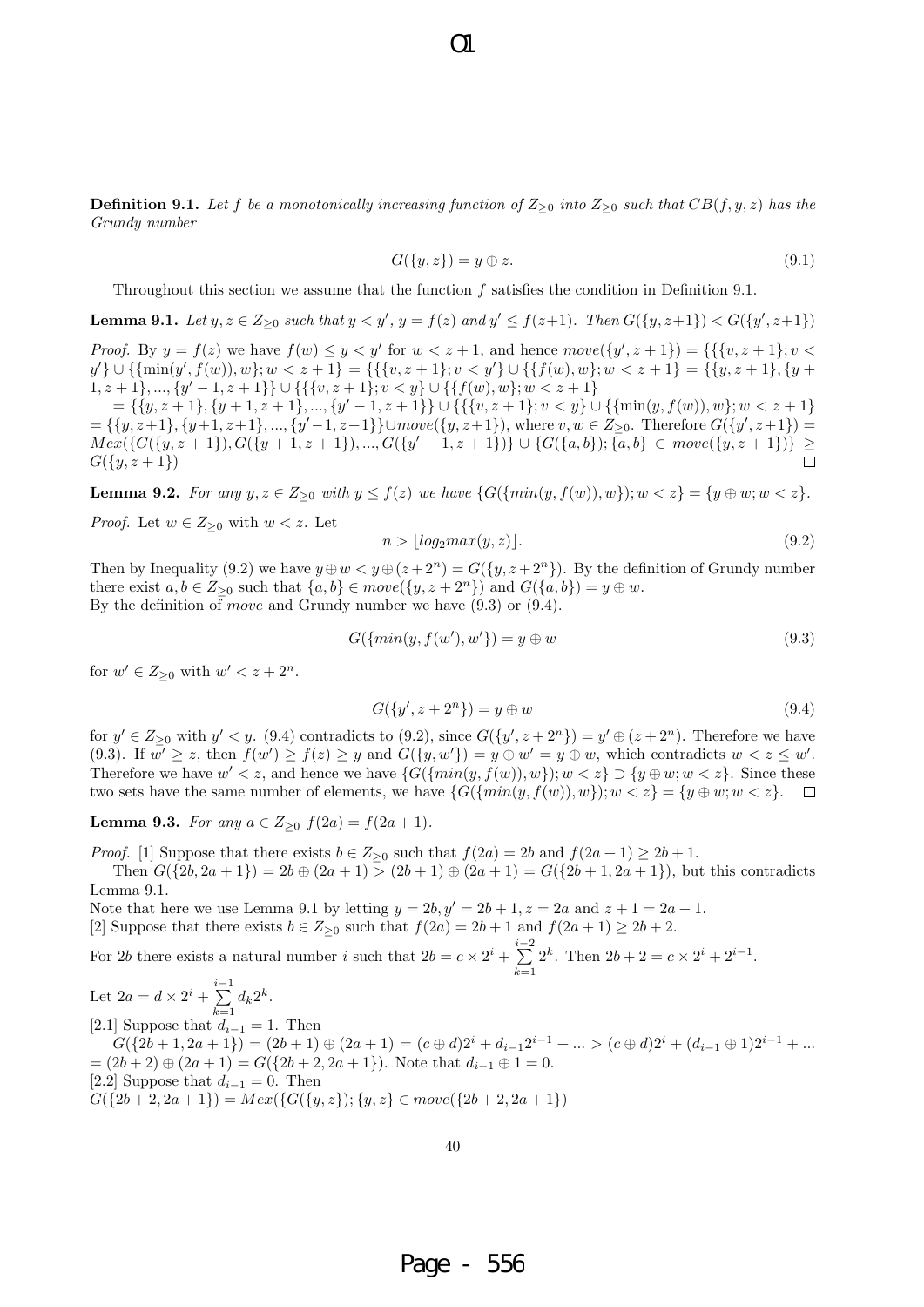$$
=Mex(\{G(\{min(2b+2,f(k)),k\});k=0,1,2,...,2a\}\cup\{G(\{k,2a+1\});k=0,1,2,...,2b+1\})
$$
(9.5)

 $\overline{O}1$ 

Since  $\min(2b+2, f(k)) = \min(2b+1, f(k))$  for  $k \le 2a$ , by Lemma 9.2 and Definition 9.1 we have  $(9.5) = Mex({2b+1} \oplus k; k = 0, 1, 2, ..., 2a} \cup {k \oplus 2a+1; k = 0, 1, 2, ..., 2b+1}).$ 

$$
\{2b+1\oplus k; k=0,1,2,...,2a\} = \{(c\times 2^i + \sum_{k=1}^{i-2} 2^k + 1) \oplus k; k=0,1,2,...,d\times 2^i + \sum_{k=1}^{i-2} d_k 2^k\}
$$

$$
= \{ (c \times 2^{i} + \sum_{k=1}^{i-2} 2^{k} + 1) \oplus k; k = 0, 1, 2, ..., d \times 2^{i} - 1 \}
$$
\n(9.6)

$$
\bigcup \{ (c \times 2^i + \sum_{k=1}^{i-2} 2^k + 1) \oplus k; k = d \times 2^i, d \times 2^i + 1, ..., d \times 2^i + \sum_{k=1}^{i-2} d_k 2^k \}. \tag{9.7}
$$

 ${k \oplus 2a + 1; k = 0, 1, 2, ..., 2b + 1}$ 

$$
= \{k \oplus (d \times 2^{i} + \sum_{k=1}^{i-1} d_k 2^{k} + 1); k = 0, 1, 2, ..., c \times 2^{i} - 1\}
$$
\n(9.8)

$$
\bigcup \{k \oplus (d \times 2^i + \sum_{k=1}^{i-1} d_k 2^k + 1); k = c \times 2^i, c \times 2^i + 1, ..., c \times 2^i + \sum_{k=1}^{i-2} 2^k + 1 \}
$$
(9.9)

Since  $G({2b+2, 2a+1}) = (c \oplus d)2^{i} + 2^{i-1} + \sum_{i=1}^{i-2}$  $\sum_{k=1} d_k 2^k + 1 > (c \oplus d)2^i + 2^{i-1}, (c \oplus d)2^i + 2^{i-1}$  should be in (9.6) or (9.7) or (9.8) or (9.9). Tt is clear that it is not the case, since  $d_{i-1} = 0$ .  $\Box$ 

#### **Lemma 9.4.** *Let*

$$
a + 1 = d \times 2^{i+1} + d_i 2^i + e,\tag{9.10}
$$

*where*  $e < 2^i$  *and*  $0 < d_i 2^i + e$ *. If*  $c \times 2^{i+1} \le f(a) < c \times 2^{i+1} + 2^i$ , then  $f(a+1) < c \times 2^{i+1} + 2^i$ .

*Proof.* Let

$$
f(a) = c \times 2^{i+1} + t,\tag{9.11}
$$

where  $0 \le t < 2^i$ . We suppose that

$$
f(a+1) \ge c \times 2^{i+1} + 2^i,
$$
\n(9.12)

and we show that this leads to a contradiction.

[1] If  $d_i = 1$ , then  $G({c \times 2^{i+1} + 2^i, a + 1}) = (c \times 2^{i+1} + 2^i) \oplus (d \times 2^{i+1} + d_i 2^i + e)$  $=(c\oplus d)2^{i+1}+e < (c\oplus d)2^{i+1}+d_i2^i+(t\oplus e) = G({c \times 2^{i+1} + t, a+1}),$  which contradicts Lemma 9.1.  $[2]$  If  $d_i = 0$ , then  $G({c \times 2^{i+1} + 2^i, a+1}) = (c \times 2^{i+1} + 2^i) \oplus (d \times 2^{i+1} + e)$  $=(c \oplus d)2^{i+1} + 2^i + e > (c \oplus d)2^{i+1} + 2^i$ .

Therefore by the definition of Grundy number we have

$$
(c \oplus d)2^{i+1} + 2^i \in \{G(\{p,q\}); \{p,q\} \in move(\{c \times 2^{i+1} + 2^i, a+1\})\}.
$$
\n(9.13)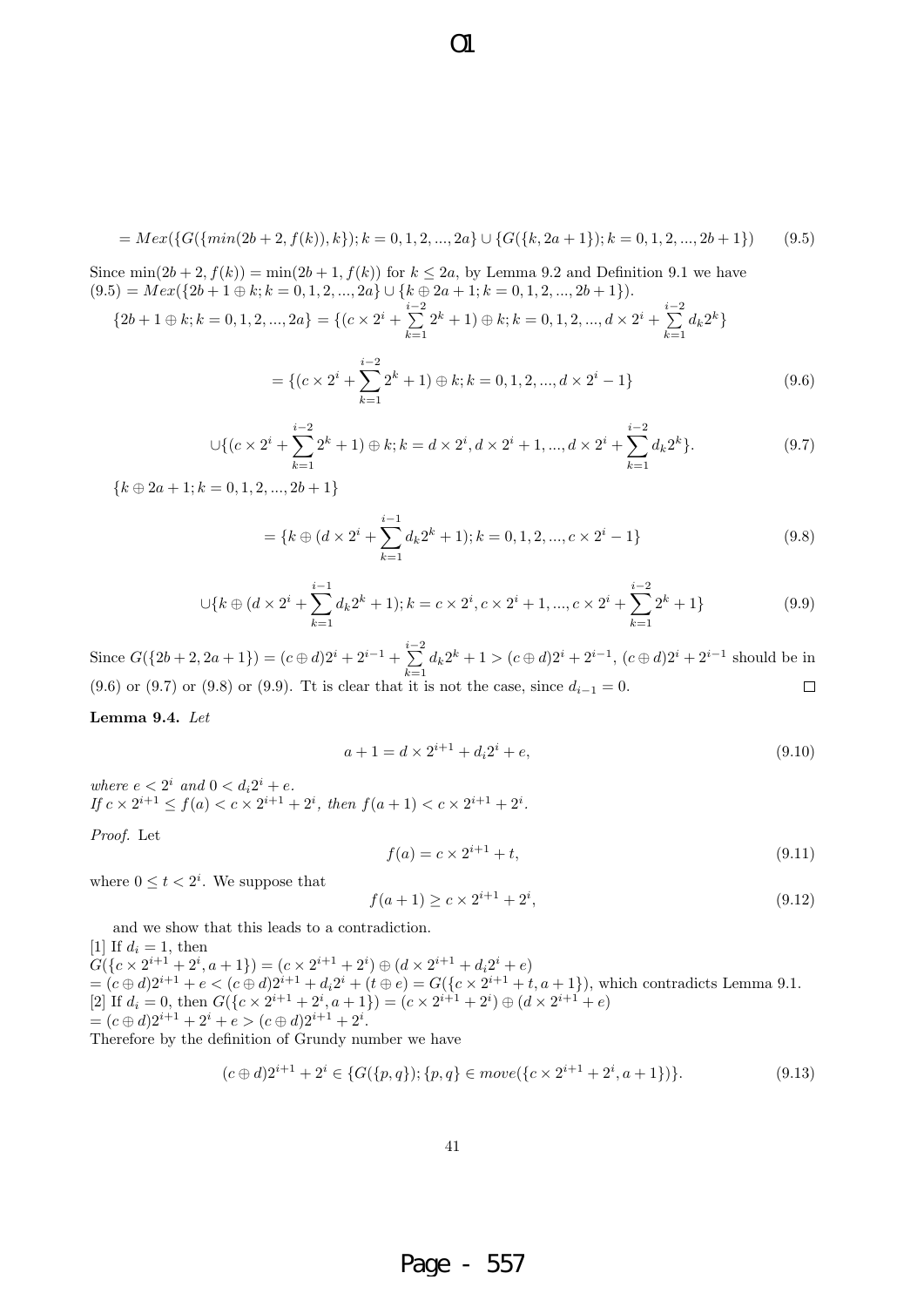$$
\{G(\{p,q\});\{p,q\} \in move(\{c \times 2^{i+1} + 2^i, a+1\})\}\
$$

$$
= \{G(\{v,d \times 2^{i+1} + e\}), v = 0,1,2,...,c \times 2^{i+1} + 2^i - 1\}\
$$

$$
\cup \{G(\{\min(c \times 2^{i+1} + 2^i, f(w)), w\}), w = 0,1,2,...,d \times 2^{i+1} + e - 1\}. \tag{9.14}
$$

 $\overline{O}1$ 

Here note that  $a = d \times 2^{i+1} + e - 1$ . For  $w \le a$  we have  $f(w) \le c \times 2^{i+1} + t$ ,  $(9.14) =$ 

$$
= \{G({v, d \times 2^{i+1} + e}), v = 0, 1, 2, ..., c \times 2^{i+1} + 2^i - 1\}
$$
  

$$
\cup \{G({\min(c \times 2^{i+1} + t, f(w)), w}), w = 0, 1, 2, ..., d \times 2^{i+1} + e - 1\}
$$
(9.15)

By Lemma 9.2 and Definition 9.1 (9.15)

$$
= \{v \oplus (d \times 2^{i+1} + e), v = 0, 1, 2, ..., c \times 2^{i+1} + 2^i - 1\}
$$
  

$$
\cup \{ (c \times 2^{i+1} + t) \oplus w, w = 0, 1, 2, ..., d \times 2^{i+1} + e - 1 \}
$$

$$
= \{ (c \times 2^{i+1} + k) \oplus (d \times 2^{i+1} + e), k = 0, 1, 2, ..., 2^i - 1 \}
$$
\n(9.16)

$$
\bigcup \{k \oplus (d \times 2^{i+1} + e), k = 0, 1, 2, ..., c \times 2^{i+1} - 1\} \tag{9.17}
$$

 $\Box$ 

$$
\cup \{ (c \times 2^{i+1} + t) \oplus (d \times 2^{i+1} + k), k = 0, 1, 2, ..., e - 1 \}
$$
\n(9.18)

$$
\bigcup \{ (c \times 2^{i+1} + t) \oplus k), k = 0, 1, 2, ..., d \times 2^{i+1} - 1 \}.
$$
\n(9.19)

All the numbers in (9.16) are of the type  $(c \oplus d)2^{i+1} + (k \oplus e)$ , and hence this set does not contains  $(c \oplus d)2^{i+1} + 2^i$ . Note that  $k, e < 2^i$ .

The coefficient of  $2^{i+1}$  of the numbers in (9.17) are not  $c \oplus d$ , and hence this set does not contains ( $c \oplus d$ )  $d)2^{i+1}+2^i$ .

All the numbers in (9.18) are of the type  $(c \oplus d)2^{i+1} + (t \oplus k)$ , and hence this set does not contains  $(c \oplus d)2^{i+1} + 2^i$ .

Note that  $k \leq e-1 < 2^i$  and  $t < 2^i$ .

The coefficient of  $2^{i+1}$  of the numbers in (9.19) are not  $c \oplus d$ , and hence this set does not contains ( $c \oplus$  $d)2^{i+1}+2^i$ .

These facts contradict (9.13). Therefore we conclude that (9.12) is false.

**Theorem 9.1.** *Suppose that the function f satisfies the condition in Definition 9.1. The function f satisfies the following condition* [1]*.* [1] *If*

$$
f(\sum_{k=0}^{n} z_k 2^k) = \sum_{k=0}^{n} y_k 2^k,
$$

*then for any*  $z'_k$  *for*  $k = 0, ..., j - 1$  *there exist*  $y'_k$  *for*  $k = 0, ..., j - 2$  *such that* 

$$
f(\sum_{k=j}^{n} z_k 2^k + \sum_{k=0}^{j-1} z'_k 2^k) = \sum_{k=j-1}^{n} y_k 2^k + \sum_{k=0}^{j-2} y'_k 2^k.
$$

*Proof.* If *f* does not satisfies the condition [1], then there exists *i* such that  $i \geq j - 1$ ,

$$
f(\sum_{k=0}^{n} z_k 2^k) = \sum_{k=i+1}^{n} y_k 2^k + 0 \times 2^i + \sum_{k=0}^{i-1} y_k 2^k
$$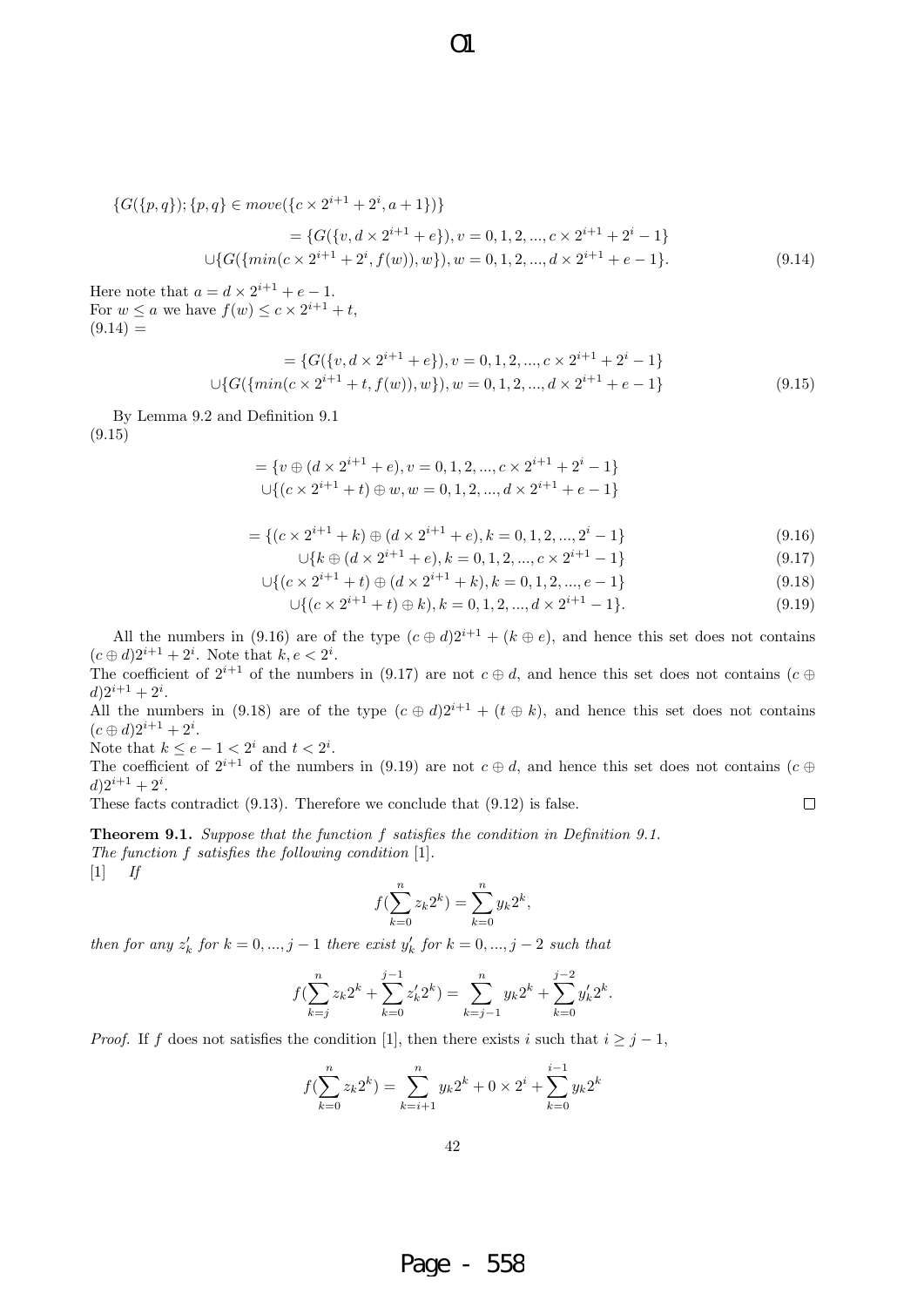$O1$ 

and

$$
f(\sum_{k=j}^{n} z_k 2^k + \sum_{k=0}^{j-1} z'_k 2^k) = \sum_{k=i+1}^{n} y_k 2^k + 2^i + \sum_{k=0}^{i-1} y'_k 2^k.
$$

We denote  $\sum_{n=1}^{\infty}$  $\sum_{k=i+1} y_k 2^k$  by  $c \times 2^{i+1}$ , then we have

$$
f(\sum_{k=0}^{n} z_k 2^k) = c \times 2^{i+1} + 0 \times 2^i + \sum_{k=0}^{i-1} y_k 2^k
$$

and

$$
f(\sum_{k=j}^{n} z_k 2^k + \sum_{k=0}^{j-1} z'_k 2^k) = c \times 2^{i+1} + 2^i + \sum_{k=0}^{i-1} y'_k 2^k.
$$

Let  $a = max({z; f(z) < c \times 2^{i+1} + 2^i})$  and  $b = min({z; f(z) \ge c \times 2^{i+1} + 2^i})$ . Then clearly  $b = a + 1$ . Since  $i+1 \geq j$ , by denoting  $\sum_{i=1}^{n}$  $\sum_{k=i+1} z_k 2^k$  by  $d \times 2^{i+1}$  we have  $a \ge d \times 2^{i+1}$  and  $(d+1) \times 2^{i+1} > b = a+1 > d \times 2^{i+1}$ . Therefore there exist  $d_i$  and  $e$  such that  $a + 1 = d \times 2^{i+1} + d_i 2^i + e$ ,  $e < 2^i$  and  $0 < d_i 2^i + e$ . Clearly this contradicts Lemma 9.4.  $\Box$ 

# **10 Prospect for the future research**

We presented chocolate games whose coordinates satisfy the inequality  $f(t) = \lfloor \frac{t}{k} \rfloor$  for an even number k in Yau Award 2012, and the chocolate bar  $CB(f, y, z)$  has the Grundy number  $G(\lbrace y, z \rbrace) = y \oplus z$ .

The result of the Yau Award 2012 was accepted by "Integers Electronic Journal of Combinatorial Number theory" for publication.

In Yau Award 2014 we introduced a function  $f$  and  $g$  for which chocolate bars  $CB(f, y, z)$  and  $CB(g, y, z)$ have the Grundy number  $G({y, z}) = y \oplus z$ .

Therefore we discovered a sufficient condition (a condition that is more general than that of Yau Award 2012).

After we submitted our research in 2014, we discovered and proved the necessary and sufficient condition for a chocolate bar  $CB(h, y, z)$  to have the Grundy number  $G({y, z}) = y \oplus z$ .

We are very happy to be able to present the result that is far better than the result that is accepted by a well known mathematics journal.

Next step of our research will be to study the function *h*, and find properties of it. The function  $f(t) = \lfloor \frac{t}{k} \rfloor$ is very concrete, and the functions *f, g* have a clear method to be constructed, but the newest function *h* is very abstract, and we still do not have a good method to construct this function.

We are going to discover a method to create concrete functions from this abstract function *h* if we could move to the final of Yau Award.

Chocolate games whose coordinates satisfy the inequality  $f(t) = \lfloor \frac{t}{k} \rfloor$  for an odd number *k* is still a difficult problem to study.

### **References**

- [1] S. Nakamura and R. Miyadera, Impartial Chocolate Bar Games to appear.
- [2] A.C.Robin, A poisoned chocolate problem, Problem corner, The Mathematical Gazette Vol. 73, No. 466 (Dec., 1989), pp. 341-343. An Answer for the above problem is in Vol. 74, No. 468, June 1990, pp. 171-173.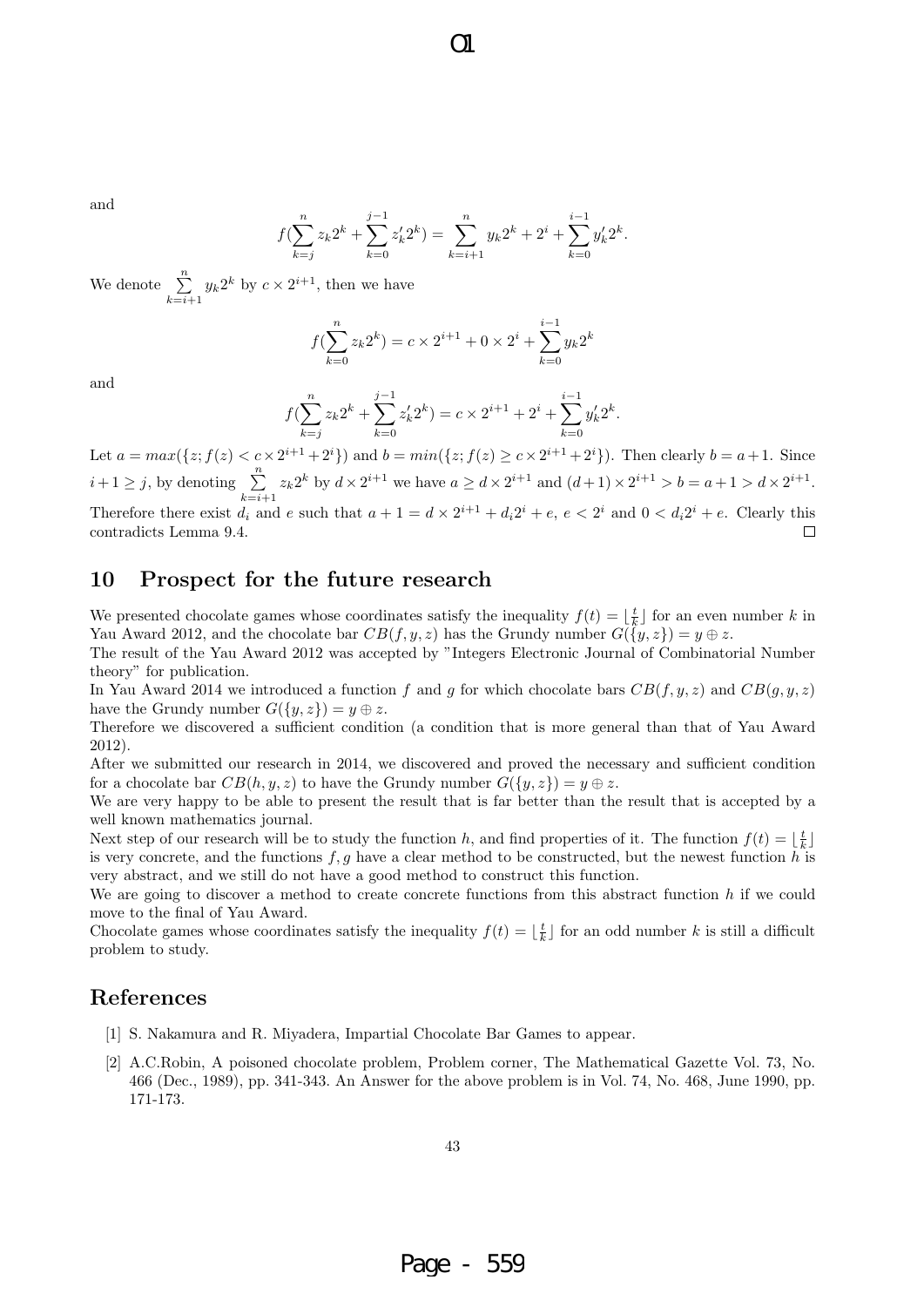- [3] D.Zeilberger, Three-Rowed CHOMP, Adv. Applied Math Vol. 26 (2001), pp. 168-179.
- [4] M. H. Albert, R. J. Nowakowski and D. Wolfe, Lessons In Play, A K Peters, p-139.
- [5] Weisstein, Eric W. "Nim-Value." From MathWorld–A Wolfram Web Resource. http://mathworld.wolfram.com/Nim-Value.html

 $\Omega$ 

- [6] Weisstein, Eric W. "Nim." From MathWorld–A Wolfram Web Resource. http://mathworld.wolfram.com/Nim.html http://www.mi.sanu.ac.rs/vismath/pap.htm
- [7] M.Naito, T.Inoue, R.Miyadera, Discrete Mathematics and Computer Algebra System, The Joint Conference of ASCM 2009 and MACIS 2009, COE Lecture Note Vol.22,Kyushu University. A PDF file of the paper is available at http://gcoe-mi.jp/english/publish list/pub inner/id:2/cid:10
- [8] R.Miyadera, T.Inoue, W.Ogasa and S.Nakamura, Chocolate Games that are variants of the Game of Nim, Journal of Information Processing, Information Processing Society of Japan, 53(6) pp. 1582-1591 (in Japanese).
- [9] R.Miyadera, S. Nakamura and R. Hanafusa, New Chocolate Games, Journal of Mathematics, Statistics and Operational Research, Number 1, Volume 1, June 2012.
- [10] R. Miyadera, S. Nakamura and R. Hanafusa, New Chocolate Games -Variants of the Game of Nim-, Proceeding of Annual International Conference on Computational Mathematics, Computational Geometry Statistics,pp.122-pp.128, 2012.
- [11] M. Naito, D. Minematsu, R. Miyadera and etc., Combinatorial Games and Beautiful Graphs Produced by them, Visual Mathematics, Volume 11, No. 3, 2009 http://www.mi.sanu.ac.rs/vismath/miyaderasept2009/index.html
- [12] T. Yamauchi, T. Inoue, Y.Tomari, Variants of the Game of Nim that have Inequalities as Conditions, Rose-Hulman Institute of Technology, Undergraduate Math Journal, Vol.series 10. Issue series 2, (2009).
- [13] D.Minematsu, M.Naito, R.Miyadera and etc, Combinatorial games -A Research Project by High School Students UsingComputer Algebra Systems ll- Computer Algebra-Design of Algorithm, Implementations and Applications Kokyuroku series No.1666, The Research Institute of Mathematical Science, 2009.
- [14] S. Nakamura, T.Inoue and R. Miyadera, High School Mathematics Research Project Using Computer Algebra System, The Korean Society of Mathematical Education,2011.
- [15] S. Nakamura, D. Minematsu, T. Kitagawa, R. Miyadera and etc.,Chocolate games that are variants of nim and interesting graphs made by these games, Visual Mathematics, Volume 14, No. 2, 2012
- [16] R.Miyadera, Application of Computer algebra system to Combinatorial Games and Education (in Japanese), Computer Algebra - The Algorithms, Implementations and the Next Generation -Kokyuroku series No.1785, The Research Institute of Mathematical Science, 2012. http://www.mi.sanu.ac.rs/vismath/miyaderasept2012/index.html
- [17] R. Miyadera, S. Nakamura, Y. Okada, R. Hanafusa, and T. Ishikawa,Chocolate Games -How High School Students Discovered New Formulas Using Mathematica-, Mathematica Journal, Volume 15, 2013.

http://www.mathematica-journal.com/volume/v15/